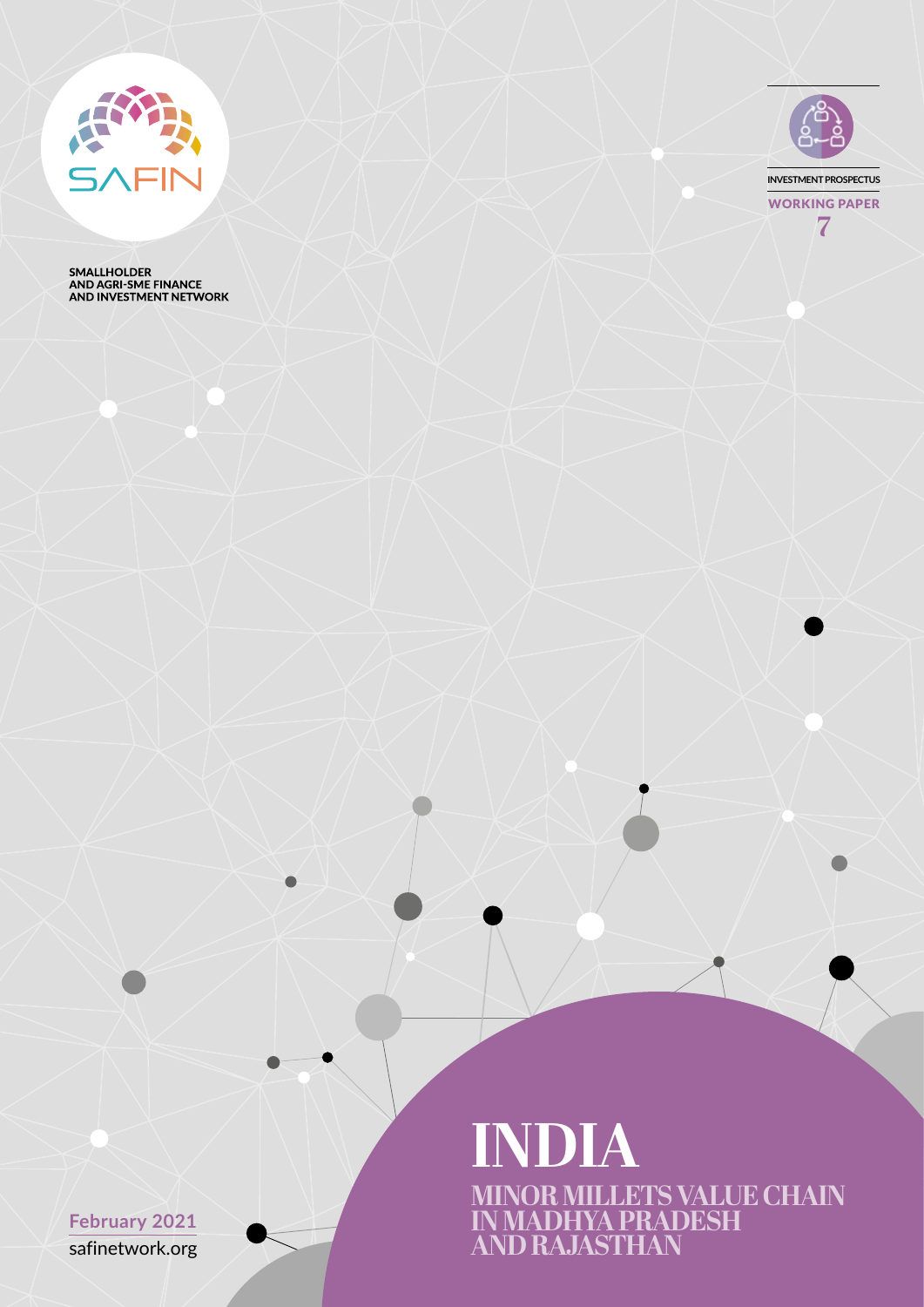This background paper was prepared for the Smallholder and Agri-SME Finance and Investment Network (SAFIN) in the context of activities promoted by the network. It is presented here to stimulate discussion beyond the SAFIN membership. The views and opinions expressed in the paper solely belong to its author(s) and SAFIN does not guarantee the accuracy of the data presented.

For further information, please contact **safincoordinationteam@ifad.org**.

SAFIN is a network of institutions from different parts of the landscape of agricultural finance, who share a commitment to accelerate access to finance for small and medium enterprises in agricultural value chains. Our partners include financial institutions, philanthropies, social lenders, technical assistance providers, farmers' organizations, and development finance organizations. The network provides a pre-competitive space for these institutions to share learning, address strategic issues and knowledge gaps in a coordinated manner, and foster innovative solutions to address common challenges.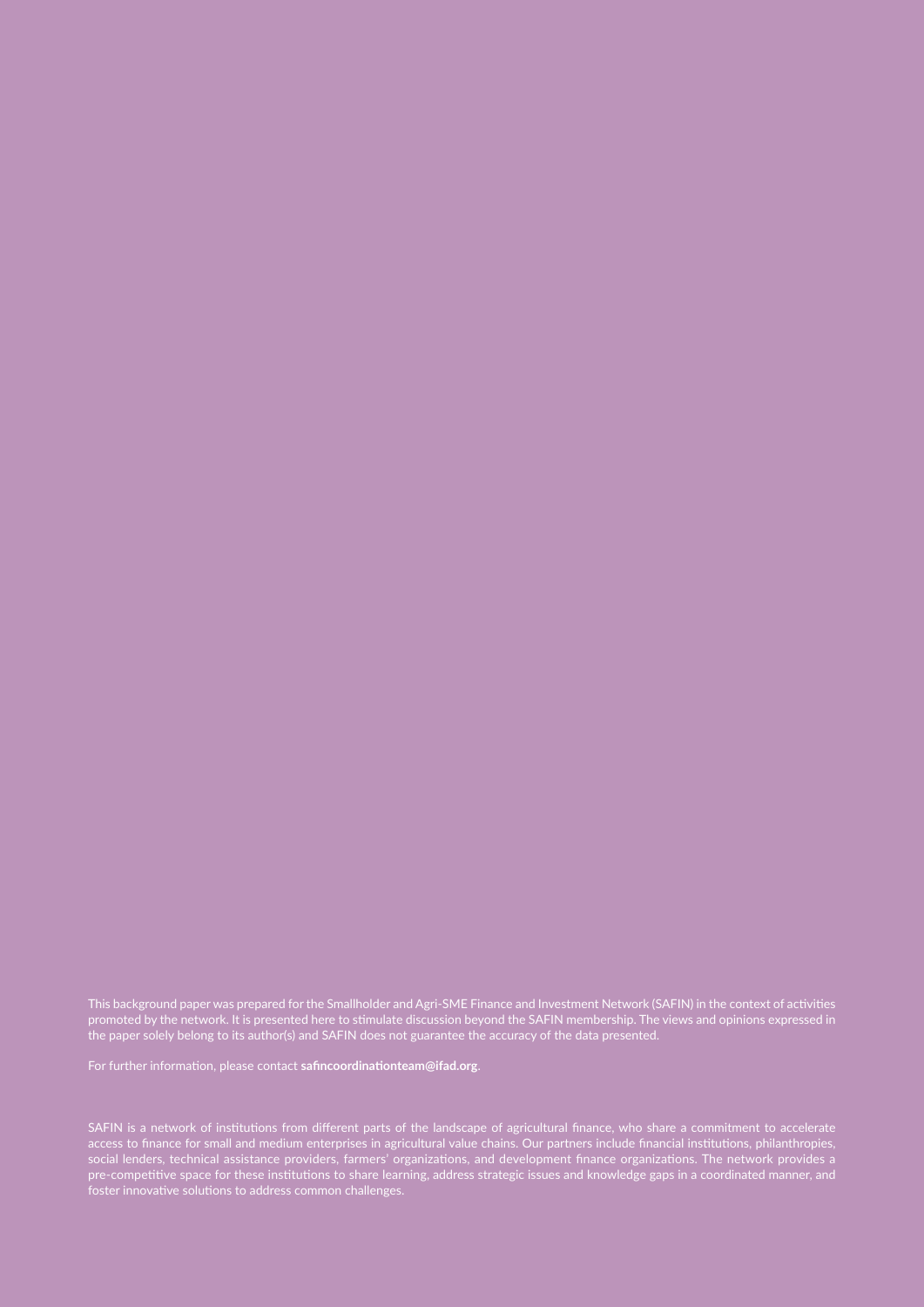

**SMALLHOLDER AND AGRI-SME FINANCE AND INVESTMENT NETWORK** 

**INVESTMENT PROSPECTUS**

# **INDIA MINOR MILLETS VALUE CHAIN**<br>**IN MADHYA I IN MADHYA PRADESH AND RAJASTHAN**

**February 2021**

**SAFIN India Pilot Anchor**

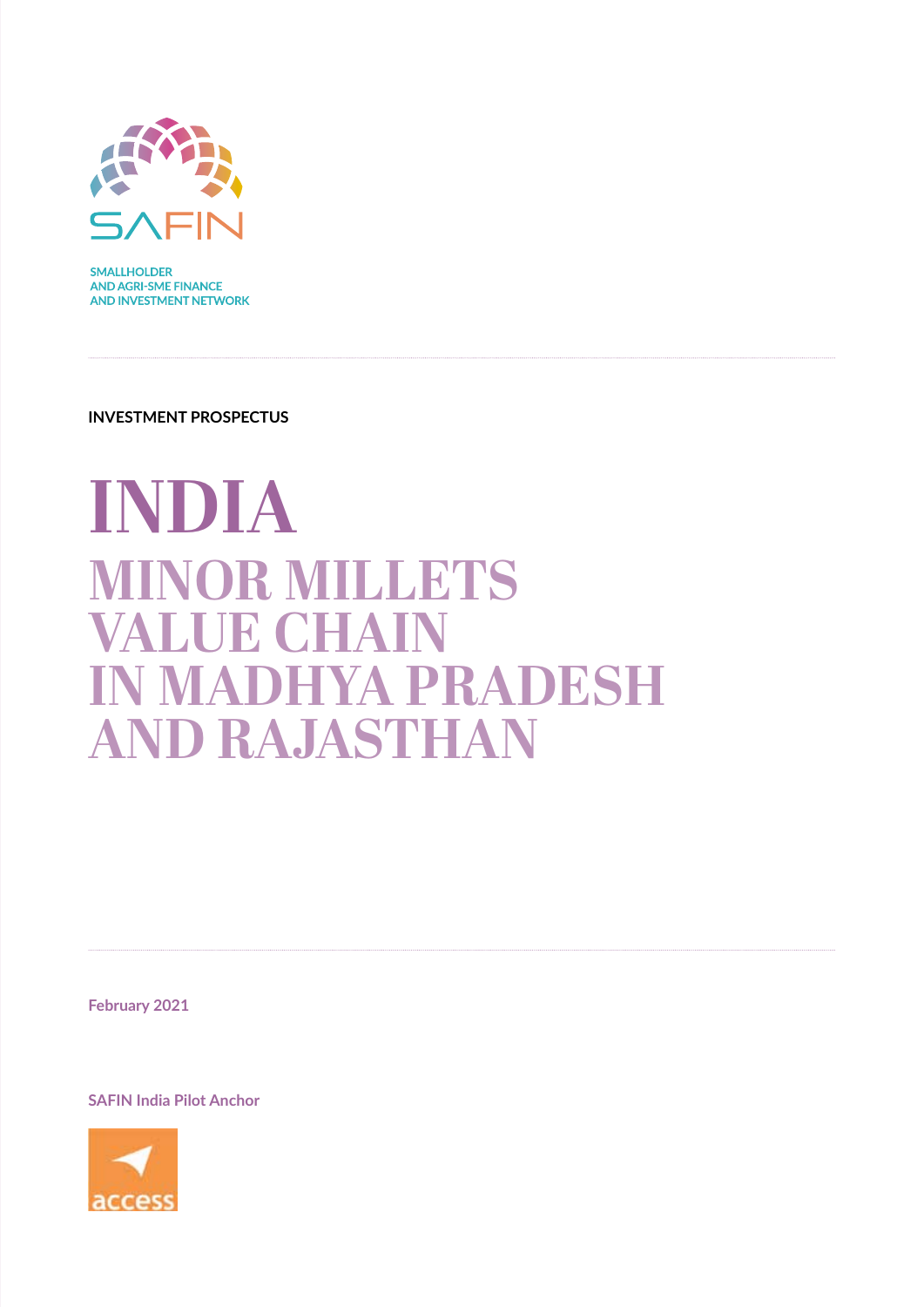## **Contents**

| 5. Opportunity for investment |  |
|-------------------------------|--|
|                               |  |
|                               |  |
|                               |  |
|                               |  |
|                               |  |
|                               |  |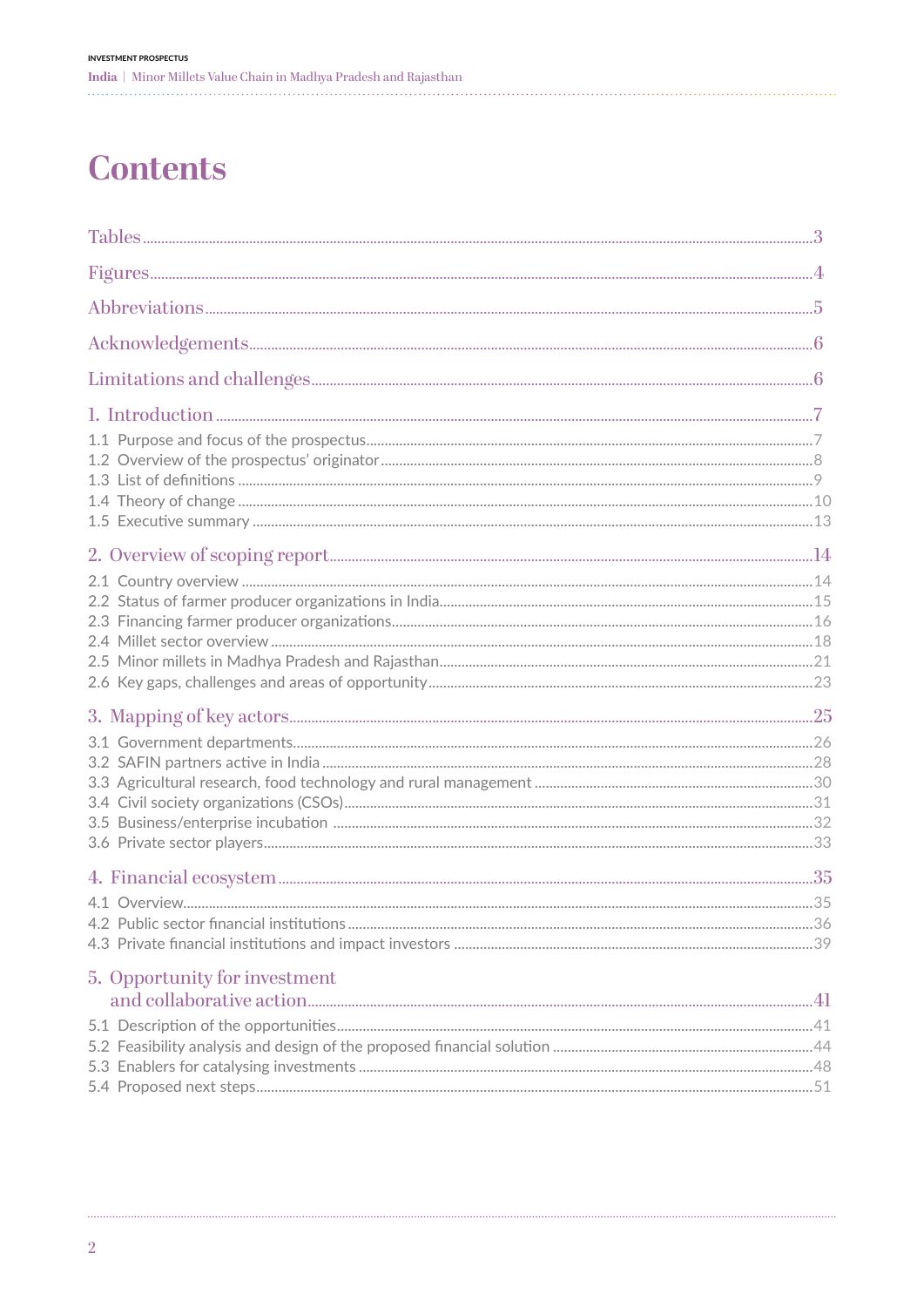<span id="page-4-0"></span>

## **Tables**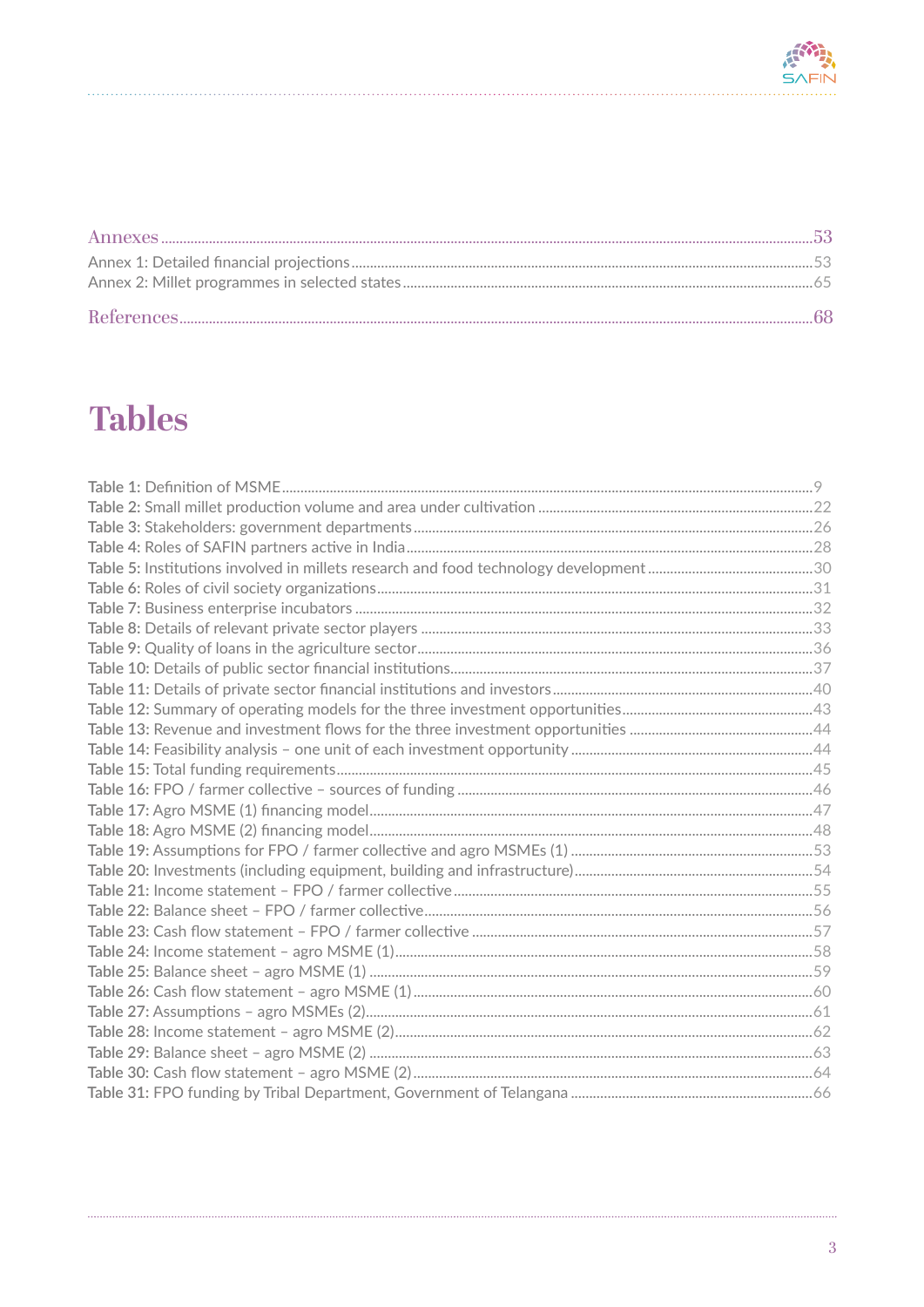## <span id="page-5-0"></span>**Figures**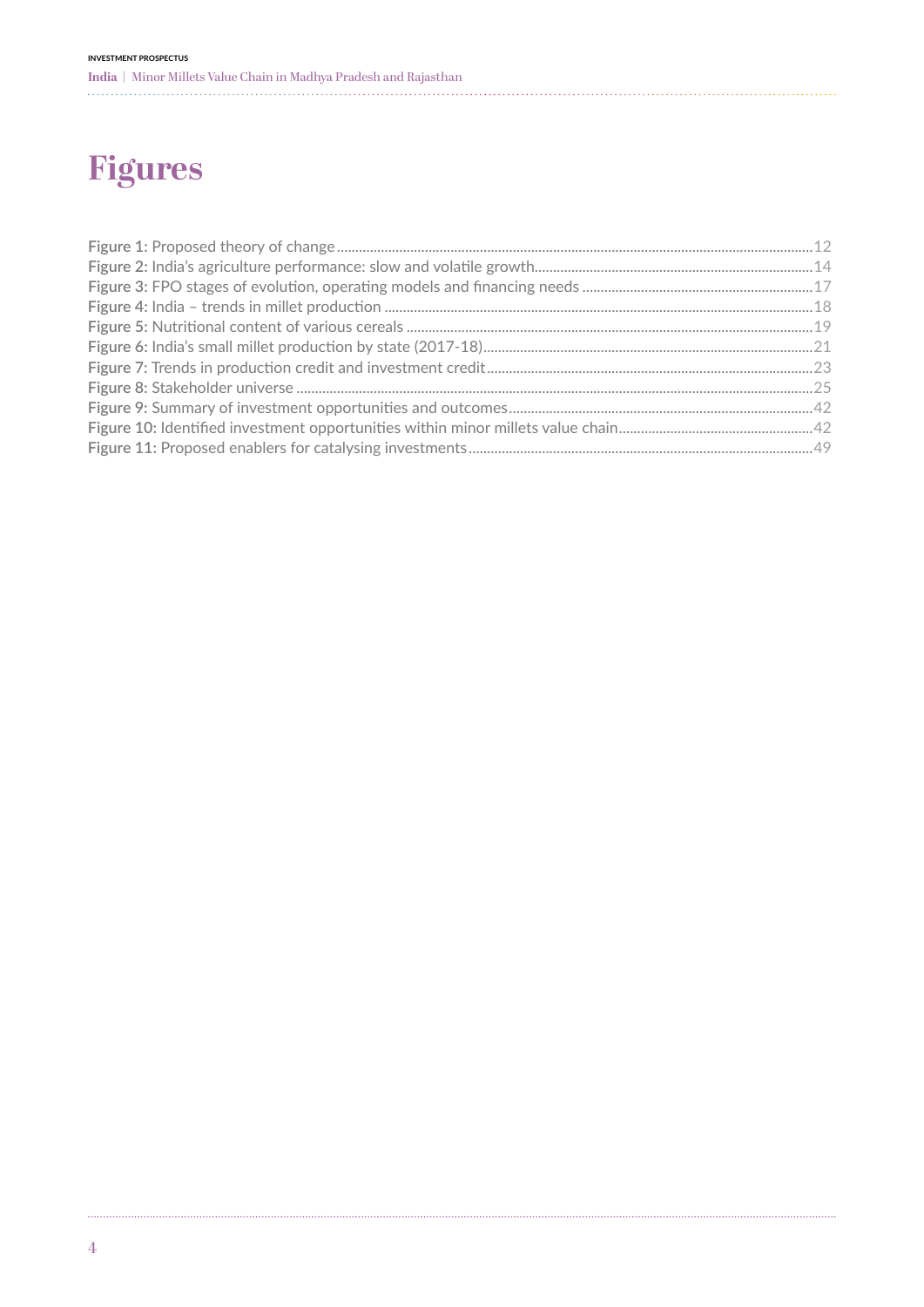

## <span id="page-6-0"></span>**Abbreviations**

| <b>CSO</b>             | civil society organization                                       |
|------------------------|------------------------------------------------------------------|
| <b>DFI</b>             | Development Finance Institution                                  |
| <b>FAO</b>             | Food and Agriculture Organization of the United Nations          |
| <b>FPC</b>             | farmer producer company                                          |
| <b>FPO</b>             | farmer producer organization                                     |
| <b>ICDS</b>            | <b>Integrated Child Development Services</b>                     |
| <b>ICRISAT</b>         | International Crops Research Institute for the Semi-Arid Tropics |
| <b>IFAD</b>            | International Fund for Agricultural Development                  |
| <b>IIMR</b>            | Indian Institute of Millet Research                              |
| IP                     | <b>Investment Prospectus</b>                                     |
| <b>MDM</b>             | Mid-Day Meal                                                     |
| <b>MP</b>              | Madhya Pradesh                                                   |
| <b>MSMEs</b>           | micro, small and medium-sized enterprises                        |
| <b>MVVN</b>            | Mahila Vitta Vikas Nigam                                         |
| <b>NABARD</b>          | National Bank of Agriculture and Rural Development               |
| <b>NBFC</b>            | non-banking finance company                                      |
| <b>NPA</b>             | non-performing assets                                            |
| <b>PDS</b>             | <b>Public Distribution System</b>                                |
| <b>RBI</b>             | Reserve Bank of India                                            |
| <b>SFAC</b>            | Small Farmers Agri-business Consortium                           |
| <b>SIDBI</b>           | Small Industries Development Bank of India                       |
| <b>SME<sub>s</sub></b> | small and medium-sized enterprises                               |
| <b>SRLM</b>            | <b>State Rural Livelihoods Mission</b>                           |
| TL                     | term loan                                                        |
| <b>WC</b>              | working capital                                                  |

. . . . . . .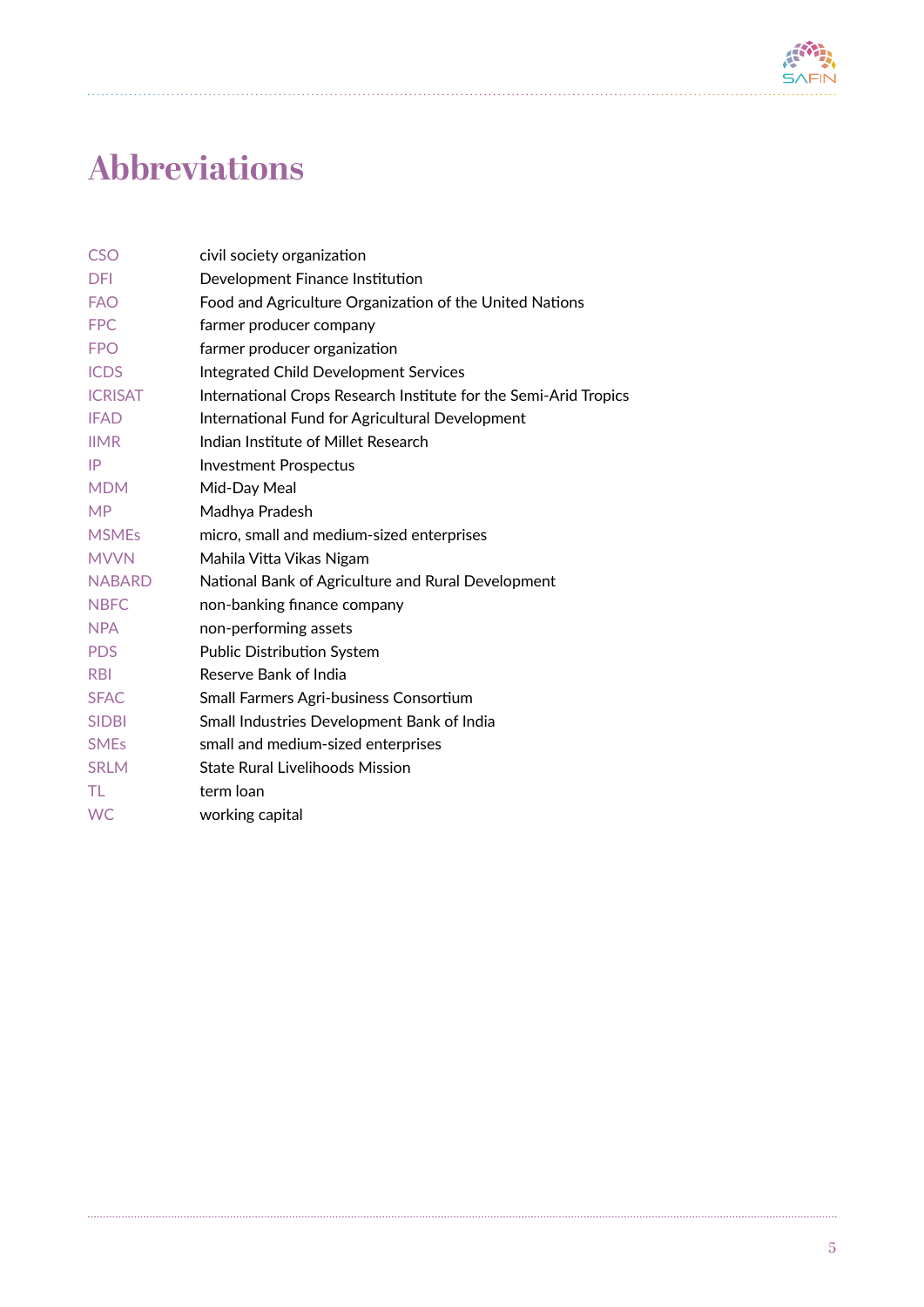<span id="page-7-0"></span>

## **Acknowledgements**

This Investment Prospectus (IP) was commissioned by the Smallholder and Agri-SME Finance and Investment Network (SAFIN) through its India Anchor Partner ACCESS Development Services, and prepared by Raman Ahuja. The time, experience, knowledge and other forms of technical support of the following people and organizations, which was key to the development of this document, is appreciated.

- 1. **The team at ACCESS (SAFIN India Pilot Anchor)** for their constant support during the preparation of the IP – especially Radhika Agashe, Ramnarayan Ghatak, Aryasilpa Adhikari, Lalitha Sridharan and Vipin Sharma.
- 2. **The SAFIN team in Rome**, particularly Michael von During, for his twin role of oversight and technical guidance during the IP development and feedback on the draft report.
- 3. **SAFIN India IP Steering Committee members** for willingly sharing their knowledge and network, and for being available on call on a needs basis. Their flexibility is highly appreciated – Joanna Kane-Potaka, International Crops Research Institute for the Semi-Arid Tropics (ICRISAT); Shauravi Malik, SlurrpFarm; Prasun Das, Asia-Pacific Rural and Agricultural Credit Association (APRACA); Vimal Tripathi, HDFC Bank; Meera Mishra, Michael Hamp and Rasha Omar, IFAD; Barbora Stankovicova and Rohini Sahu, Palladium; Arindom Datta, Rabobank; Emmanuel Murray, Caspian Impact Investment Advisor.
- 4. **Private sector financial institutions** D. Chattanathan, Arya Dhan; Prasanna Rao, Arya Collateral; Ravikumar Kshirsagar, Samunnati; Gaurav Gupta, Ananya Finance; Michael Andrade and Dhiren Jha, Samaru Finance; Gouri Sankar and Rajeshwari Reddy, Maanaveeya Development and Finance.
- 5. **Private sector players** Raj Seelam, 24 Mantra; Sai Krishna, Health Sutra; Mukesh Gupta, Morarka; Rangu Rao, Safe Harvest; Vikram Sankarnarayanan, Borne Technologies; Dwiji Garu, Millet.org; Srinivas, Manyam Grains; Prashant Pareswaran, Kottaram Foods.
- 6. **Research and civil society organizations** Ashis Mondal, Action for Social Advancement; Dinesh Balam, Watershed Support Services and Activities Network (WASSAN); Shailendra Tiwari, Seva Mandir; Dr Oliver King, M.S. Swaminathan Research Foundation (MSSRF); Prasanna Khemaria, Self-Reliant Initiative through Joint Action (SRIJAN).

## **Limitations and challenges**

- 1. Given the coronavirus disease 2019 (COVID-19) pandemic, it was very difficult to reach out to government representatives, as they were busy attending emergency activities.
- 2. The time provided to carry out the exercise was short and was further constrained by the COVID-19-related restrictions and lockdown. Field visits could not be performed. Hence the findings could not be validated beyond the information provided through teleconferences.
- 3. Getting detailed information from private sector business partners was a challenge, as they generally are not willing to reveal key strategies.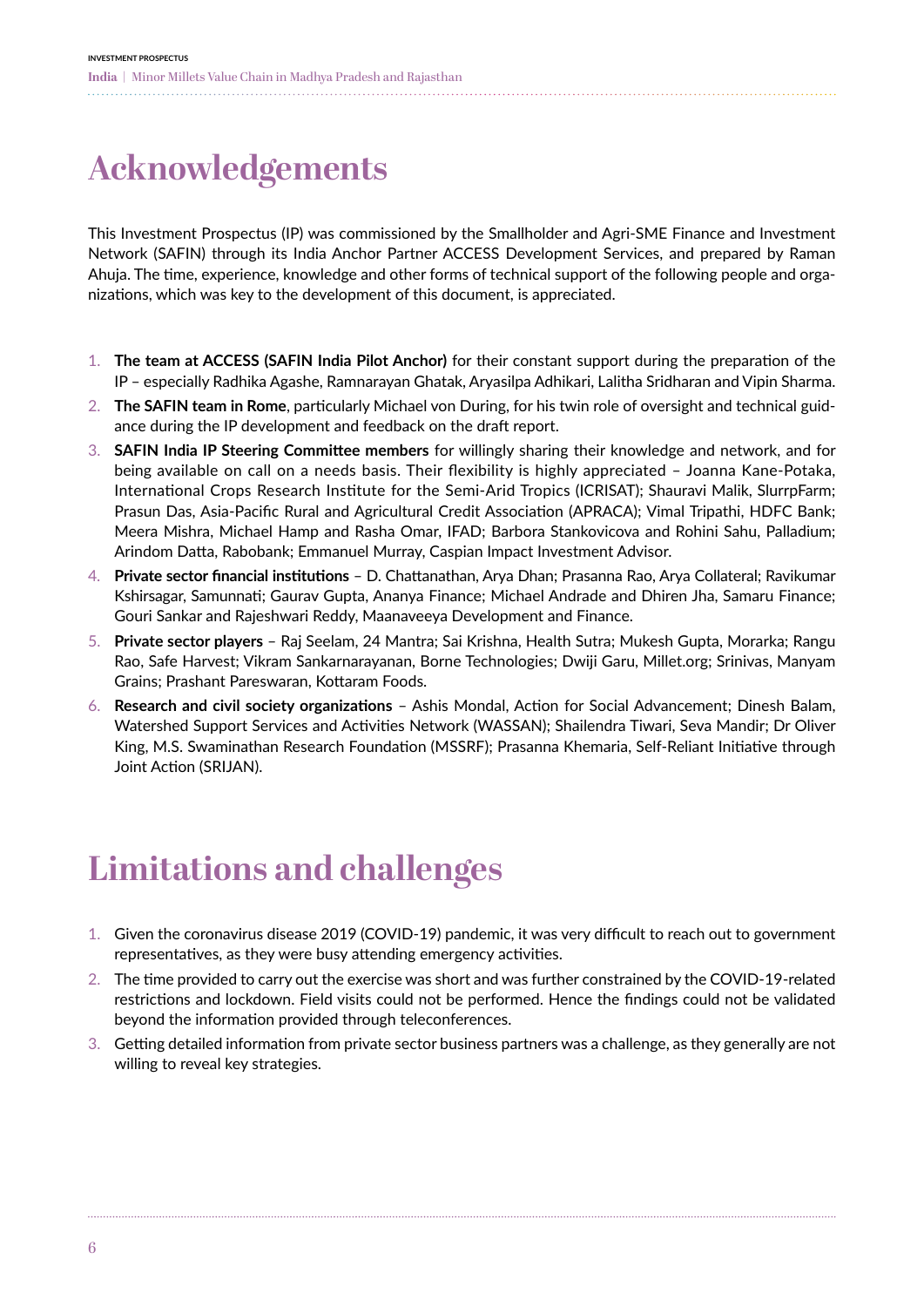

## <span id="page-8-0"></span>**1. Introduction**

### 1.1 Purpose and focus of the prospectus

The Investment Prospectus (IP) is a follow-up to the *Scoping Analysis: Investment opportunities in five agriculture value chains in India* that was completed in December 2019. The five product groups analysed in the scoping study represent both established and emerging value chains, including: oilseeds, pulses, spices, coarse cereals and non-timber forest produce. The Smallholder and Agri-SME Finance and Investment Network (SAFIN) country partners outlined the key purpose of the Investment Prospectus, which is to explore the "development impact potential expected from improved access to finance for agri-SMEs [small and medium-sized enterprises] in a given value chain (where impact can be via improved incomes for small farmers, supporting crops in marginalized geographies, impact on nutrition) as well as clear government support to transformative investments in a given value chain" (SAFIN, 2019).

The scoping analysis was reviewed by SAFIN India partners and key local stakeholders during a validation workshop held in December 2019 in New Delhi. The attendees identified millets as the recommended value chain to be covered by an investment prospectus, with a specific geographical focus on the States of Madhya Pradesh and Rajasthan. This recommendation was based on the following selection criteria that were agreed upon by all stakeholders present at the workshop.

- **Low-hanging fruit:** Focus on a crop and region that offers a high chance of success, to build a positive track record for the IP process in India.
- **Agri-SME rich value chain:** Select a value chain and region that is reliant on and characterized by a high number of agri-SMEs.
- **Investable opportunities:** Consider state-level characteristics, such as the ease of doing business and the bankability of existing agri-SMEs.
- **Crop characteristics**: These should ideally include high nutritional value, climate-smart/natural farming practices, indigenous crop, and strong market potential.
- **Government priority:** The value chain should be recognized as a priority for the government, at the state and/or national level.
- **Interest from SAFIN partners:** The value chain and region should align with existing and/or future interest in terms of the portfolio activities of SAFIN partners.

Millets comprise major millets (including pearl millet, sorghum and finger millet) and minor millets (including proso millet, little millet, kodo millet, foxtail millet, barnyard millet and browntop millet). The terms "minor millets" and "small millets" have the same meaning and are used interchangeably in this document.

During the discussions with the India IP Steering Committee in June 2020, a recommendation was made to focus the IP document on minor millets. It was highlighted that major millets have well-established commercial value chains, while minor millets are rapidly gaining attention within the development and commercial agenda. Minor millets have been a neglected category among researchers and policymakers, and this has contributed to the marginalization of farmers who have traditionally depended on them for food security and income. "There is an increasing recognition of their favorable nutrient composition and utility as health food, in the context of increasing lifestyle diseases. Thus, apart from their traditional role as a staple for the poor in the marginal agricultural regions, they are gaining a new role as crops for healthy food and for the urban high-income people" (Bhag et al., 2010).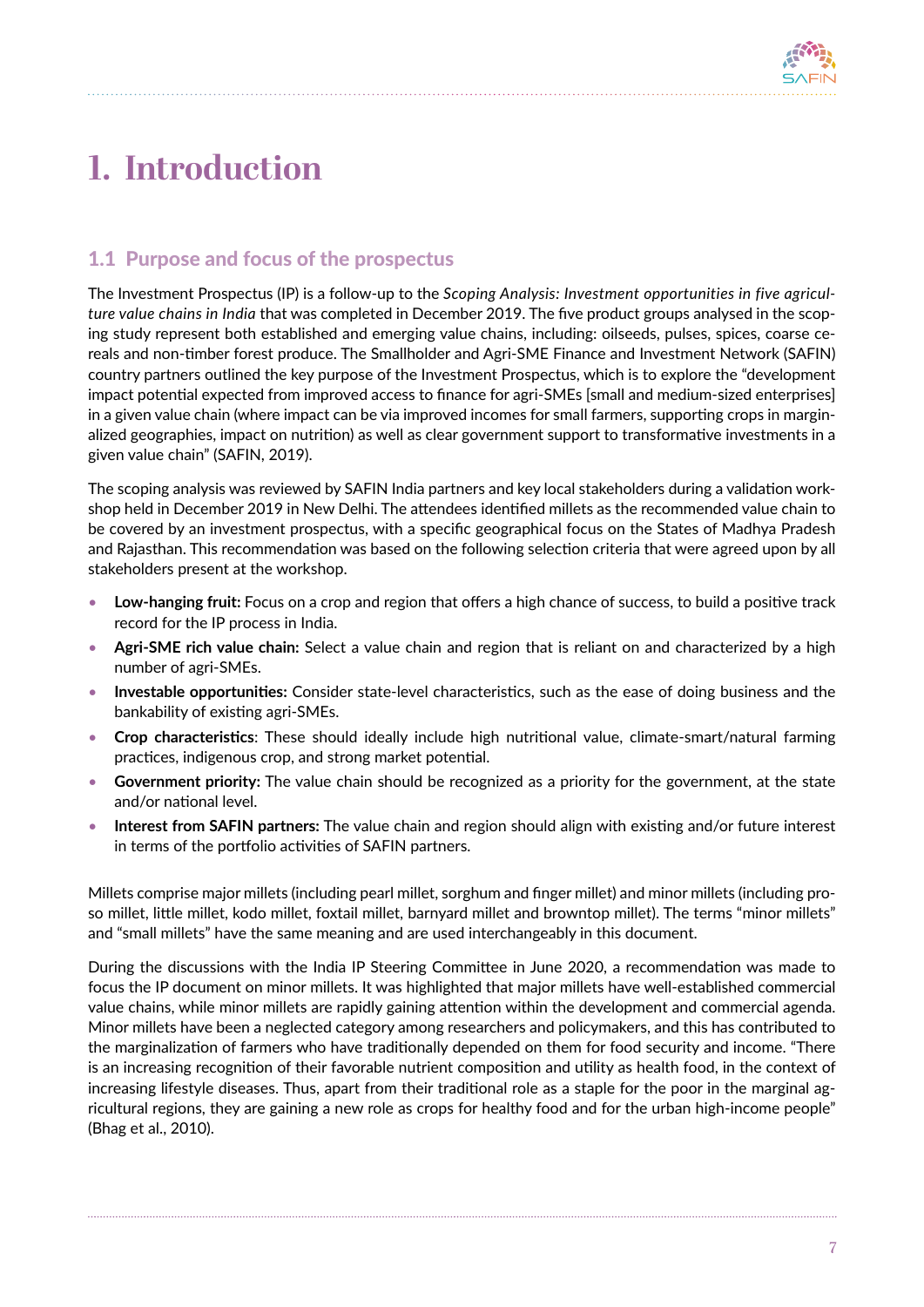<span id="page-9-0"></span>This input was subsequently validated with different stakeholders – including SMEs operating in the millet value chain, researchers and civil society organizations – convened for a preliminary meeting to launch the IP development process. Interviews with key stakeholders in India confirmed the importance of minor millets and the need to specifically address the post-harvest elements of the minor millet value chains in the identified states. The following factors were considered to sharpen the focus of the IP development.

- Opportunity for commercial development of the different millets.
- Potential long-term impact of investments on the producer and consumer value chains.

## 1.2 Overview of the prospectus' originator

ACCESS Development Services (ACCESS), a not-for-profit organization in India, is a member of SAFIN and the anchor agency for the IP development process in India.

ACCESS was set up in 2006 with support from the UK's Department for International Development (DFID) to promote sustainable livelihoods of the poor. ACCESS designed its initiatives to work in three tiers.

- Tier I ACCESS works with communities on the ground to implement livelihood programme interventions and to incubate institutions and innovations.
- Tier II ACCESS's work focuses on providing technical and professional support to various large-scale programmes, government agencies and other organizations.
- Tier III ACCESS works towards creating sector-level consensus on development strategies as well as influencing policies.

The organization's two national knowledge and advocacy platforms – Inclusive Finance India and Livelihoods India – are well recognized and established to address ACCESS's Tier III strategic commitments.

ACCESS works in the areas of livelihoods promotion and financial inclusion through 34 ongoing (Tier I) programmes across 12 states in the country. ACCESS has covered over 290,000 households including farmers, artisans, weavers and microentrepreneurs, with a focus on vulnerable segments, including women and tribal groups. Since inception, ACCESS has focused on improving the livelihoods of small-scale and marginal farmers through integrated programmes for improving farm productivity; optimizing costs; facilitating access to inputs, technology, capital and markets; and for the collectivization of farmers to benefit from economies of scale. Since 2006, ACCESS has emerged as a leader in the promotion of farmer producer organizations (FPOs) / farmer collectives. Indeed, they had formed and incubated over 160 FPOs across five states up to the end of 2020.

As the anchor for SAFIN's IP development process in India, ACCESS supported the scoping study by providing research assistance to the consultant and organizing the validation workshop in December 2019 to share the findings of the study and seek suggestions from stakeholders on next steps. ACCESS has led the development of the IP on minor millets, which included identifying the consultant, convening meetings of the India IP Steering Committee, and providing technical and logistic support for interviews. ACCESS is well positioned to disseminate the IP document among local stakeholders, particularly financial sector institutions and government, and to take a lead in the follow-on efforts recommended in the present IP for national- and state-level advocacy.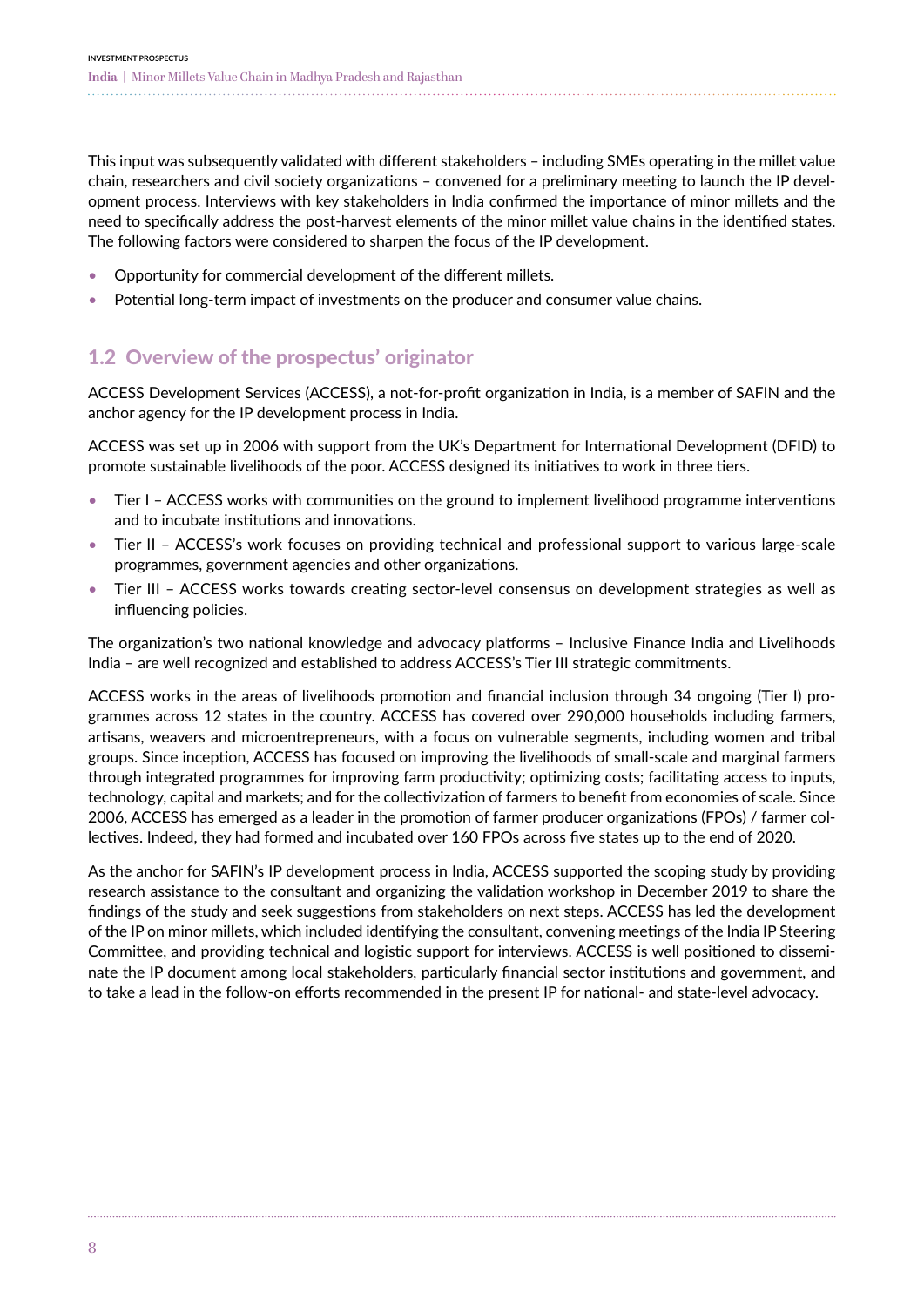

## <span id="page-10-0"></span>1.3 List of definitions

#### **MICRO, SMALL AND MEDIUM-SIZED ENTERPRISES (MSMEs)**

The Government of India recently reviewed the existing definition of micro, small and medium-sized enterprises (MSMEs) and released revised investment limits for the MSME sector. The MSME sector has three subclassifications in India – micro, small and medium-sized. The micro-enterprises within the definition of MSME have no linkage to microfinance institutions (MFIs), as they are in fact much larger in size than the enterprises generally supported by MFIs. The MSME sector is under the overall guidance of the Ministry of Micro, Small & Medium Enterprises (Ministry of MSME), whose policies are implemented by the state governments based on their respective priorities and budgets.

Enterprises under this classification must be involved in either manufacturing or the provision of services – a purely trading enterprise is not allowed within the classification of an MSME. The Government of India requires MSMEs to meet "composite criteria" of investment and turnover (revenue). Table 1 presents the revised criteria for the classification of MSMEs that was announced in May 2020.

| <b>Government of India</b><br>classification | <b>Composite criteria:</b><br>investment and annual turnover                                                          | <b>Micro</b>                      | <b>Small</b>         | <b>Medium</b>         |
|----------------------------------------------|-----------------------------------------------------------------------------------------------------------------------|-----------------------------------|----------------------|-----------------------|
| <b>Manufacturing and services</b>            | Investment (Indian rupees - Rs)<br>Turnover (Indian rupees - Rs)                                                      | $< 1$ cr <sup>a</sup><br>< 5 cr   | $< 10$ cr<br>< 50 cr | < 50 cr<br>$< 250$ cr |
|                                              |                                                                                                                       |                                   |                      |                       |
| <b>Segment</b>                               | Nature of investment opportunity                                                                                      | <b>Micro</b>                      | <b>Small</b>         | <b>Medium</b>         |
| Post-harvest                                 | Procurement and marketing, hulling,<br>destoning, sorting and grading, food<br>processing, storage, silos, flour mill | Investment<br>Prospectus<br>focus |                      |                       |
| High-end value addition                      | Starch, fermented products, malted<br>foods, breakfast food, baked products,<br>ready-to-eat food and snacks          |                                   |                      |                       |
|                                              |                                                                                                                       |                                   |                      |                       |

#### Table 1: Definition of MSME

*Note on currency and conversions:*

- a 1 crore (cr) Indian rupees (Rs) = Rs 10 million
- Assumed exchange rate: US\$1 = Rs 75
- Rs 1 cr = US\$133,333; Rs 5 cr = US\$666,666; Rs 10 cr = US\$1.33 million; Rs 50 cr = US\$6.66 million; Rs 250 cr = US\$33.33 million.

Table 1 also maps the different segments of the post-harvest minor millet value chain and the likely MSME classification within which these will fit as the ecosystem evolves. At present, the opportunity in minor millets for post-harvest value addition is in the microenterprise segment. As the market for higher value added products evolves, those businesses are expected to be classified in the small or medium-sized enterprise segment.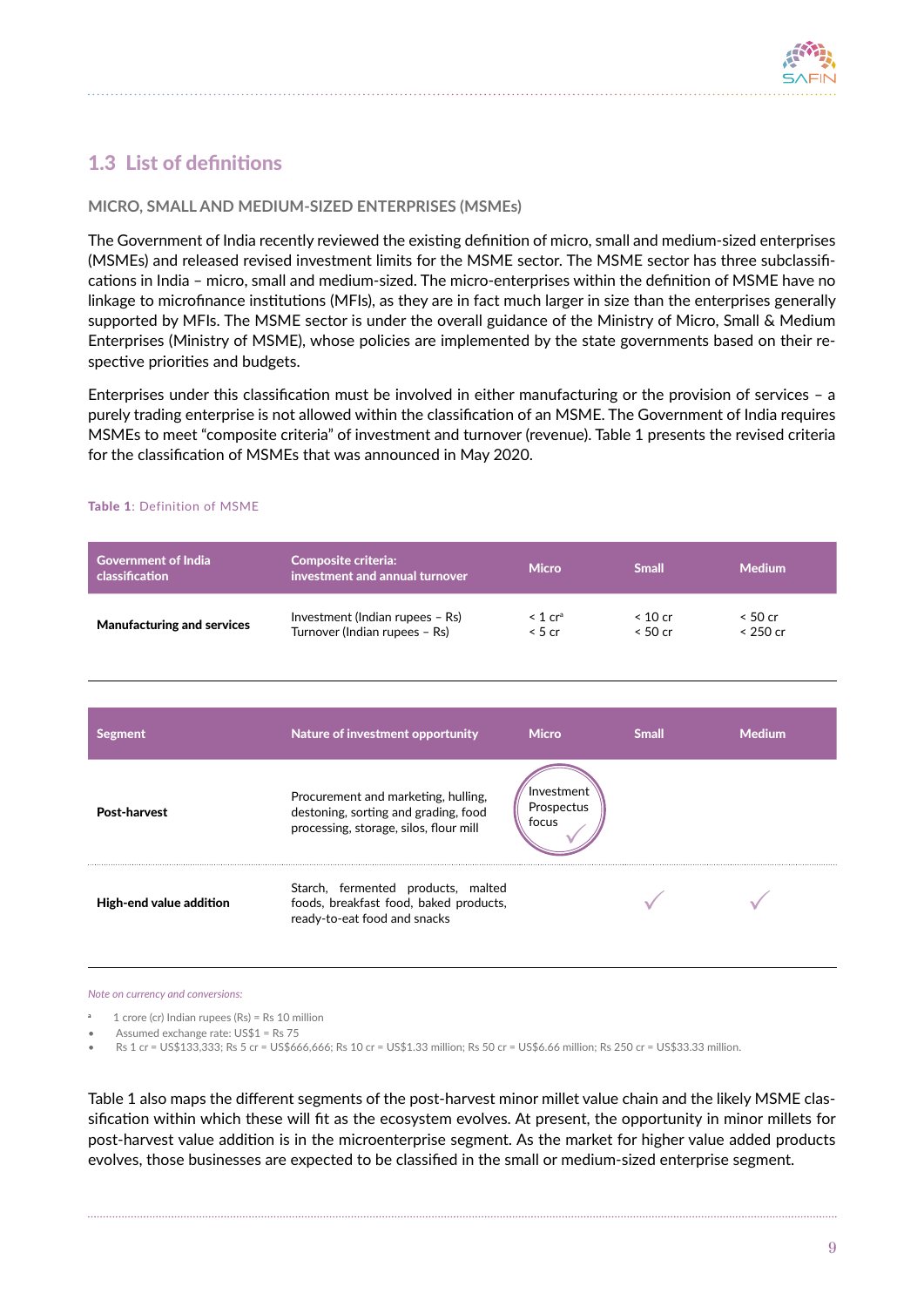<span id="page-11-0"></span>**FARMER PRODUCER ORGANIZATIONS (FPOs)**

The terms "farmer producer company (FPC)" and its common equivalent "farmer producer organization (FPO)" (used interchangeably in this document), are generic, including all the organizations incorporated or registered under Part IXA of the Companies Act or under the Co-operative Societies Act of the concerned States. The legal provisions under which a producer organization can be registered are (NABARD, 2015):

- Cooperative Societies Act / Autonomous or Mutually Aided Cooperative Societies Act of the respective state
- Multi-State Cooperative Society Act, 2002
- "Producer Company" under Section 581(C) of Indian Companies Act, 1956, as amended in 2013
- Section 25 of the Company of Indian Companies Act, 1956, as amended as Section 8 in 2013
- Societies registered under the Society Registration Act, 1860
- Public Trusts registered under the Indian Trusts Act, 1882.

An FPO can comprise of as few as 10 members and up to 10,000 members. Each FPO formation scheme has a norm for membership that needs to be complied with to access any benefits associated with the scheme. It should be noted that FPOs and MSMEs are independently defined structures with no overlap, even though an FPO with appropriate revenues could fit into the MSME classifications presented in table 1. For more details on the FPO landscape, see section 2.2.

### 1.4 Theory of change

The Green Revolution period in India primarily focused on investments that would deliver the highest amount of food security in the shortest time. Two cereals came under focus: wheat and rice. All value chain investments were targeted to support the production, processing and distribution of these two grains. Millets are part of the coarse cereal family. "Coarse cereals have been dubbed as poor man's crops for long, and have remained neglected with respect to their appropriate position in the commercialized food system and investment in research and development. With the increasing concerns about adverse changes in environmental quality and its consequent negative effects on food and nutritional security and perceived need for increasing food production per unit resource investment for an ever increasing population, these coarse grains have good prospects of penetrating the food baskets of a wider range of consumers, both rural and urban, poor and rich, and in developed and developing economies" (Kaur, 2014).

#### **CHALLENGES**

Millets are highly nutritious cereals that are specifically suited to rainfed agriculture and have long been part of the traditional dietary regimen of local communities. They are more nutritious than wheat and rice, which are distributed by the government under the national food security programme (see section 2.4). Traditional home processing techniques for minor millets are laborious and mainly involve women. "Difficulty in processing is another reason why rural households have either discontinued or reduced the consumption of millets. Millet processing is associated with considerable drudgery and advanced processing technology has not reached rural areas." (Bioversity International, 2019). Improved processing of minor millets has not been a focus area for research, either by the government or the private sector. Having achieved food security, Indian planners have focused attention on addressing the issue of unreliable agriculture outcomes in the face of climate change combined with the burden of malnutrition.

Most minor millet growers in the IP's target geographies, the States of Madhya Pradesh and Rajasthan, are indigenous people with limited or no access to formal market networks. Millet consumption habits of growers have been replaced by wheat and rice made available at highly subsidized rates through the Indian government's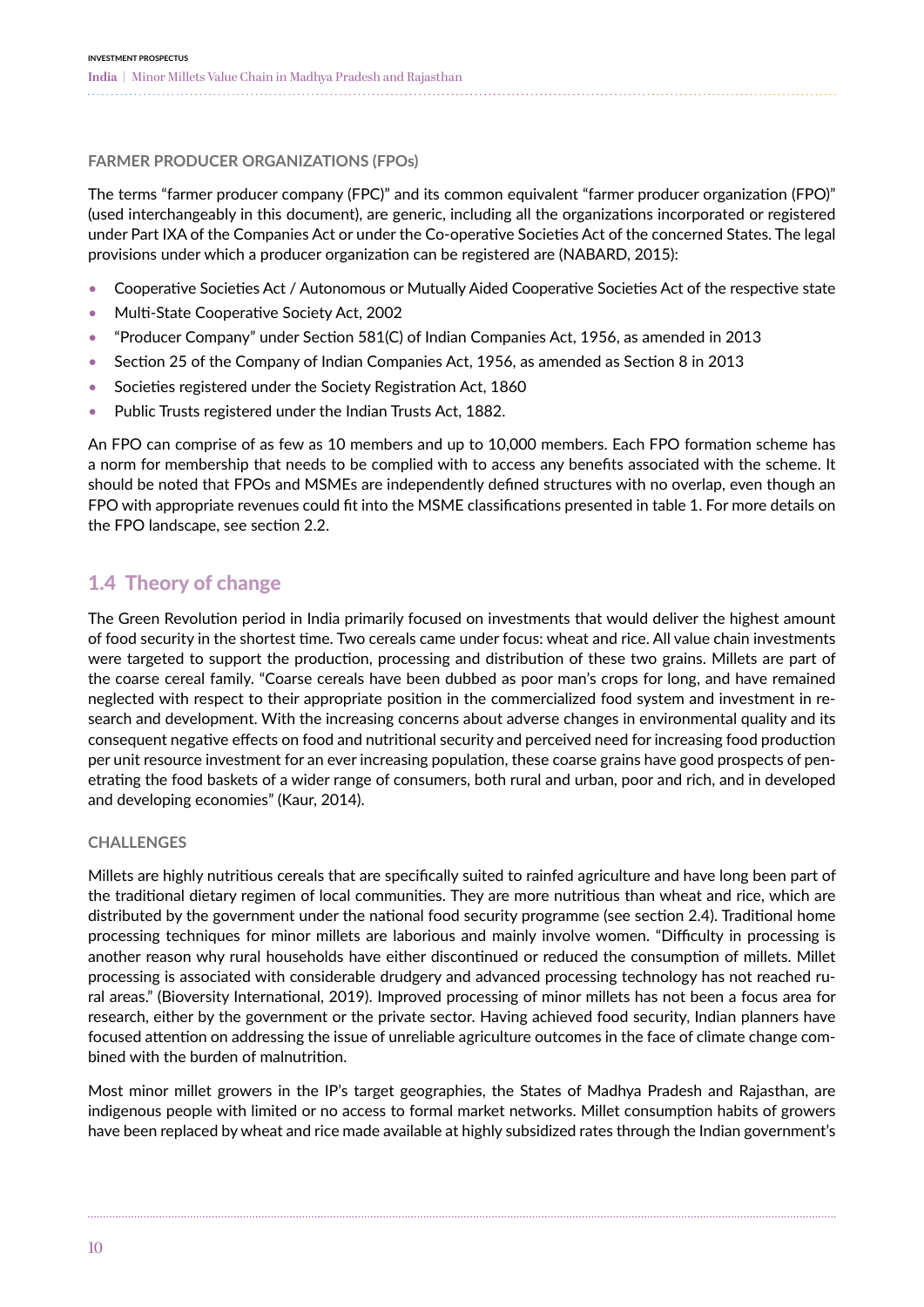

Public Distribution System (PDS). A revival of the minor millet value chains, supported by improved processing techniques, will increase the potential for self-sufficiency of growers and help address the issue of malnutrition in India.

The transformational agenda related to the revival of the minor millet value chains is reliant on coordinated action by market players representing the entire value chain, combined with sustained government action in the precompetitive space. Enhancing consumer awareness and demand among both urban and producer families will require advocacy based on scientific proof of the nutritional benefits of a diet that includes minor millets. This requires that the government undertake and support research demonstrating the nutritional outcomes of minor millets and widely publicize the results. The promotion of minor-millet-based cuisine as a healthy diet will draw the interest of health-conscious urban upper-middle-class consumers as well.

The availability of finance for agricultural value chains has been a problem area as the sector is saddled with non-performing assets (NPA) (see chapter 4 for more details). Investments supporting gross capital formation in small farmer agriculture (e.g. irrigation, drip, protected cultivation, market access, infrastructure development) is not perceived as economically viable by traditional financial service providers (FSPs), which do not generally target this sector despite government efforts to support the extension of credit. Lending to smallholder farmers requires that demand be aggregated, which is a resource-intensive exercise fraught with risks emanating from poor data availability. In the case of minor millets specifically, the nascent nature of the value chain in its present stage makes attracting financing and investment all the more difficult.

#### **INTERVENTIONS**

Given these challenges, there is a need to undertake interventions that would nudge the ecosystem towards the development of appropriate policies favouring millet value chains and increased access to finance, as well as the development of supply chain activities closer to the point of production, and increased consumer offtake. At the state government level, advocacy work to prioritize millets production by setting up a state millets policy/ mission will be critical to align government efforts, including incentivizing the promotion of farmer collectives focused on minor millets and attracting private sector attention.

Advocacy work targeting consumer awareness of the benefits of millets will be crucial to spur much-needed development of the supply chains by generating product demand. This in turn will incentivize private sector stakeholders (processors, branded product companies, retailers, etc.) to improve value chain efficiencies and invest in improved processing technologies. As key actors in the process of growing and strengthening the millets supply chain, FPOs and agroenterprises active in post-harvest segments of the minor millet value chain will require support in the form of financing and capacity-building (or incubation).

#### **OUTCOMES**

These actions should lead to increased access to finance by minor millet FPOs and agro MSMEs,<sup>1</sup> while the policy initiatives should result in developing linkages between FPOs, agro MSMEs and large institutional buyers and government programmes (e.g. Mid-Day Meal [MDM], Integrated Child Development Services [ICDS], PDS), as well to the private sector.

Sustained performance of FPOs and agro MSMEs should contribute to strengthening the FPO model of product aggregation and supply chain development. Consumer demand should revive the production supply chain of minor millets. Over the longer term, these outcomes should impact the nutritional outcomes in rural and urban India, as well as contribute to improved incomes and climate resilience of minor millet producers.

<sup>1 &</sup>quot;Agro MSME" is the official Government designation and is effectively a synonym of the SAFIN term "agri-SME".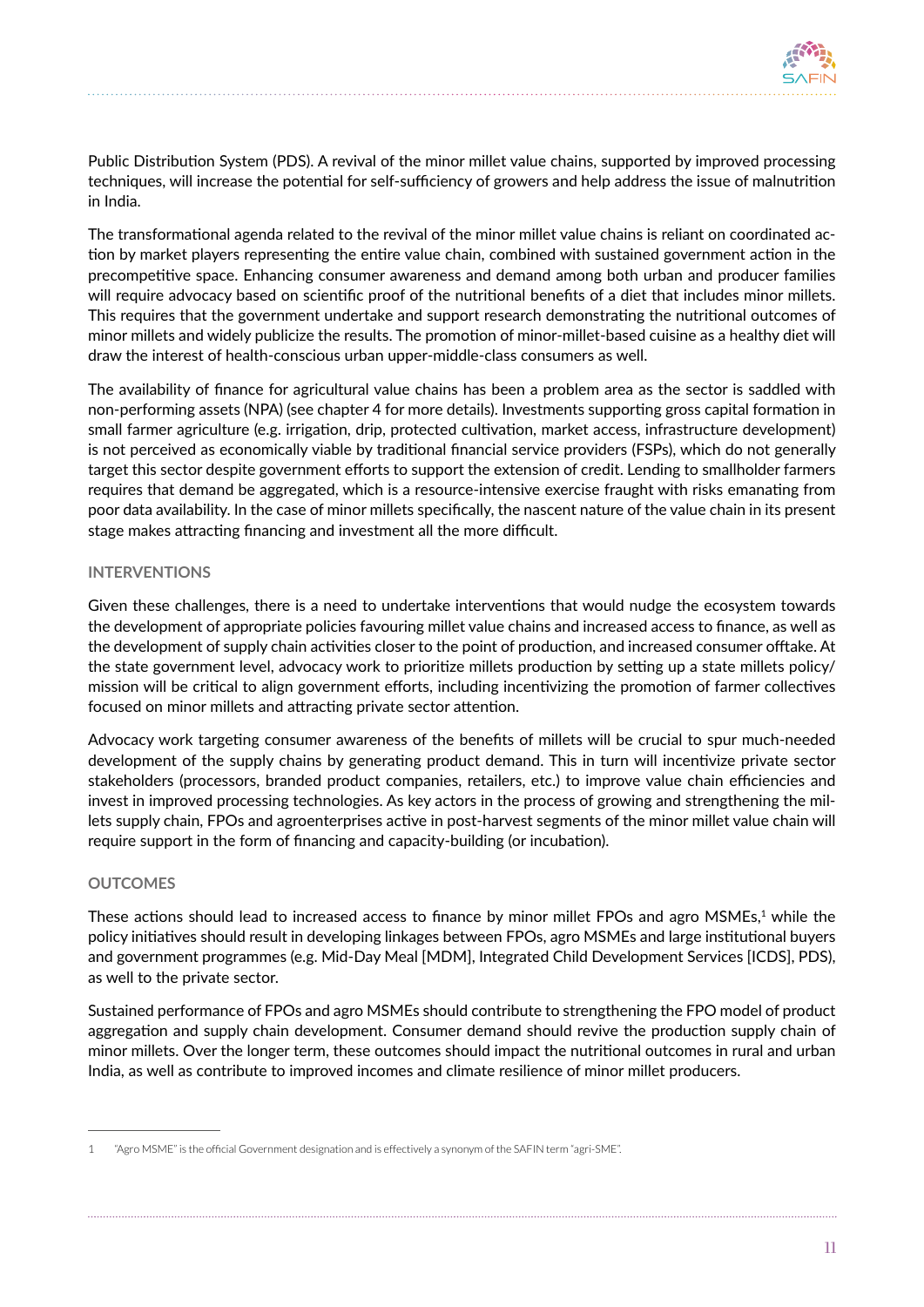<span id="page-13-0"></span>**India |** Minor Millets Value Chain in Madhya Pradesh and Rajasthan

Figure 1: Proposed theory of change

| <b>CHALLENGES</b>    | Lack of Government<br>policy focus on<br>promoting minor millets                                                                                                                                         |  | Lack of millet-processing<br>technology                                                                      | Low awareness<br>of nutritional benefits<br>of millets among<br>consumers                            | Risk-averse financial<br>institutions                                                                                            |  |  |
|----------------------|----------------------------------------------------------------------------------------------------------------------------------------------------------------------------------------------------------|--|--------------------------------------------------------------------------------------------------------------|------------------------------------------------------------------------------------------------------|----------------------------------------------------------------------------------------------------------------------------------|--|--|
|                      |                                                                                                                                                                                                          |  |                                                                                                              |                                                                                                      |                                                                                                                                  |  |  |
| <b>INTERVENTIONS</b> | Policy advocacy with<br><b>State Government</b>                                                                                                                                                          |  | Advocacy for improving<br>supply chain efficiencies<br>and research and devel-                               | Consumer advocacy                                                                                    | Advocacy with financial<br>sector actors for                                                                                     |  |  |
|                      | Incubation of, and<br>technical assistance to<br>FPOs and agro MSMEs                                                                                                                                     |  | opment in processing<br>technology                                                                           |                                                                                                      | financing of FPOs and<br>agro MSMEs                                                                                              |  |  |
|                      |                                                                                                                                                                                                          |  |                                                                                                              |                                                                                                      |                                                                                                                                  |  |  |
| <b>OUTPUT</b>        | Creation of appropriate<br>policies at state level to<br>promote production of<br>minor millets                                                                                                          |  | Improved processing<br>equipment with focus<br>on productivity and<br>nutrition retention of<br>minor millet | Demand for millets and<br>millet-based products                                                      | FSPs create credit<br>assessment models<br>reflecting the<br>opportunities and risks<br>of investments in FPOs<br>and agro MSMEs |  |  |
|                      |                                                                                                                                                                                                          |  |                                                                                                              |                                                                                                      |                                                                                                                                  |  |  |
| <b>OUTCOMES</b>      | Creation<br>Creation<br>of minor-<br>of millet-<br>millet-<br>specific<br>focused<br>schemes<br><b>FPO<sub>s</sub></b><br>and<br>and agro<br>programmes<br><b>MSMEs</b>                                  |  | Affordable and scalable<br>processing technology<br>for commercial purpose                                   | Linkage of FPOs<br>and agro MSMEs<br>to large institutional<br>buyers, government<br>procurement and | Investments in minor<br>millet supply chains –<br>particularly in FPOs and<br>agro MSMEs                                         |  |  |
|                      | <b>Public fund allocation</b><br>for nutritional research<br>on minor millets                                                                                                                            |  |                                                                                                              | private sector                                                                                       |                                                                                                                                  |  |  |
|                      |                                                                                                                                                                                                          |  |                                                                                                              |                                                                                                      |                                                                                                                                  |  |  |
| <b>IMPACT</b>        | Increase in minor millets production and consumption leading to:<br>Enhanced incomes and climate resilience of minor millet producers<br>Improved nutrition and health outcomes in rural and urban India |  |                                                                                                              |                                                                                                      |                                                                                                                                  |  |  |

Agro MSMEs, agricultural micro, small and medium-sized enterprises; FPOs, farmer producer organizations; FSPs, financial service providers.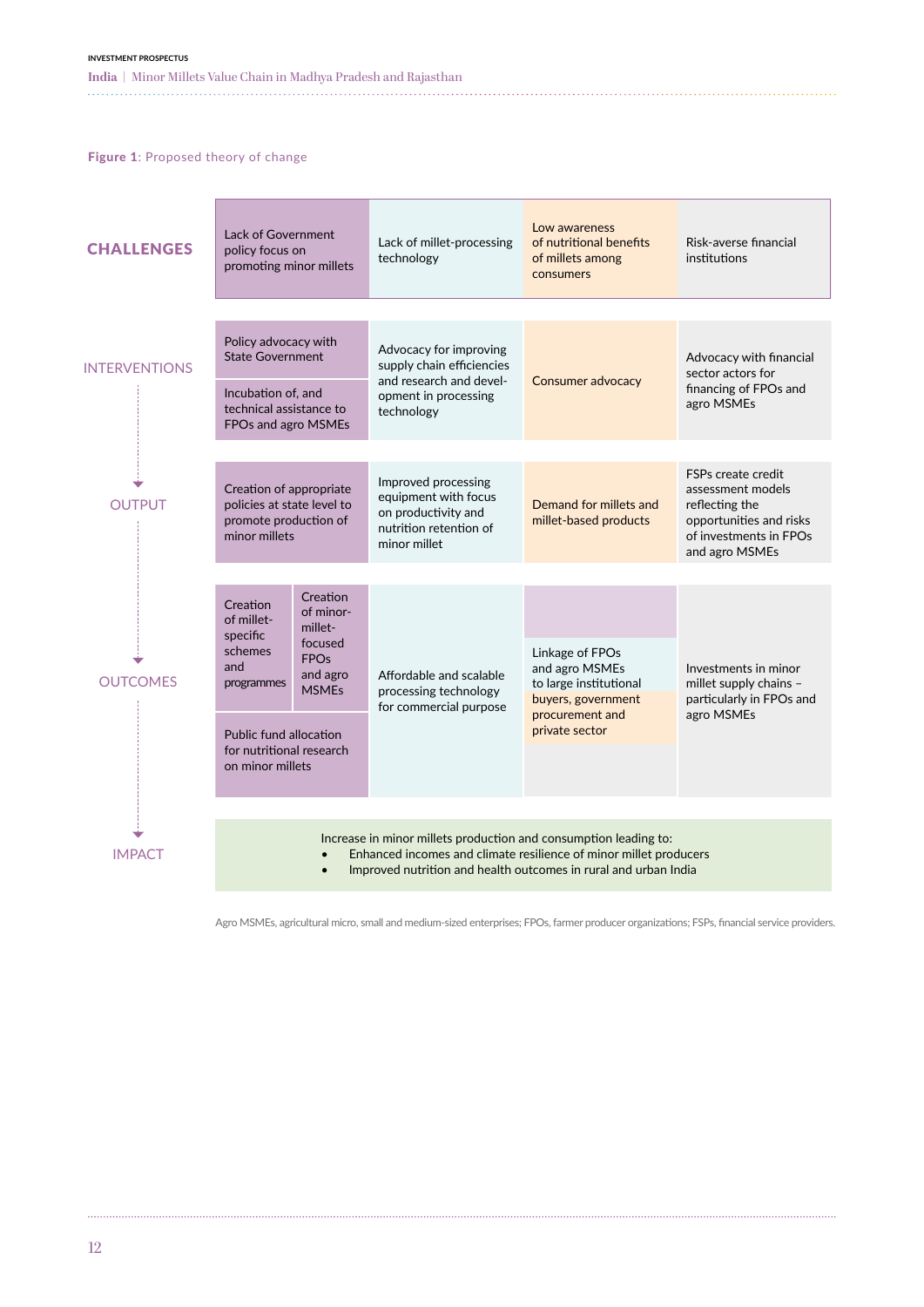

### <span id="page-14-0"></span>1.5 Executive summary

There is a clear need for India to transform its food systems from merely ensuring food security (i.e. the intake of a sufficient number of calories) to achieving nutritional security at the national level. Minor millets, a group of climate-resilient grains, present an opportunity to contribute to the transformative nutritional security agenda for both urban and rural consumers. Targeted investments in minor millet value chains would require significant coordinated action in the precompetitive space that will help overcome the hangover from the green revolution investments in wheat and rice food production and public distribution systems.

Madhya Pradesh produces one third of India's minor millets, most of which is produced in rainfed areas by smallholder farmers who are part of indigenous communities. There are considerable opportunities to add value to the raw grain for supplies to the state-run nutrition programmes, such as the MDM scheme, as well as for supplying health-conscious urban consumers looking for nutritious alternatives. Rajasthan, by contrast, is known as India's largest producer of pearl millets, but accounts for only 2 per cent of total production of minor millets. Therefore, the key opportunity in this state is to increase minor millet production areas and begin to generate tradable surplus volumes. Harnessing these opportunities will require concerted efforts primarily in the form of advocacy work to persuade the state's Agriculture Department and Department of Food and Civil Supplies to provide appropriate incentives, such as ensuring the purchase of production at a higher farm-gate price than is offered for wheat and rice. Core efforts will need to focus on enhancing seed availability of minor millets and improving market access, starting with increased demand from government food programmes.

In Madhya Pradesh, this IP presents investment opportunities that have been identified across three types of business entities. FPOs present an excellent vehicle to aggregate smallholder farmers' produce, bringing their production under one roof for primary processing and distribution. Similarly, "agro MSMEs (1)" can also be developed to undertake primary processing activities for retail and industrial distribution. There is an opportunity to develop another type of "agro MSME (2)" that will undertake secondary processing of minor millets for higher-paying customers. Overall, the IP recommends the establishment of 25 FPOs, 25 agro MSME (1)s and five agro MSME (2)s. All the investment opportunities identified in this IP are projected to be profitable and deliver positive internal rate of return (IRR) within a 5-year time horizon. Furthermore, the implementation of the IP recommendations is expected to catalyse investments of the order of Rs 1 billion (including equity, term loans and government support via subsidies) over the next 5-year period.

Two critical enablers are identified in the IP, which will be instrumental in helping unlock the investment potential of the highlighted opportunities. First, considerable advocacy work operating along four dimensions: public policy, consumer advocacy, financial sector advocacy, and supply chain development. The second enabler will be the provision of capacity-building services in the form of technical assistance and incubation. This support will be provided with the objective of establishing robust FPOs, and strengthening the business viability of agro MSMEs (1) and (2).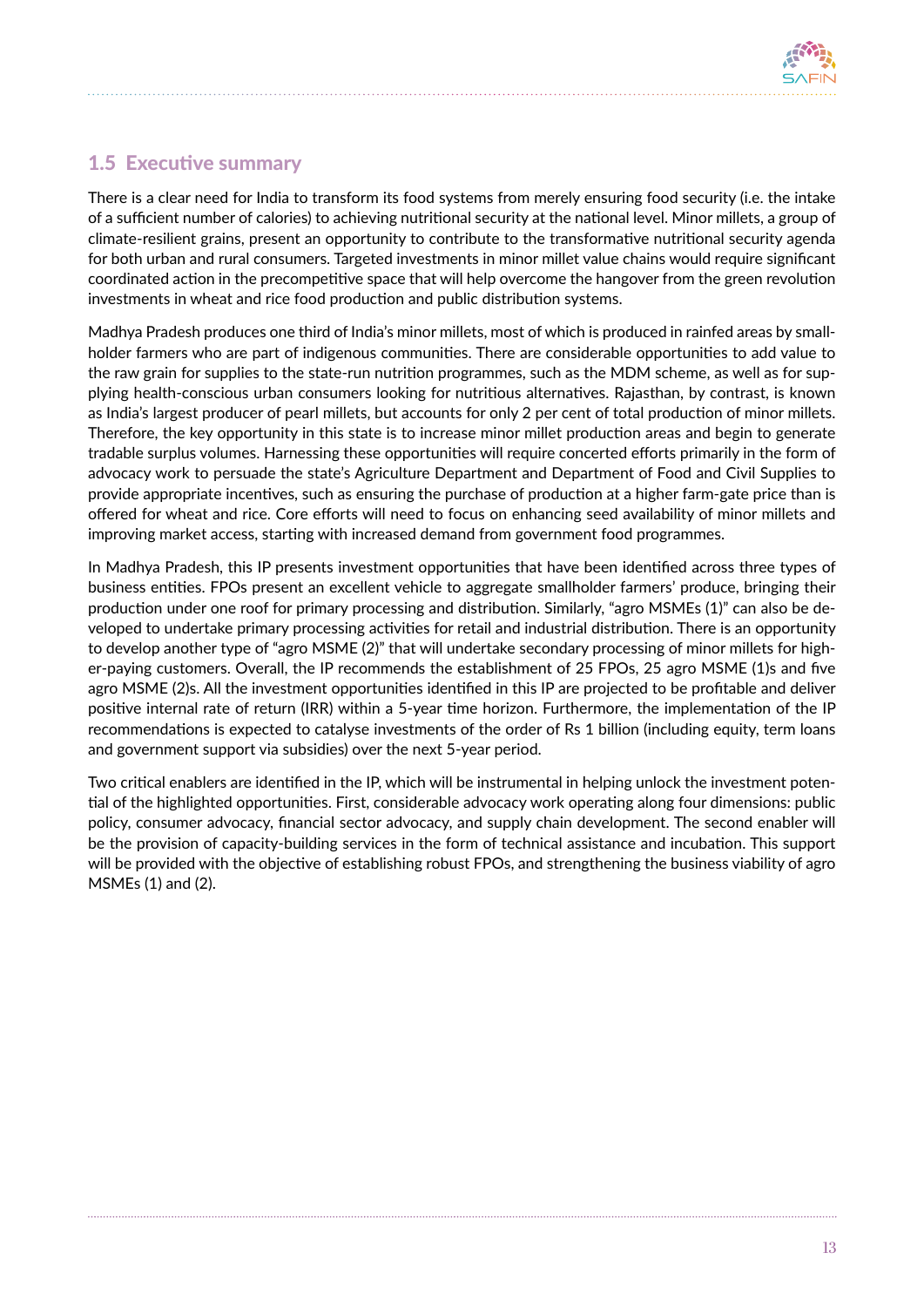## <span id="page-15-0"></span>**2. Overview of scoping report**

### 2.1 Country overview

India is the world's most populous democracy with a population of over 1.3 billion people, of which over two thirds reside in rural areas. India is the world's third largest economy in terms of purchasing power parity (World Bank, 2018). The service sector dominates India's gross domestic product (GDP) with a share of over 56 per cent, while agriculture contributes a meagre 16 per cent. Yet, almost half of the country's labour force is dependent on agriculture for their livelihoods. The country is currently the world's second largest producer of agricultural commodities and has achieved tremendous success in building a food-secure nation. Nevertheless, the growth of the agricultural sector has been slow and volatile (see figure 2).



#### Figure 2: India's agriculture performance: slow and volatile growth (World Bank, 2018)

Smallholder farmers with less than 2 ha of land account for 85 per cent of all farmers in India, but effectively farm less than 40 per cent of the total agricultural land. Approximately 40 per cent of farm output is derived from rainfed areas. Climate change and erratic monsoon rains have disproportionately negatively impacted smallholders and farmers in rainfed areas of India.

The success of India's food security efforts over the past four decades transformed the country from a food-deficit to a food-surplus nation. This was made possible by the coordinated effort of various ministries of the central and state governments with private industries associated with agricultural development. Systematic steps taken to develop an efficient supply chain underpinned this coordinated approach. Ultimately, the domestic market that supply chains fed into was dominated by the Government-controlled public procurement and distribution system. However, the integration of private markets into an agricultural market run by the public sector has remained the weakest link in the evolution of India's agricultural economy.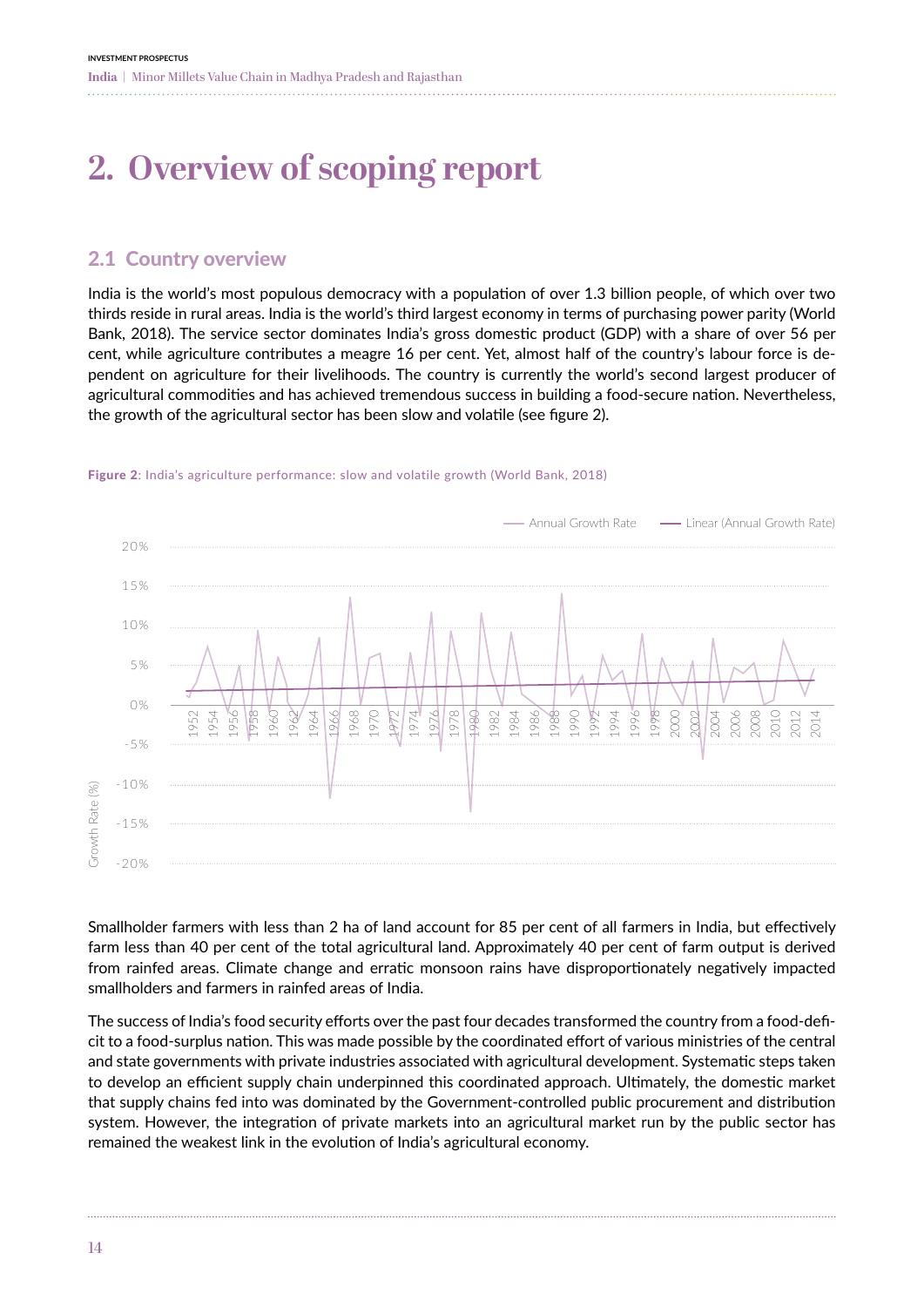

<span id="page-16-0"></span>The World Bank (2018) highlighted that "the efficiency and productivity of Indian agriculture needs to improve, and the sector needs to transition from its traditional food security orientation (with a cereal or calorie focus) to a modern food system resilient to climate change." Reardon et al. (2020) highlighted the transformation of the Indian Food Supply Chains (FSC) during the past two decades:

*The Indian food economy now is mainly urban, fed by long rural–urban supply chains. It is now 80% composed of*  **«***non-food grains and thus fed by perishable FSCs, 60% post-farm-gate, and 85% dependent on small and medium sized enterprises (SMEs) that are dynamic and clustered near and in towns. It is 96% dependent on the private sector (with government managing only 4% of India's food). It is characterised by highly integrated rural hinterlands, peri-urban and urban areas, having tight and fluid connections in both directions.*

Smallholders and resource-poor farmers operate mostly in rainfed areas. Integrating them into the mainstream market requires institutional arrangements that will address issues of equity and reliability, while leveraging the resources of the government, civil society and the private sector. A suggested intervention would be the development of "agro- processing and other forms of agro-enterprise activity [that] provide a venue for the accumulation of skills and could stimulate product and process innovations that would strengthen the backward and forward linkages with the rest of the economy" (World Bank, 2018).

### 2.2 Status of farmer producer organizations in India

"Farmer producer companies" became legal entities in 2002 within the context of the Indian Companies Act of 1956. The FPO was introduced as a potential solution to address the politically sensitive issues around farmer land aggregation and the challenges of reaching out to geographically dispersed smallholder farmers. FPOs are designed to use collectivization as a means of aggregating smallholder farmers. However, the Indian Government launched the first piloted FPOs a decade after their introduction, in 2010-11. The pilot programme was led by the Small Farmers Agri Consortium (SFAC), an arm of the Ministry of Agriculture. After three years of running the pilot programme, the Indian Government developed guidelines to mainstream the development of FPOs across different schemes, in 2013-14. The different agencies involved in the promotion of FPOs are:

- The **Small Farmers Agri-business Consortium (SFAC)**
- The **National Bank of Agriculture and Rural Development (NABARD)**
- The **Rashtriya Krishi Vikas Yojana (RKVY):** The Remunerative Approaches for Agriculture and Allied Sector Rejuvenation (RAFTAAR) is a flagship agricultural development programme operating in the states targeted by the IP.
- **State Rural Livelihoods Missions (SRLMs):** Operating under the Rural Development Ministry, SRLMs adopted a strategy to promote FPO for livelihoods and an income enhancement programme for the rural women.

A number of programmes aim at promoting FPOs.

- The Government of India has sought to provide a level playing field for FPOs by treating them as equivalent to cooperatives in terms of their access to government assistance.
- A number of credit guarantee schemes and venture capital assistance funds have been created to support FPOs (e.g. NABARD's Producer Organization Development Fund [PODF])
- Many states have created FPO policies and guidelines that aim to promote business growth and infrastructure development.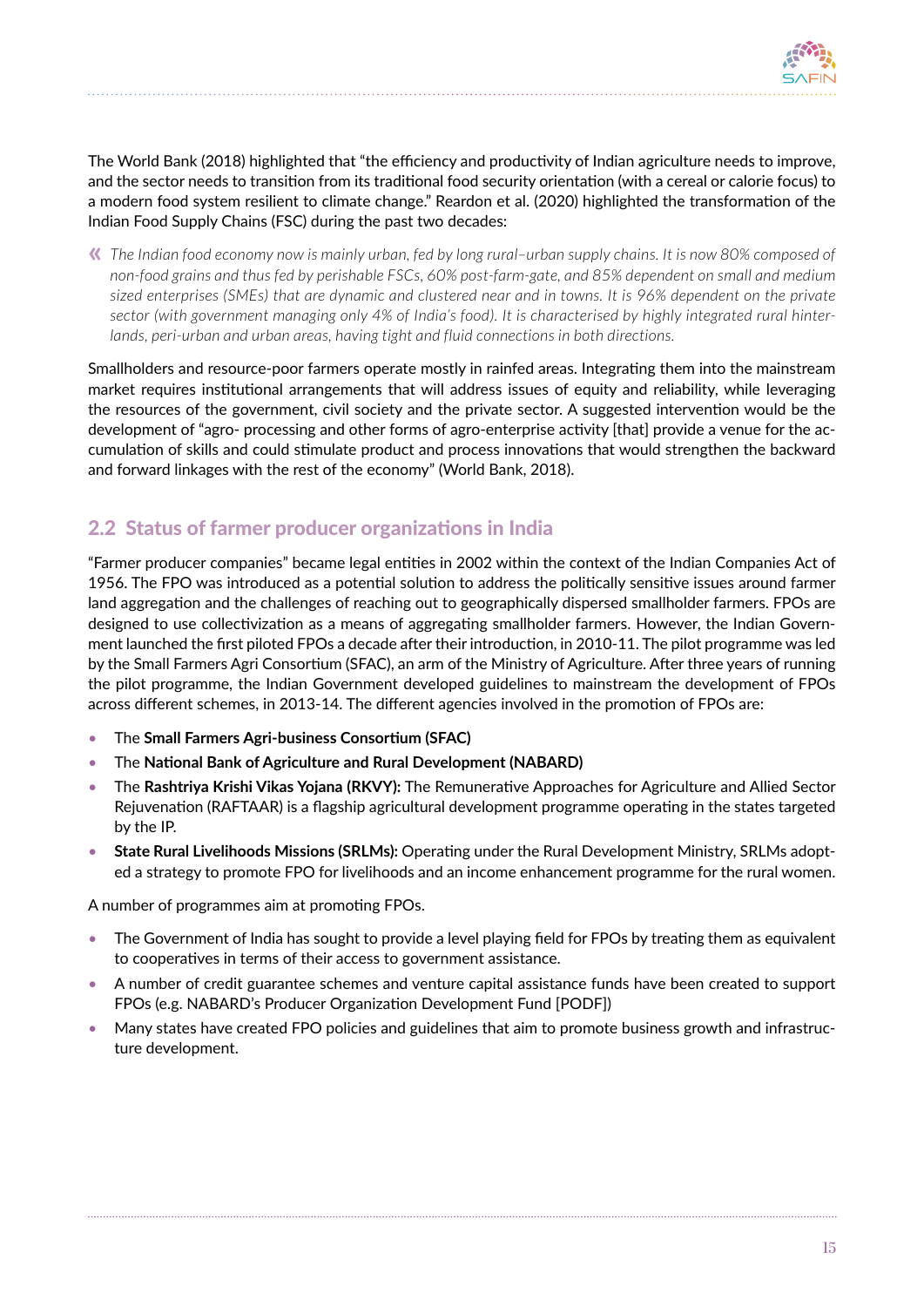<span id="page-17-0"></span>Based on government guidelines from 2013, a period of three years was estimated to be required for the formation of an FPO, which includes the mobilization, grouping and training of farmers, as well as the formation of the legal entity. Accordingly, the financial support provisioned by the Government matched this three-year period. The expectation was that FPO operations would achieve stable business cycles that would allow them to build a bankable balance sheet and seek financial support from the commercial sector. According to a recent study by Azim Premji University (Govil et al., 2020), there were 7,374 producer companies registered as of 31 March 2019. Of these, 79 per cent had been in operation for three years or less, the formation of which was directly linked to the increased programmatic support from National Bank for Agriculture and Rural Development (NABARD) and SFAC during the 2016-2019 period. All registered FPOs do not actively undertake commercial activities. FPOs were estimated to include 4.3 million producer members, representing 5 per cent of the country's agricultural households.

Recognizing the potential of FPOs as a means to collectivize smallholder farmers, the Indian Government announced a programme to create 10,000 additional FPOs in its annual budget for 2020-21. The Government also took note of the experience of many of the FPO Promoting Institutions (PI) over the past seven years, and amended the guidelines in July 2020 to increase the formation and handholding support period of FPOs, as well as the financial support provided to FPO PIs, to five years (Government of India, 2020).

## 2.3 Financing farmer producer organizations

Given that a majority of FPOs have been active for three year or less, financing of such entities has been perceived as a risky venture by most financial institutions. A recent study commissioned by Deutsche Gesellschaft für Internationale Zusammenarbeit (GIZ, 2020) estimated the total credit requirements of 5,100 FPOs to be around Rs 6,000 million (US\$80 million). About 60 per cent of this requirement (US\$48 million) was for 3,500 FPOs that are primarily engaged in the provision of input services. The 50 largest FPOs required a total of Rs 1,000 million (US\$13 million), and medium-sized FPOs engaged in both input business and market linkages accounted for the remainder.

The start-up capital of FPOs is provided by the farmers who are shareholders. No other person or corporate entity is permitted to be a shareholder or investor in an FPO. A study by Azim Premji University identified that 86 per cent of the active FPO base of 6,926 have paid up capital of under Rs 1 million, and the median paid up capital was Rs 0.11 million (Govil et al., 2020). The study estimates that an agriculture business requires Rs 2 million to be established and an additional Rs 6 million to fund its operations. The current state of FPO capitalization is a long way from this requirement.

Figure 3 depicts three stages of FPO evolution – nascent, growth and mature – and illustrates the operating models, stages and types of FPO financing (GIZ, 2020).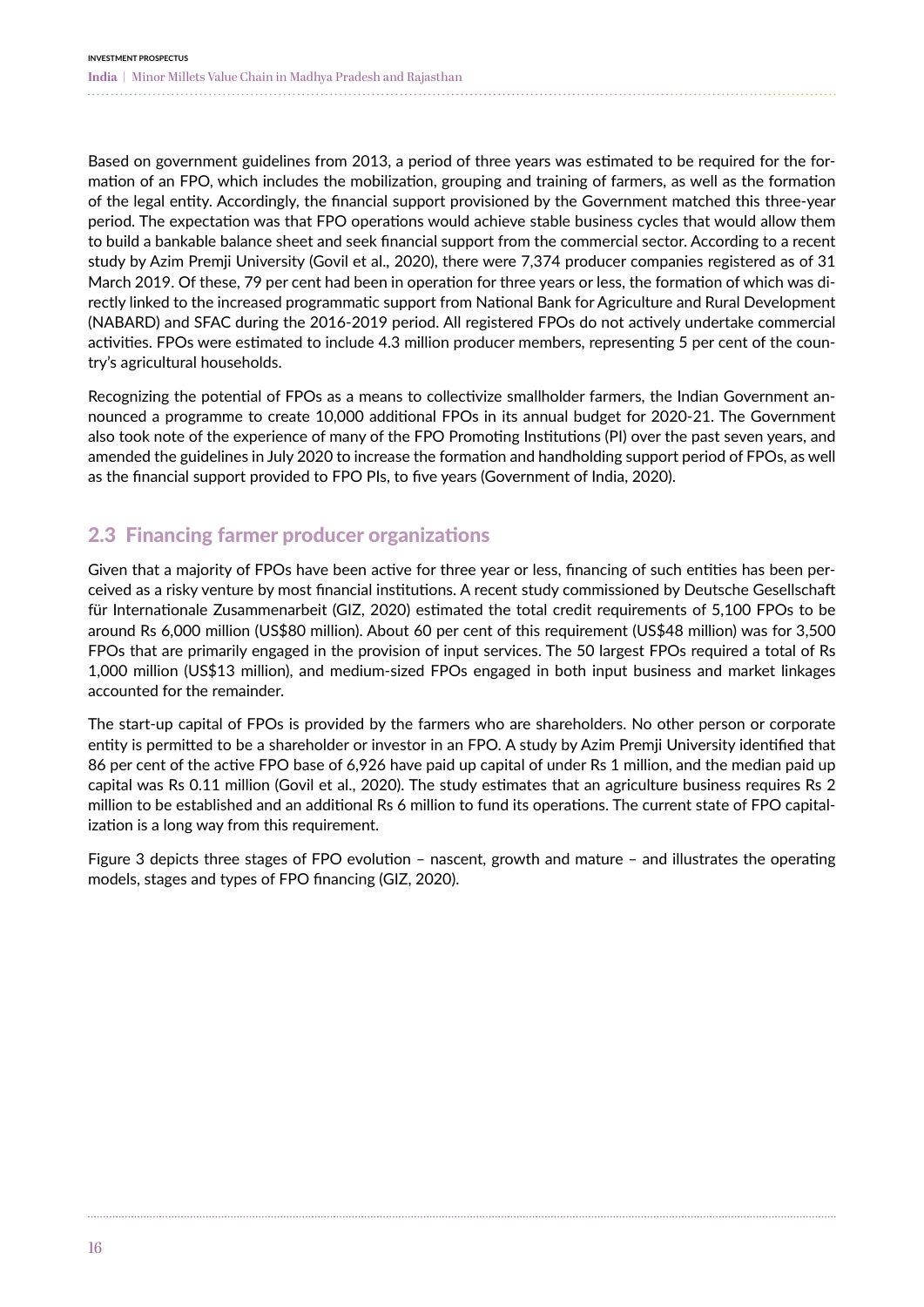

#### <span id="page-18-0"></span>Figure 3: FPO stages of evolution, operating models and financing needs (GIZ, 2020)



**CROP PRODUCTION CYCLE, SEGREGATED BY TYPE OF ACTIVITIES (BY STAGES), AND CORRESPONDING FINANCING NEEDS**

The financial and business management capacity of a vast majority of FPOs has traditionally been very poor. Aside from inadequate funding, the FPO staff and leadership teams have limited understanding or experience of business management. The list below, compiled from discussions with experts and the research cited above (GIZ, 2020; Govil et al., 2020), captures the key challenges of financing FPOs.

- Inadequate documentation and poor compliance track record.
- As a collective, there are no company-owned assets and therefore no collateral to provide.
- Smallholder production is unreliable, hence FPOs' aggregated trading volumes are erratic.
- Market linkages are weak and production quality is not uniform.
- Agricultural production is vulnerable to unpredictable events such as diseases and natural disasters (insurance is available only for individual farmers and not for FPOs).
- Given the historical challenges of contract farming initiatives in India, corporate actors are often reticent to engage with FPOs.
- There are no dispute-settlement mechanisms to ensure equity and fairness.
- **•** Credit products and counterparty risk assessment tools are not adapted to farmer-based institutions.
- **[** 10 **] [** 10 **]** Credit history of FPOs is unknown.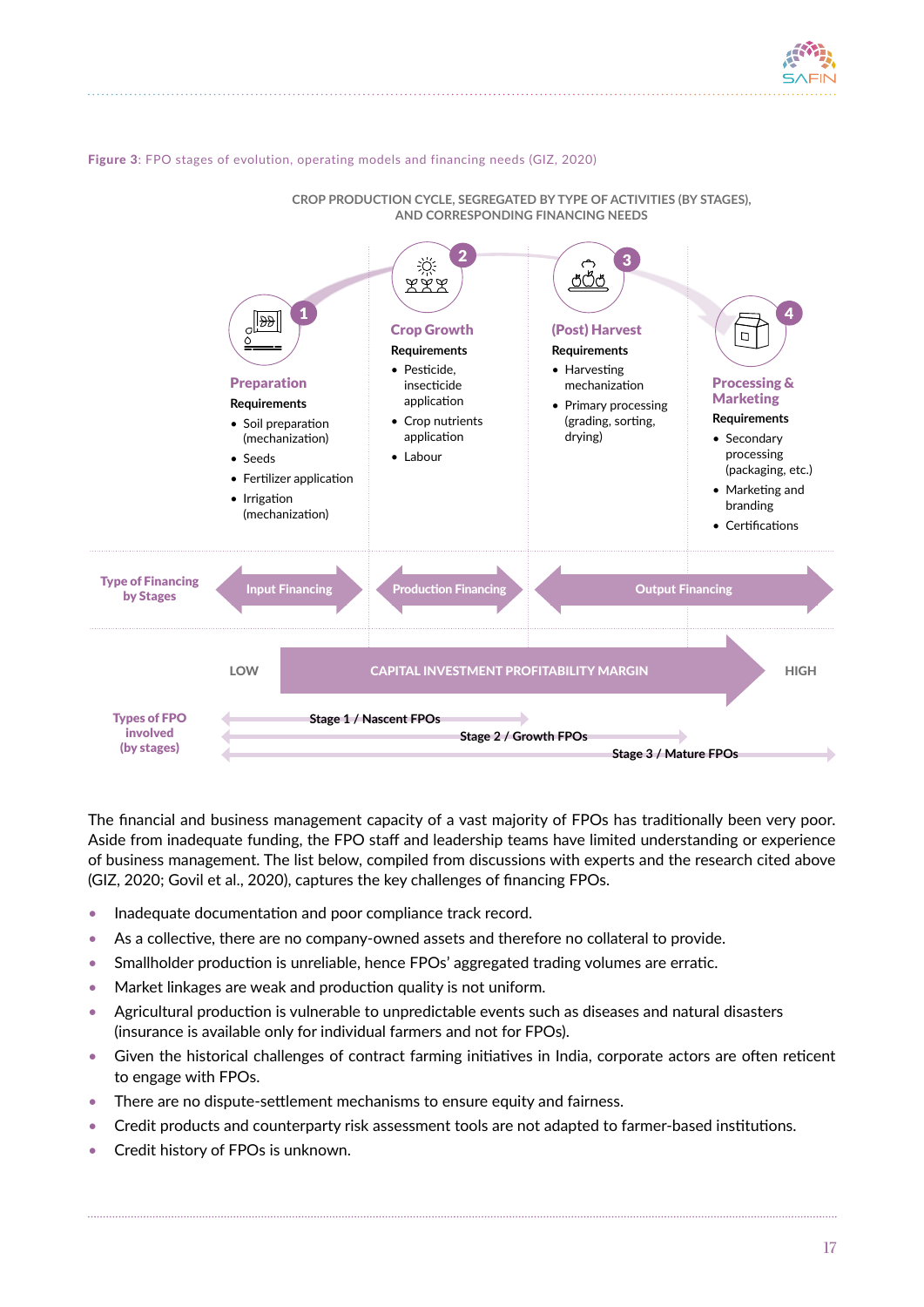<span id="page-19-0"></span>In summary, there is a clear need for extensive capacity-building of FPOs to help them develop into stable business entities. From a financing perspective, the ability to map FPO operating models, as well as to track and measure the underlying agriculture and financial activities in order to perform a reliable risk assessment, is both expensive and time consuming. Therefore, aside from the government-mandated priority sector lending (PSL) norms for banks, the financial sector would not address this segment on its own (see chapter 4 for details on agri credit).

## 2.4 Millet sector overview

Millets have been ignored in the Green Revolution agenda and have not found a place in the evolving food basket of the modern Indian consumer. As was noted in the theory of change (chapter 1), the Indian Government heavily subsidized the production and distribution of wheat and rice, leading many farmers move away from the production of millets, which they had traditionally cultivated. As the country rapidly moved towards irrigated agriculture, there was no support for the millet producers who were primarily rainfed area farmers.

Millets, classified as "coarse cereals" in India, comprise both major and minor millets. Pearl millet, finger millet and sorghum are categorized as major millets, which are grown over a vast area and benefit from well-developed commercial value chains. For both major and minor millets, the grains do not need to be de-hulled before they are processed for human consumption. There are six minor millets – foxtail millet, proso millet, little millet, kodo millet, barnyard millet and browntop millet. These millets are grown over much smaller areas (less than a tenth of the area of major millets). The production of minor millets has been plateauing over the past six years (figure 4).



#### Figure 4: India – trends in millet production (Source: FAOSTAT, 2019)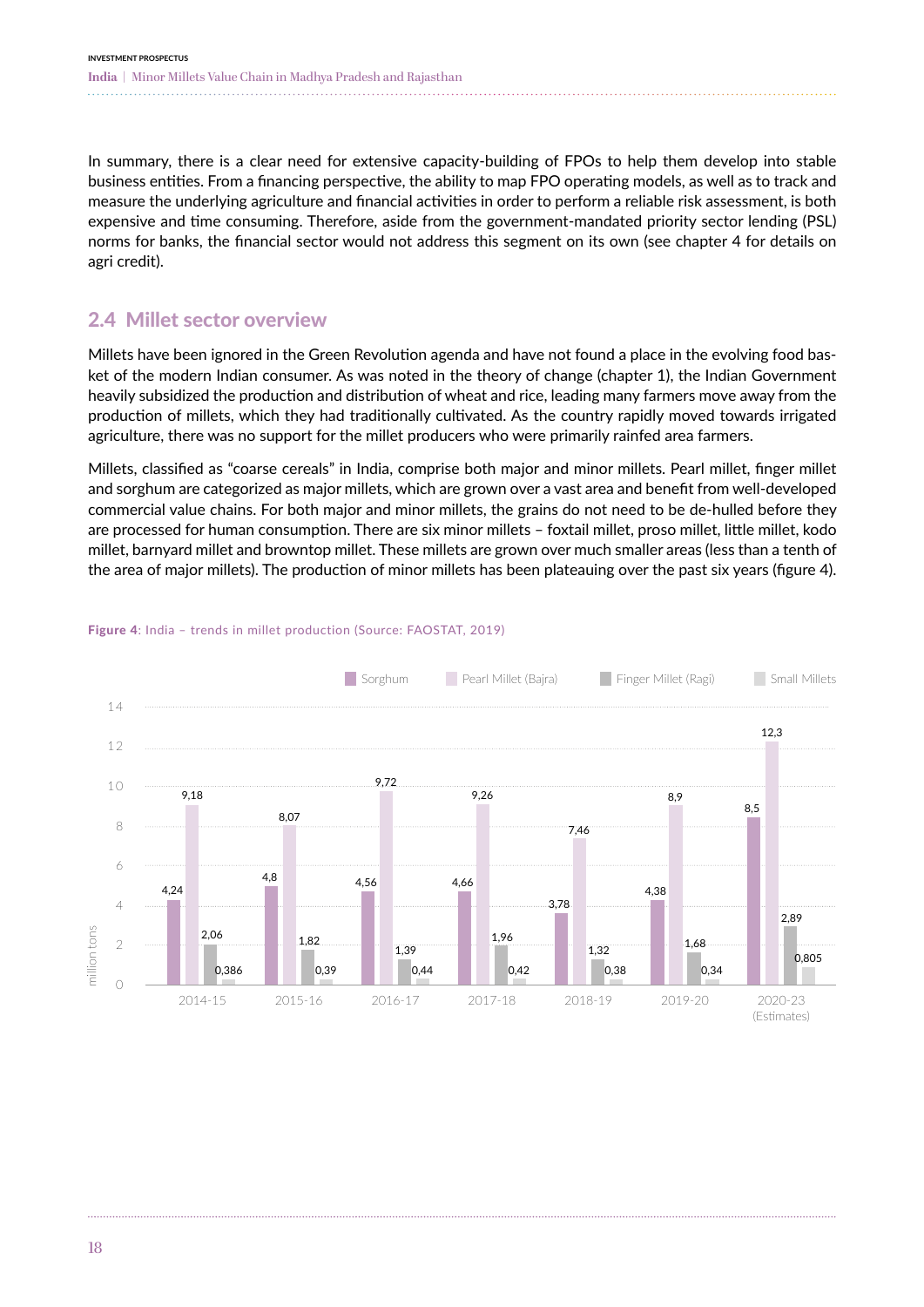<span id="page-20-0"></span>Minor millets are beginning to emerge on the radar of Government planners due to undeniable attributes, as they are: climate resilient, nutritionally dense, economically viable, and locally available/adaptable. Low water requirement; resilience to a variety of agroclimatic adversities, such as poor soil fertility, high temperatures and limited rainfall – make millets an ideal choice for rainfed areas (Kaur et al., 2014). In terms of nutrients, millets score better than rice and wheat on almost all parameters, which justifiably gives them the title of "nutri-cereals". Figure 5 presents a comparative nutrition profile of various cereals, with minor millets receiving high scores on most parameters.

#### Figure 5: Nutritional content of various cereals (Mera Terah Run, 2016)

| <b>Nutritional</b><br>content in<br>100 gms of<br>dry Grain | Protein (in gms) | Carbohydrates (in gms) | Fat (in gms) | Minerals (in gms) | Fiber          | Calcium (in mgs) | Phosphorous (in mgs) | Iron (in mgs) | Energy (in kCal) | Thimain (in mgs) | Niacin (in mgs)       |
|-------------------------------------------------------------|------------------|------------------------|--------------|-------------------|----------------|------------------|----------------------|---------------|------------------|------------------|-----------------------|
| <b>FOXTAIL</b>                                              | 12.3             | 60.2                   | 4.3          | $\overline{4}$    | 6.7            | 31               | 290                  | 2.8           | 351              | 0.5              | 3.2                   |
|                                                             |                  |                        |              |                   |                |                  |                      |               |                  |                  |                       |
| LITTLE                                                      | 7.7              | 67                     | 4.7          | 1.7               | 7.6            | 17               | 220                  | 9.3           | 329              | 0.3              | 3.2                   |
|                                                             |                  |                        |              |                   |                |                  |                      |               |                  |                  |                       |
| <b>KODO</b>                                                 | 8.3              | 65.9                   | 1.4          | 2.6               | 5.2            | 35               | 188                  | 1.7           | 535              | 0.15             | $\overline{2}$        |
|                                                             |                  |                        |              |                   |                |                  |                      |               |                  |                  |                       |
| <b>PROSO</b>                                                | 12.5             | 70.4                   | 1.1          | 1.9               | 5.2            | 8                | 206                  | 2.9           | 354              | 0.41             | 4.5                   |
|                                                             |                  |                        |              |                   |                |                  |                      |               |                  |                  |                       |
| <b>BARNYARD</b>                                             | 6.2              | 65.5                   | 4.8          | 3.7               | 13.6           | 22               | 280                  | 18.6          | 300              | 0.33             | 4.2                   |
|                                                             |                  |                        |              |                   |                |                  |                      |               |                  |                  |                       |
| <b>BROWN TOP</b>                                            | 8.9              | 71.3                   | 1.9          | 3.9               | 8.2            | 28               | 276                  | 7.7           | 338              | ٨                | $\boldsymbol{\wedge}$ |
|                                                             |                  |                        |              |                   |                |                  |                      |               |                  |                  |                       |
| SORGHUM                                                     | 10.4             | 70.7                   | 3.1          | 1.2               | 2              | 25               | 222                  | 5.4           | 329              | 0.38             | 4.3                   |
|                                                             |                  |                        |              |                   |                |                  |                      |               |                  |                  |                       |
| <b>PEARL</b>                                                | 11.8             | 67                     | 4.8          | 2.2               | 2.3            | 42               | 240                  | 11            | 363              | 0.38             | 2.8                   |
|                                                             |                  |                        |              |                   |                |                  |                      |               |                  |                  |                       |
| <b>FINGER</b>                                               | 7.3              | 72                     | 1.3          | 2.7               | 3.6            | 344              | 283                  | 3.9           | 336              | 0.42             | 1.1                   |
|                                                             |                  |                        |              |                   |                |                  |                      |               |                  |                  |                       |
| <b>PADDY RICE</b>                                           | 6.8              | 78.2                   | 0.5          | 6                 | 1              | 33               | 160                  | 1.8           | 362              | 0.41             | 4.3                   |
|                                                             |                  |                        |              |                   |                |                  |                      |               |                  |                  |                       |
| <b>WHEAT</b>                                                | 11.8             | 71.2                   | 1.5          | 1.5               | 2              | 30               | 306                  | 3.5           | 348              | 0.41             | 5.1                   |
|                                                             |                  |                        |              |                   |                |                  |                      |               |                  |                  |                       |
| QUINOA                                                      | 14               | 64                     | 6            | Λ                 | $\overline{7}$ | 36               | 457<br>ř.            | 4.6<br>Т      | 368              | 0.36<br>ı        | $\boldsymbol{\wedge}$ |

Compiled from a study published by National Institute for Nutrition, Hyderabad and other sources for Quinoa and Brown top millet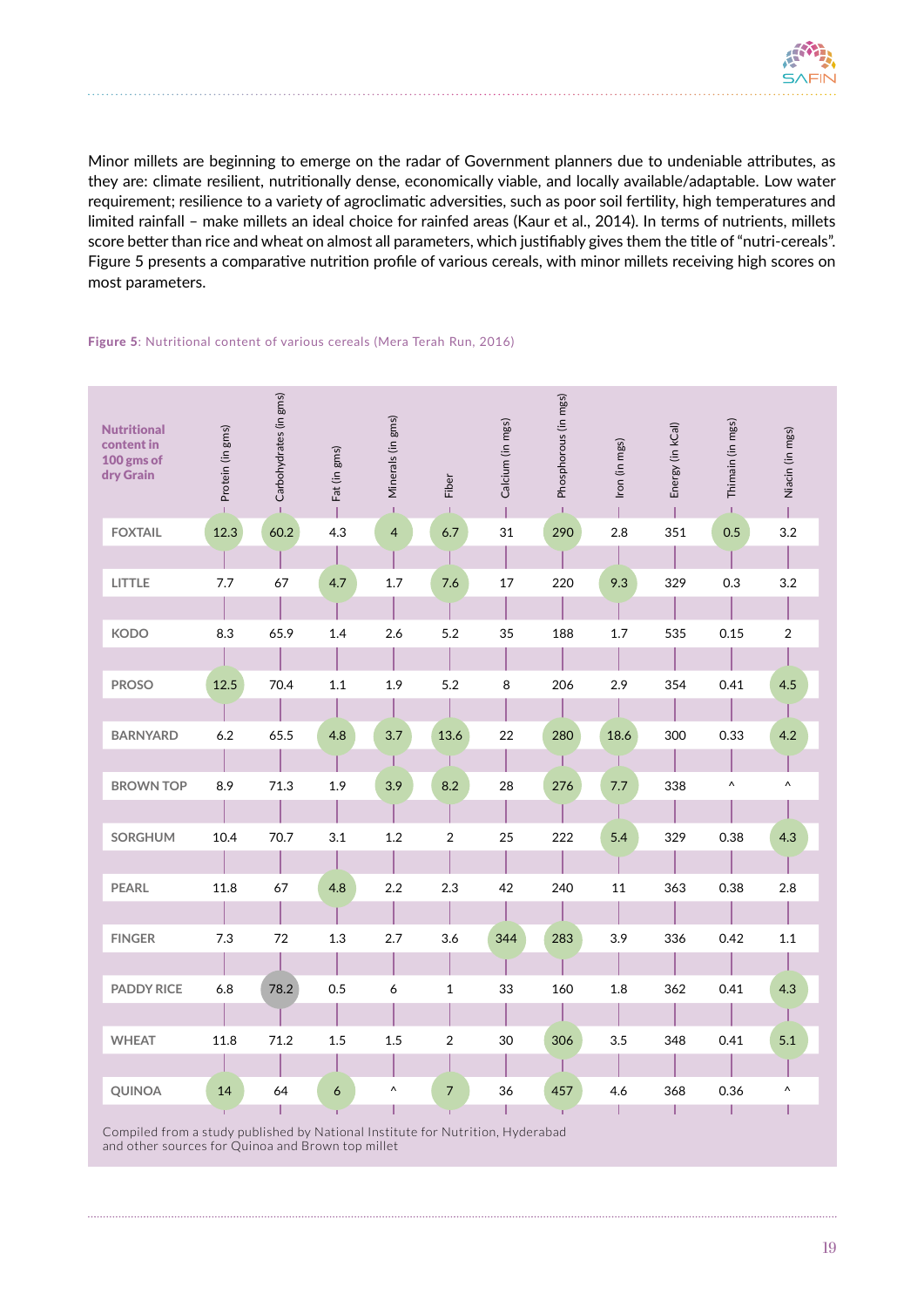#### **GOVERNMENT INTERVENTIONS TO PROMOTE MILLETS**

In 2018, the Indian Government elevated the status of millets to "nutri-cereals" through an executive order. Millets, earlier known as coarse grains, had been part of the National Food Security Mission (NFSM), albeit with limited resource allocation. To amplify the importance of millets, the Government of India declared 2018 as the National Year of Millets and simultaneously sent a proposal to the United Nations to declare 2023 as the "International Year of Millets" to promote greater production and consumption of millets. These steps are part of a series of definitive policy interventions by the Indian Government to systematically promote millets. Other initiatives include the following.

- **Initiative for Nutritional Security through Intensive Millet Promotion (INSIMP):** Launched in 2011/12 as a scheme to promote the improved production and post-harvest management of all millets (major and minor). INSIMP was funded for the promotion of millets as nutri-cereals under the Rashtriya Krishi Vikas Yojana (RKVY) - or the National Agriculture Development Program in English - a State Plan Scheme of Additional Central Assistance that was launched in August 2007 as a part of the 11th Five Year Plan by the Government of India.
- **The National Food Security Act (NFSA)** of 2013 (Government of India, 2013) seeks to "provide for food and nutritional security ... by ensuring access to adequate quantity of quality food at affordable prices." The Act proposes to bring nearly 75 per cent of the rural population and 50 per cent of the urban population of India under the PDS.
- **The National Nutrition Strategy (NNS)** for "Nourishing India" was released in 2017 by NITI Aayog<sup>2</sup> of the Government of India with the aim of reducing all forms of malnutrition and aligning with the Sustainable Development Goals (SDGs) related to nutrition and health (NITI Aayog, 2017). The NNS recommends that the Department of Agriculture, Cooperation and Farmers Welfare (DAC&FW) strengthen cereal productivity and production diversity – including the production of "coarse" cereals such as millets.

To further the development of millets in the country, the Indian Government launched the Sub-mission on Nutri-cereals under the National Food Security Mission in 2018-19. This sub-mission was initiated with an outlay of Rs 300 crores (US\$40 million), with the following objectives.

- Development of a strategy for addressing issues concerning production, demand and research with a market-oriented approach.
- Increasing production of nutri-cereals through the expansion of production areas and sustainable productivity enhancements.
- Strengthening seed supply systems related to nutri-cereals.
- Enhancing post-harvest value addition at farm gate and enhanced market linkages.

The Sub-mission on Nutri-cereals is in its early stages of implementation and the Government is actively soliciting inputs from different stakeholders to improve programme design, with the objective of significantly contributing to the national priorities of improved nutritional outcomes and enhanced farmer incomes.

<sup>2</sup> NITI Aayog is a policy think tank of the Government of India, established with the aim of achieving sustainable development goals with cooperative federalism by fostering the involvement of state governments of India in the economic policymaking process using a bottom-up approach (https://niti.gov.in/).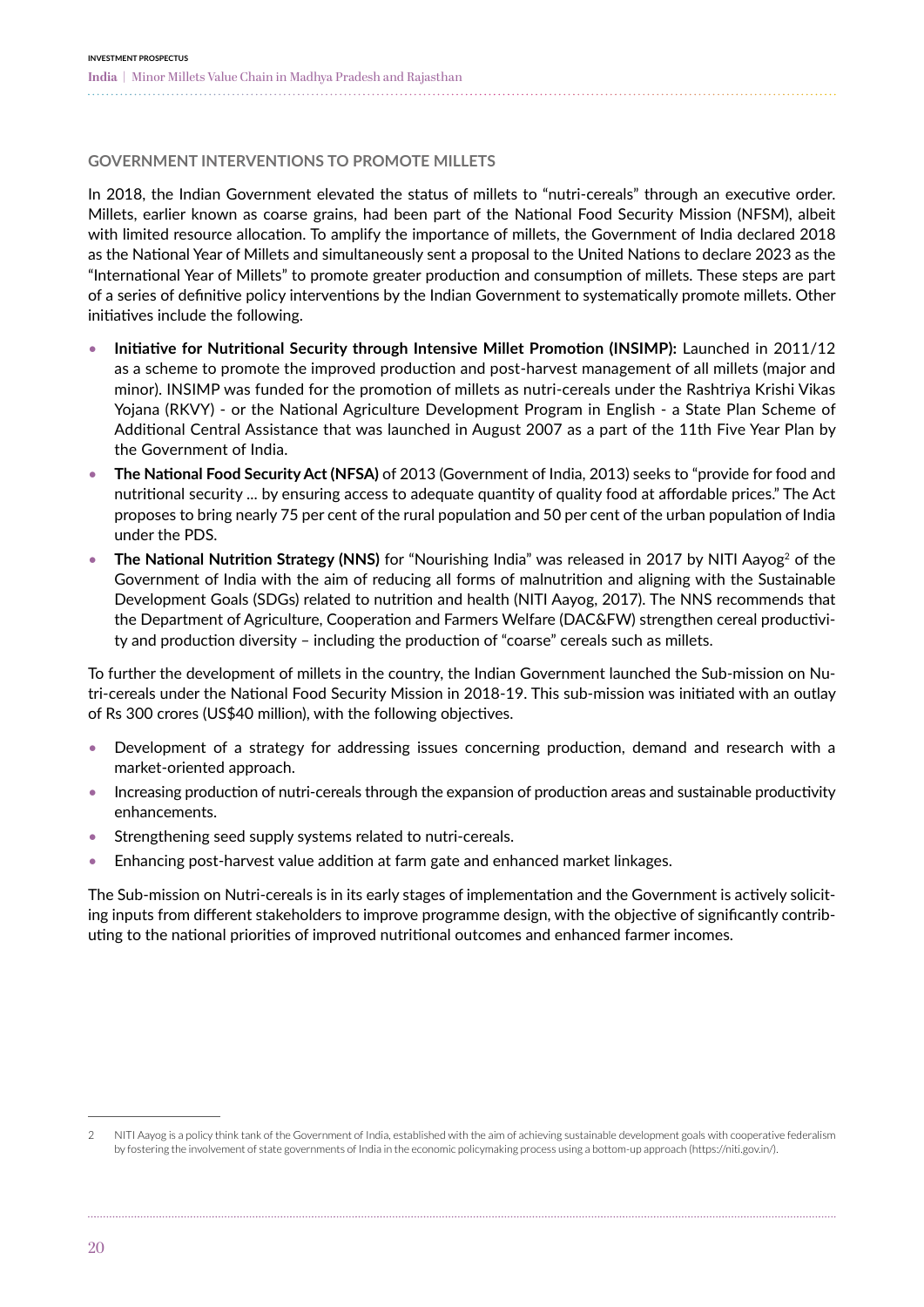

## <span id="page-22-0"></span>2.5 Minor millets in Madhya Pradesh and Rajasthan

India's minor millet production landscape is highly contrasted (figure 6). Two states – Madhya Pradesh (MP) and Uttarakhand – accounted for 50 per cent of the country's total minor millet output in 2017-18 (i.e. 440,000 [metric] tons).

#### Figure 6: India's small millet production by state (2017-18) (ICRISAT, 2019)



Uttarakhand 76 Tamil Nadu 31.28 Arunachal Pradesh 27.3 Karnataka 26.01 Chhattisgarh 21.13 Maharashtra 20.83 Andhra Pradesh 16 Guiarat 15.73 Odisha 14.94 Nagaland 11.7 Rajasthan 7.34 Uttar Pradesh 5.85 Bihar 3.31 Himachal Pradesh 3.31 Jammu and Kashmir 3.08 Assam 3.06 Meghalaya 2.78 Sikkim 2.55 West Bengal 2.2 Tripura 0.39 Puducherry 0.19 Total (All India) 438.99

MP produced 144,000 tons, while Rajasthan produced 7,340 tons (or 2 per cent of total production) in 2017-18. MP and Rajasthan had 148,000 ha and 10,480 ha, respectively, under minor millet cultivation during the same period.

Table 2 captures the historical comparison (1983-84 and 2017-18) of minor millet production and cultivation area for the two states. In 1983-84, MP produced 394,300 tons on 1,446,500 ha and, over a 30-year period, lost 90 per cent of its minor millet production area with a corresponding 64 per cent drop in production. Similarly, Rajasthan produced 25,200 tons on 44,200 ha in 1983-84, and experienced a 71 per cent drop in production and 77 per cent in terms of the area under cultivation (Seetharam et al., 1989, pp. 40-41). This corresponds to the same period during which millet farming was side-lined because of the Green Revolution, whereby all incentives and investments were oriented towards achieving self-sufficiency in wheat and rice production.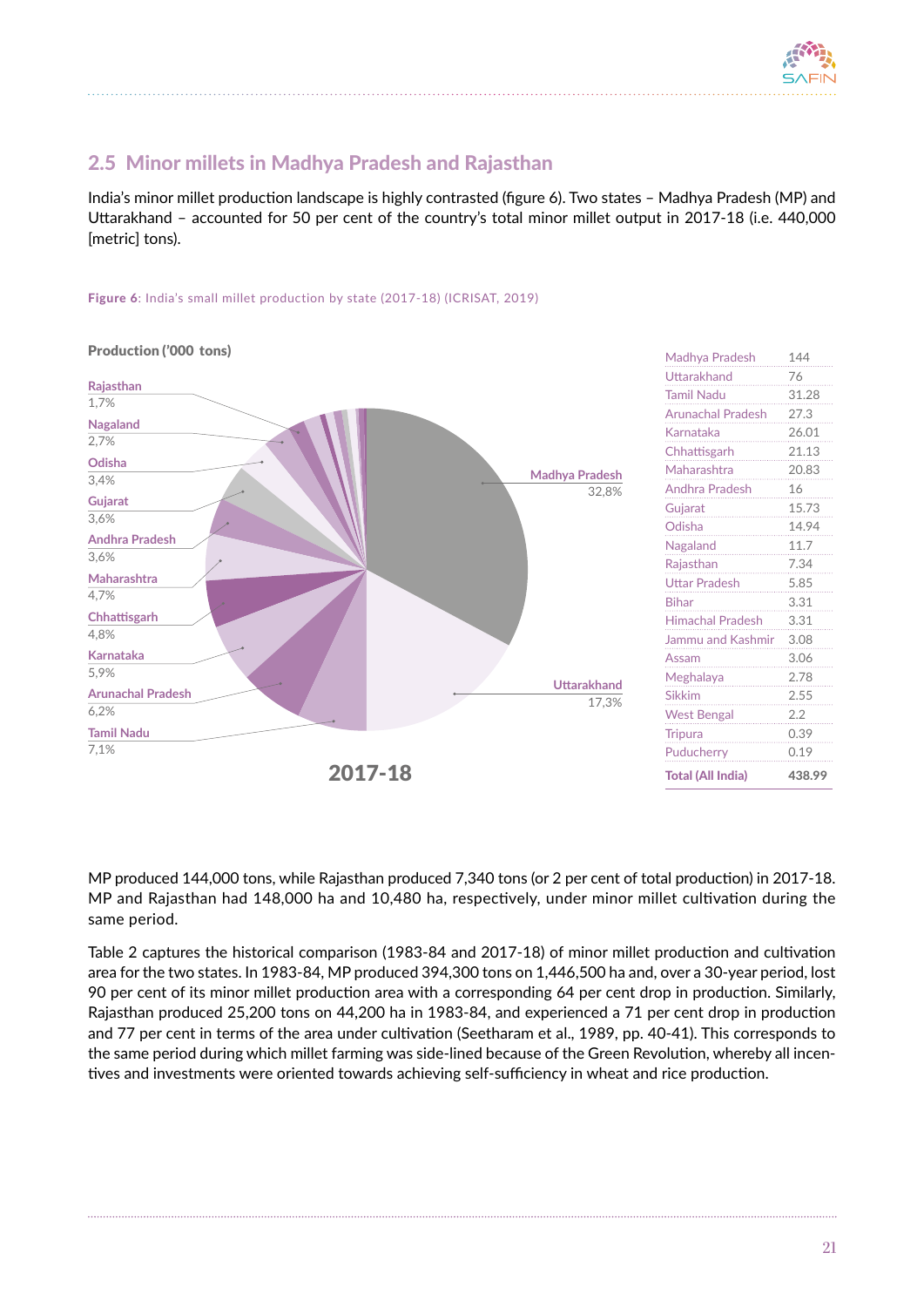#### <span id="page-23-0"></span>Table 2: Small millet production volume and area under cultivation (tons/ha)

|                | 1983-84    |          | 2017-18    |         |  |
|----------------|------------|----------|------------|---------|--|
| <b>State</b>   | Production | Area     | Production | Area    |  |
| Madhya Pradesh | 394 300    | 1446 500 | 144 000    | 148 000 |  |
| Rajasthan      | 22 200     | 45 200   | 7 340      | 10480   |  |

#### **MADHYA PRADESH**

Over recent years, MP has been making significant efforts to recover the lost ground in minor millet production. In 2007, the state government launched the IFAD funded Tejaswini Project, which was implemented by Mahila Vitta Vikas Nigam (MVVN). In 2013, the project team initiated a programme to revive cultivation of two types of minor millets in 41 villages of the Mehadwani block of the Dindori district. Under the programme implemented through Nari Chetana Mahila Sangh, a federation of women-farmer self-help groups (SHGs), a processing unit was set up to overcome the drudgery of manual de-hulling through grain pounding. The project developed a brand name 'BHARTI' created by MVVN, and has promoted the sale of processed products (e.g. kodo-kutki rice grains and roasted flax-seed) by such federations (women's collectives). Four federations have already engaged in the production of millet-based energy bars ("kodo bars") in conjunction with the ICDS department.

Various departments of the MP Government have FPO promotion schemes. As of 31 March 2019, MP had 300 FPOs registered under the NABARD and SFAC schemes, of which 8 had minor millets listed as one of the traded commodities.

Given the historical production trends in MP (table 1), the state has huge potential for increasing the volume of minor millet production, thereby garnering a significant share of the market in the coming years. This would require focused and coordinated action by the state government departments to ensure that the value chain activities – from production to markets – are addressed in a systematic manner and supported by appropriate incentives at each step.

#### **RAJASTHAN**

Rajasthan state is known as India's largest producer of pearl millet. The Rajasthan Agriculture Competitiveness Project (RACP), funded by the World Bank, includes pearl millet as one of the focal value chains for development. Recognizing the importance of pearl millet in improving nutritional outcomes, HarvestPlus – a part of the CGIAR Research Program on Agriculture for Nutrition and Health – has supported the development of "iron pearl millet" for widescale adoption in the state. However, there are no formal government programmes to promote a revival of minor millets in the state.

Rajasthan has 200 FPOs under the NABARD and SFAC FPO promotion schemes, although none of them has minor millets listed as a focal commodity. The state government has developed a scheme for setting up agro-processing units – the Farm Gate Agro Processing and Agri-marketing scheme – which will subsidize up to Rs 2 million (US\$30,000) for the establishment of an agrio MSME to undertake value addition activities, such as sorting and grading.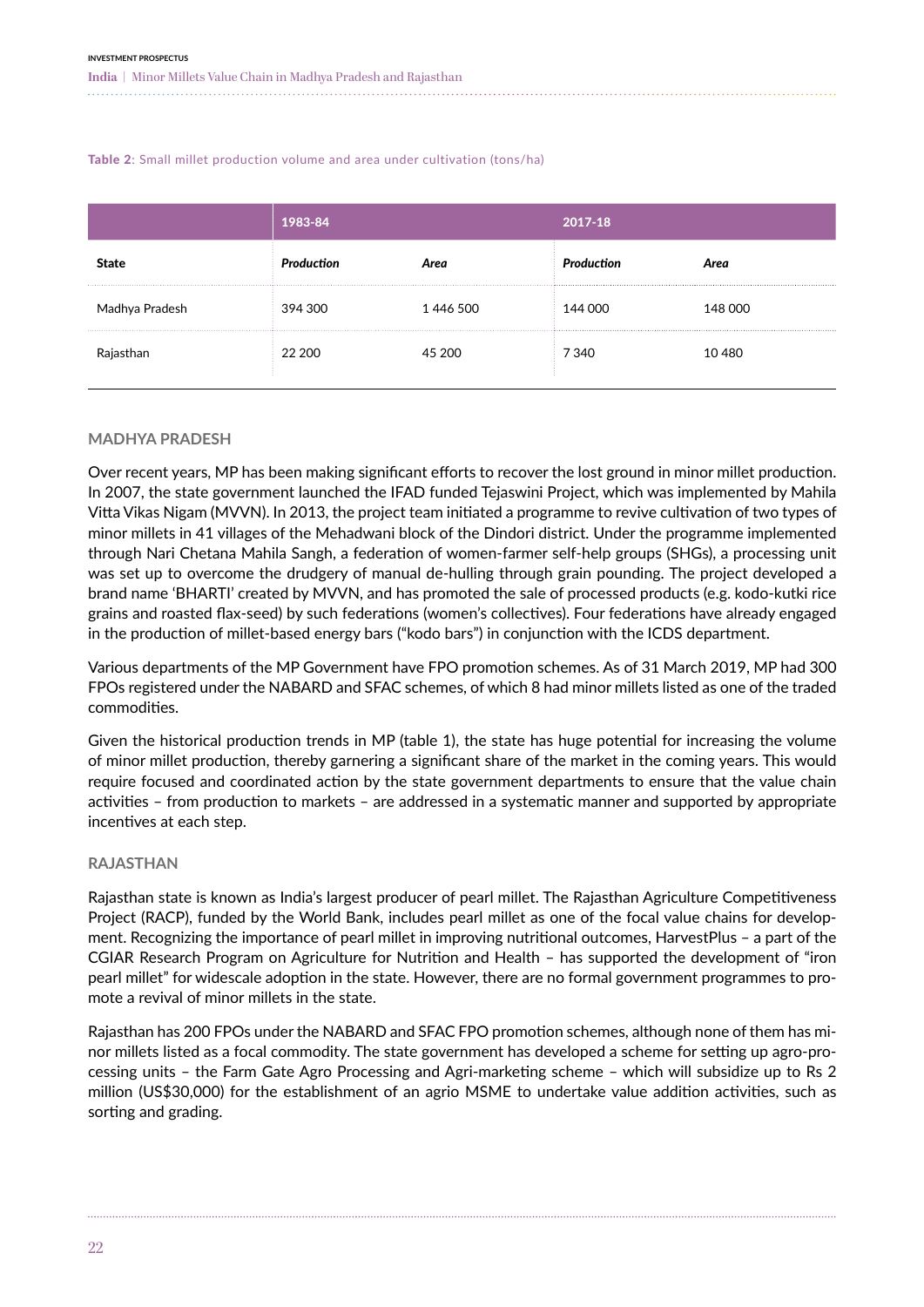

<span id="page-24-0"></span>The key opportunity in Rajasthan is to return the minor millet production areas to the levels of activity achieved in 1983-84, thereby generating tradable surpluses. This will require concerted effort by the state's agriculture department to provide appropriate incentives, such as ensuring the purchase of production at a higher farmgate price than is offered for wheat and rice. Core efforts will need to focus on enhancing seed availability of minor millets and improving market access, starting with increased demand from government initiatives, such as ICDS and MDM.

(Annex 2 describes millet promotion programmes in three states – Odisha, Telangana and Karnataka.)

## 2.6 Key gaps, challenges and areas of opportunity

The existing financial ecosystem in India (chapter 4) includes several provisions for enhancing the provision of credit to the agricultural sector (short-term and investment credit). As can be seen in figure 7, investment credit has followed a declining trend since 2000, while the gap between short-term (i.e. production) credit and investment credit has widened considerably since 2014.



#### Figure 7: Trends in production credit and investment credit (SAFIN, 2019)

This decline is particularly significant as it indicates that bank credit has been relatively scarce for investments aimed at value chain development, while most lending activities have targeted (short-term) production operations. According to data on non-food credit between 2013 and 2018 from the Reserve Bank of India (RBI), credit expansion for all sectors has reduced. Outstanding agricultural credit as a proportion of gross value added (GVA) was 51.5 per cent in 2018. If an input-to-output ratio of 3 is assumed in agriculture, outstanding credit is estimated to support about 20 per cent of value addition from harvest, which is a critical stage for value realization for farmers (SAFIN, 2019).

This gap in value chain financing contributes significantly to the stagnation of agricultural incomes. Further, inadequate post-harvest infrastructure also leads to greater food loss and waste, which ranges from 5 per cent to 30 per cent, depending on the product. Lower investments in post-harvest value chains therefore has a debilitating impact on smallholder farmers who already face considerable challenges.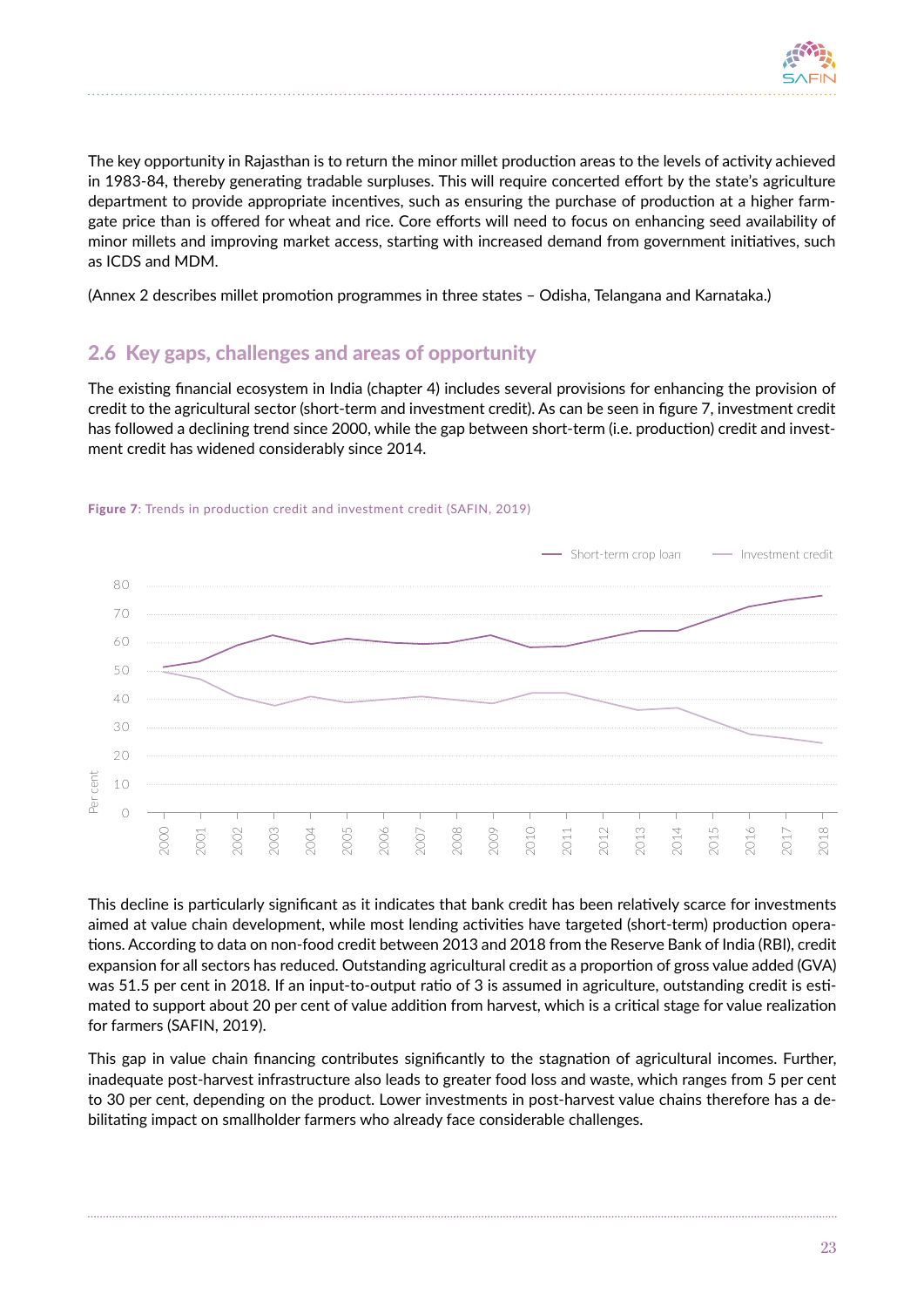As noted in the first chapter, 85 per cent of India's food supply chains are dependent on SMEs, many of which are one-person companies operating as seasonal businesses. These SMEs are generally located near towns and peri-urban centres. The formal financial footprint of these enterprises, which mostly operate informally, is very limited. Identifying and servicing these enterprises would require significant efforts and resources on the part of financial sector actors.

Cooperatives ("Coops"), which operate under specific laws in each state, dominate the rural landscape. While there is little difference from the operational standpoint between the two types of organizations, they differ in terms of compliance requirements, as FPOs operate under the national Companies Act. In terms of access to credit, Coops can tap into the existing cooperative credit infrastructure, the Primary Agriculture Cooperative Societies (PACS), which can interfere with the operations of Coops (sometimes with a political agenda), which have to comply with strict bureaucratic requirements. In India, Coops are generally seen as rigid institutions that are incapable of adapting to a changing agricultural environment. Therefore, there is an opportunity to further develop and support the more adaptable FPO model, which could heighten its profile and improve its perceived bankability in the broader credit system. Over time, it will be essential to increase the vertical integration of FPOs to cover processing and warehousing. Strengthening the links between FPOs and agro MSMEs will hasten the formalization of the value chains they operate in.

Private sector participation in the value chain is essential to create locally sustainable businesses. However, financial sector actors in particular should implement certain actions to more effectively service post-harvest value chain participants, such as improving their understanding of realities on the ground, designing credit products that are adapted to agricultural cycles, and creating appropriate risk assessment tools and credit rating mechanisms.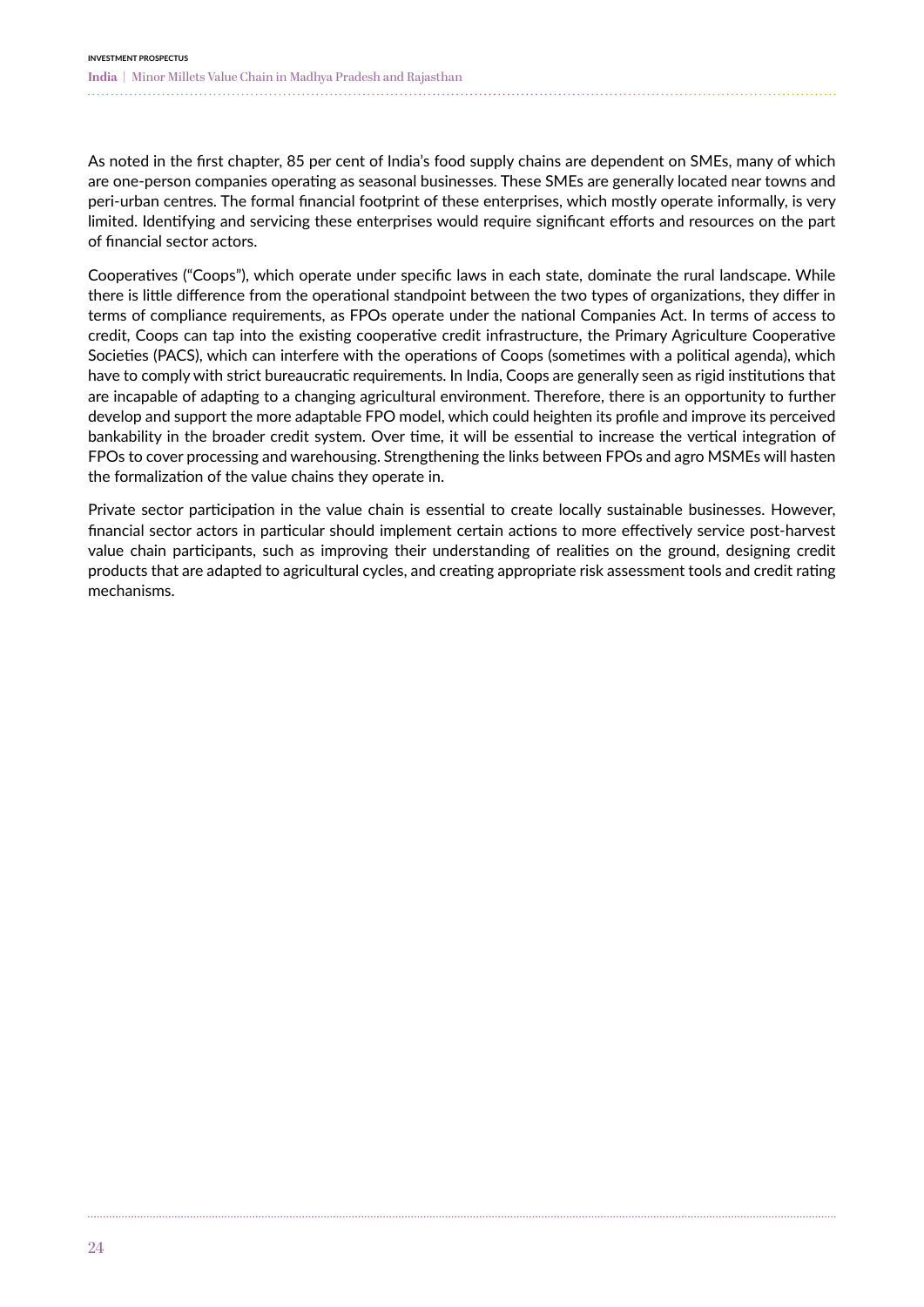

## <span id="page-26-0"></span>**3. Mapping of key actors**

A wide range of stakeholders have been consulted during the preparation of this IP, including SAFIN partners active in India, and other key actors involved in the development of smallholder farmer value chains. These stakeholders include financial institutions (both public and private), private sector companies involved in the minor millet value chain (covering consumer product, equipment and processing), civil society organizations involved in the promotion of farmer producer companies, and research institutions. This chapter focuses on the activities, and relevance to the opportunities identified in the theory of change, of stakeholders that are neither financial sector actors (chapter 4), nor SAFIN partners (section 3.2).

#### Figure 8: Stakeholder universe

| <b>PUBLIC</b>                                                                 |                                                                                                                                                                                                                                             |                                              | <b>PRIVATE</b>                                                                                                                                                                       | <b>CIVIL SOCIETY</b>                          |                                                                                                                                                                                                                                                            |  |
|-------------------------------------------------------------------------------|---------------------------------------------------------------------------------------------------------------------------------------------------------------------------------------------------------------------------------------------|----------------------------------------------|--------------------------------------------------------------------------------------------------------------------------------------------------------------------------------------|-----------------------------------------------|------------------------------------------------------------------------------------------------------------------------------------------------------------------------------------------------------------------------------------------------------------|--|
| <b>Government</b><br>departments                                              | Department<br>$\bullet$<br>of Agriculture,<br>Co-Operation &<br>Farmers' Welfare<br>• Department<br>of Rural Development<br>• Tribal Affairs<br>Department<br>• Women & Child<br>Development<br>Department<br>Department of MSME<br>٠       | Food product<br>companies                    | Millet product<br>$\bullet$<br>companies - primary<br>product<br>Millet product<br>$\bullet$<br>companies -<br>value-added product<br>Large consumer<br>$\bullet$<br>product company | <b>FPO promoters</b>                          | SRIJAN<br>$\bullet$<br>ASA<br>$\bullet$<br><b>ACCESS</b><br>$\bullet$<br><b>SEWA Mandir</b>                                                                                                                                                                |  |
| <b>Agriculture</b><br>research,<br>food technology<br>and rural<br>management | Indian Institute<br>$\bullet$<br>of Millet Research<br><b>ICRISAT</b><br>$\bullet$<br>M.S. Swaminathan<br>$\bullet$<br><b>Research Foundation</b><br>(MSSRF)<br><b>IRMA</b><br>$\bullet$<br><b>CFTRI</b><br>$\bullet$<br><b>NIFTEM</b><br>٠ | Millet processing equipment<br>manufacturers |                                                                                                                                                                                      | <b>Business /</b><br>enterprise<br>incubation | <b>IIMR-NUTRIHUB</b><br>$\bullet$<br><b>ICRISAT Agri-business</b><br>$\bullet$<br><b>Incubation Services</b><br>• a-IDEA NAARM<br><b>Business Incubator</b><br><b>Startup Oasis</b><br>$\bullet$<br>Villgro<br>$\bullet$<br><b>ISEED-IRMA</b><br>$\bullet$ |  |
|                                                                               |                                                                                                                                                                                                                                             |                                              | SAFIN partners active in India                                                                                                                                                       |                                               |                                                                                                                                                                                                                                                            |  |
|                                                                               | • IFAD<br><b>FAO</b><br>$\bullet$<br>APRACA                                                                                                                                                                                                 |                                              | Rabobank<br>٠<br>Oikocredit<br>$\bullet$<br>Yes Bank<br>٠<br>Palladium<br>$\bullet$                                                                                                  |                                               | <b>ACCESS</b><br>$\bullet$<br>Technoserve                                                                                                                                                                                                                  |  |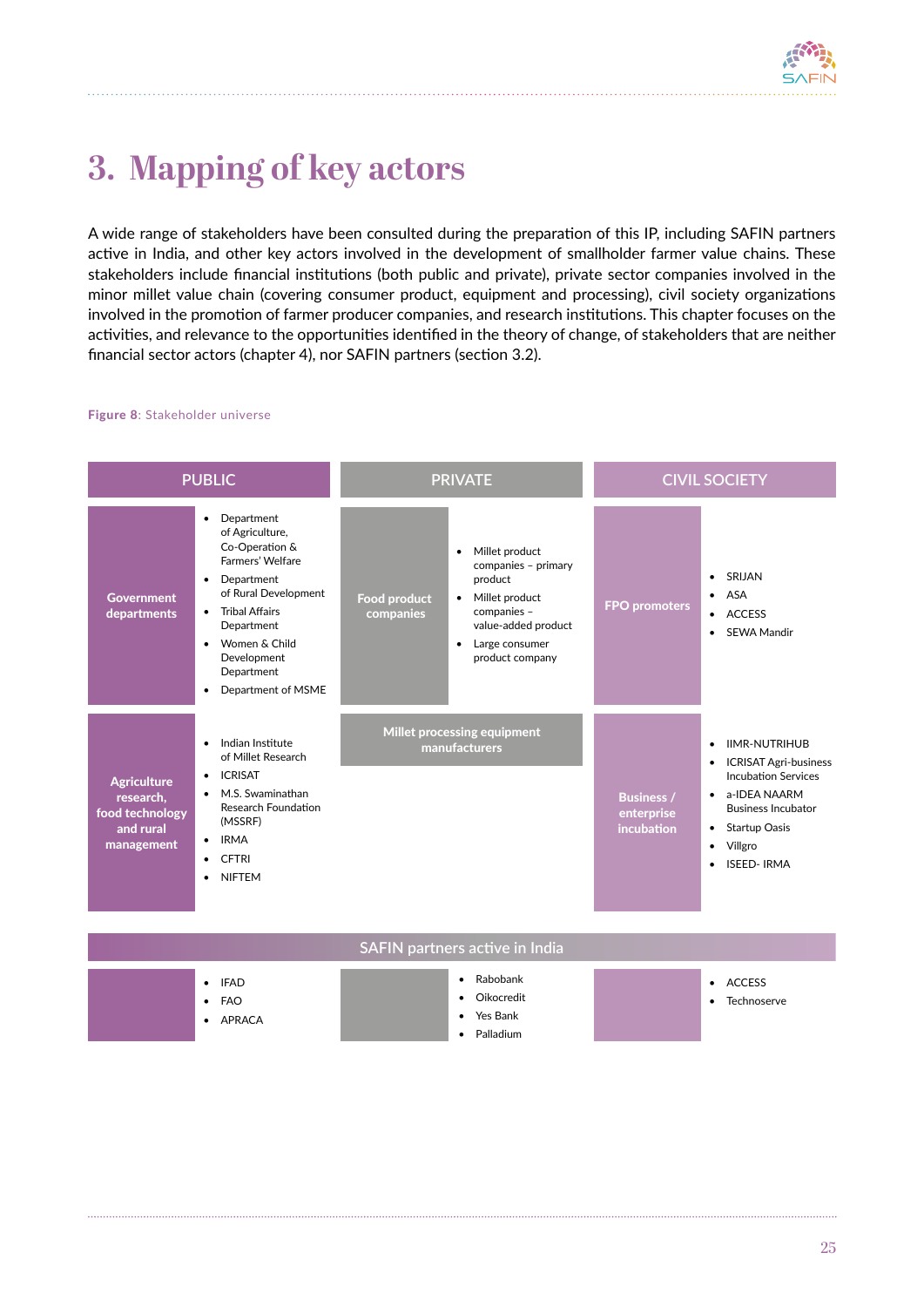<span id="page-27-0"></span>A three-point rating scale (high, medium, low) has been used to help prioritize stakeholder activities in terms of their potential relevance to contribute to the implementation of the IP's recommended actions.

High: Activities have immediate (0-24 months) relevance and importance for the implementation of the IP's recommended actions.

**Medium:** Activities will become important once the IP has been implemented and financing arrangements are secured (24 months and beyond).

**Low:** Activities have no immediate impact on the implementation of the IP. These actors will play a significant role over the long term in light of their influence within the millet ecosystem and potential to advance advocacy efforts.

### 3.1 Government departments

Several government departments are active in the development of enterprises within the food and agriculture sector. Given that minor millets are primarily produced by indigenous communities, the role of tribal welfare departments in each state is an important consideration.

#### Table 3: Stakeholders: government departments

| <b>Government Department</b>                                                             | Core activities                                                                                                                                                                                                                                                                                                                                                                                                                                                                                                                                                                                                                                                                                                                                                                                                                                                                                              | Relevance | Relevance to the opportunities<br>presented in the Investment<br>Prospectus (IP)                                                                                                |
|------------------------------------------------------------------------------------------|--------------------------------------------------------------------------------------------------------------------------------------------------------------------------------------------------------------------------------------------------------------------------------------------------------------------------------------------------------------------------------------------------------------------------------------------------------------------------------------------------------------------------------------------------------------------------------------------------------------------------------------------------------------------------------------------------------------------------------------------------------------------------------------------------------------------------------------------------------------------------------------------------------------|-----------|---------------------------------------------------------------------------------------------------------------------------------------------------------------------------------|
| <b>Department</b><br>of Agriculture,<br><b>Cooperation and</b><br><b>Farmers Welfare</b> | Focus areas cover the range of activities linked<br>to crop production, including allied agricultural<br>activities, technology dissemination, and<br>agricultural research and development linked to<br>production. The department is also responsible for<br>the implementation of all schemes related to the<br>agricultural sector from the Government of India<br>and state governments, as well as for agricultural<br>marketing. However, it has a negligible focus on the<br>implementation of post-harvest solutions.                                                                                                                                                                                                                                                                                                                                                                               | High      | The department is responsible<br>for the implementation of<br>farmer producer organization<br>(FPO) schemes.                                                                    |
| <b>Department</b><br>of Rural Development                                                | Responsible for the development and welfare<br>activities related to rural areas, with a focus on<br>achieving sustainable and inclusive growth in<br>rural India through a multipronged strategy for<br>eradicating poverty by increasing opportunities<br>for employment, providing social safety nets and<br>developing infrastructure. The department is<br>responsible for the implementation of the State Rural<br>Livelihood Mission (SRLM) in each state. The SRLM<br>is mandated to build rural value chains as a means of<br>promoting sustainable livelihoods (i.e. moving beyond<br>subsistence). A women-centric development agenda<br>is key to the activities of SRLM. They promote<br>women's self-help groups, which are federated in an<br>effort to increase credit flows and economic activity.<br>The department is also responsible for implementing<br>FPO schemes in certain states. | High      | The department has a broad-<br>based focus that includes<br>agriculture value chains,<br>where it can bring together<br>producer groups to aggregate<br>production for trading. |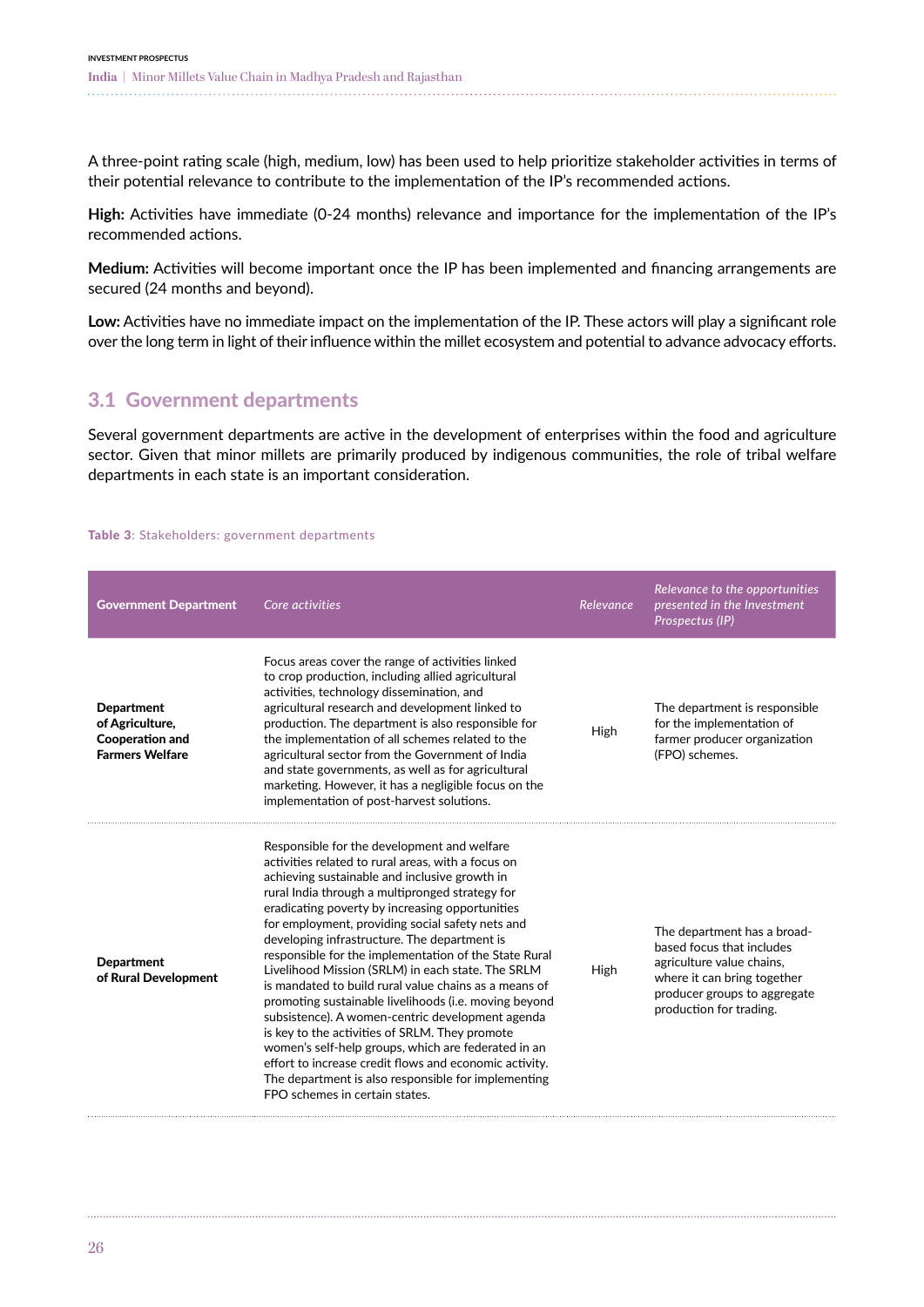

| <b>Government Department</b>                                          | Core activities                                                                                                                                                                                                                                                                                                                                                                     | Relevance | Relevance to the opportunities<br>presented in the Investment<br>Prospectus (IP)                                                                                                                                                                                                                                                                                        |
|-----------------------------------------------------------------------|-------------------------------------------------------------------------------------------------------------------------------------------------------------------------------------------------------------------------------------------------------------------------------------------------------------------------------------------------------------------------------------|-----------|-------------------------------------------------------------------------------------------------------------------------------------------------------------------------------------------------------------------------------------------------------------------------------------------------------------------------------------------------------------------------|
| <b>Tribal Affairs Department</b>                                      | Dedicated to looking after the welfare of tribal/<br>indigenous communities, the department has a broad<br>remit to implement a comprehensive approach<br>to the development of tribal communities through<br>policy, planning and coordination of programmes.<br>The department also engages with non-governmental<br>organizations (NGOs) in the implementation<br>of programmes. | High      | Given that minor millets are<br>predominantly produced in<br>tribal areas, the schemes of<br>the Tribal Affairs Department<br>could be used in convergence<br>with other funding<br>opportunities to establish<br>post-harvest infrastructure<br>for minor millets.                                                                                                     |
| <b>Women and Child</b><br><b>Development</b><br>Department (WCDD)     | The core focus of the WCDD is the health and wel-<br>fare of women, children and the "weaker" sections<br>of society. The WCDD also acts on behalf of other<br>departments as the state-level coordinator for the<br>implementation of schemes related to the overall<br>development of children and women, to ensure that<br>their benefits reach the intended beneficiaries.      | High      | WCDD programmes such as<br>Mid-Day Meal (MDM) and<br>Integrated Child Development<br>Services (ICDS) are already<br>institutional customers of<br>minor millet producers in MP.<br>This role can be leveraged to<br>expand the footprint of minor<br>millet producers to include<br>FPOs and agricultural micro,<br>small and medium-sized<br>enterprises (agro MSMEs). |
| Department of Micro,<br><b>Small and Medium</b><br><b>Enterprises</b> | Responsible for promoting micro, small and medi-<br>um-sized enterprises (MSMEs) at the state level and<br>for implementing the schemes of the MSME Ministry<br>of the Government of India.                                                                                                                                                                                         | Medium    | Negligible focus on food and<br>agriculture value chains.                                                                                                                                                                                                                                                                                                               |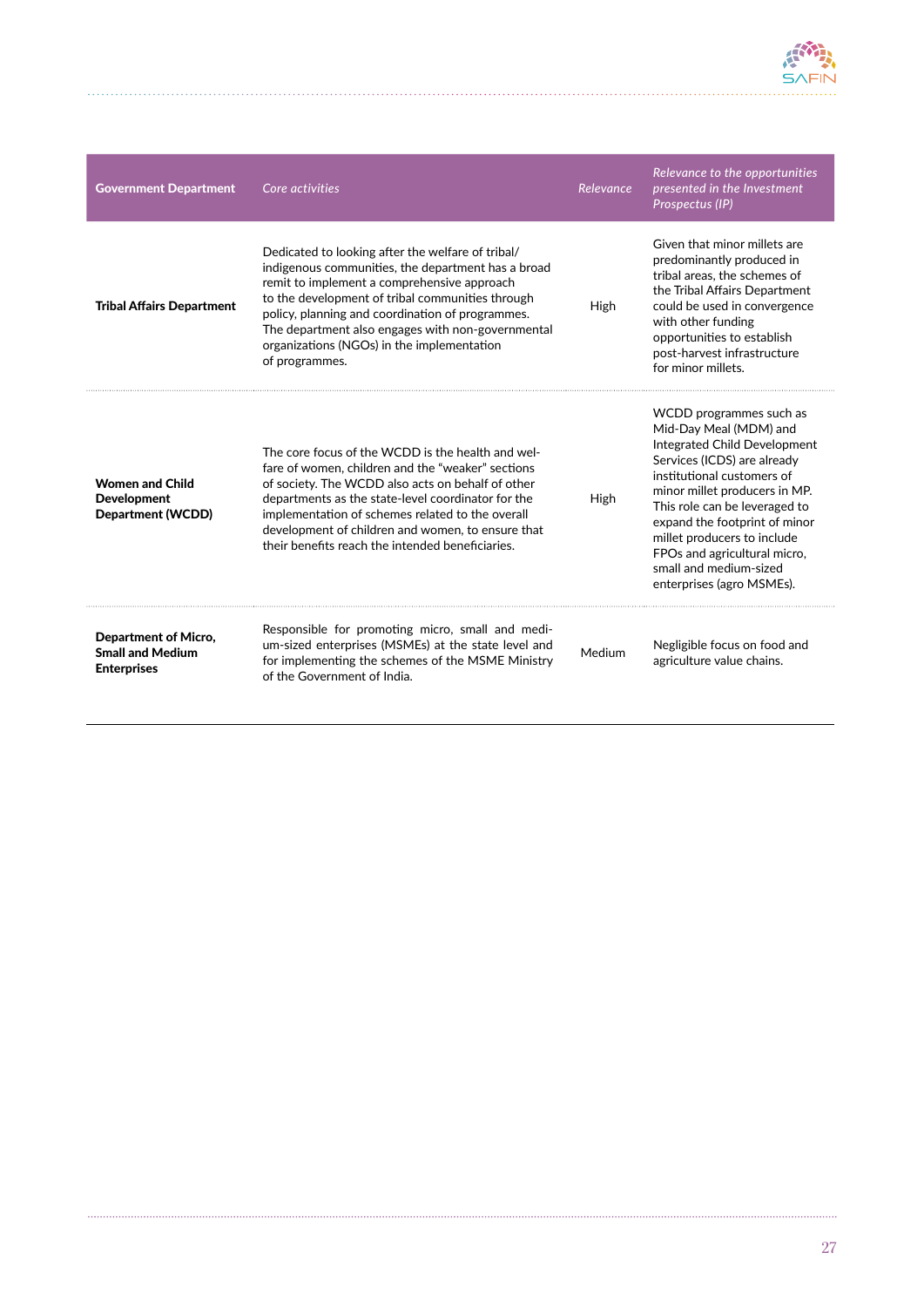### <span id="page-29-0"></span>3.2 SAFIN partners active in India

SAFIN partners in India are active in a wide range of activities linked to smallholder value chains. Some, such as the International Fund for Agricultural Development (IFAD), play an important role in supporting the development of agroenterprises. IFAD projects, which are linked to vulnerable groups and indigenous communities, have the capacity to attract catalytic finance that will help seed enterprises at the grass roots level. Other partners, such as Rabobank, can support by providing credit guarantee, as well as financing through their network of non-banking finance companies (NBFCs).

#### Table 4: Roles of SAFIN partners active in India

| <b>SAFIN partner</b>                                                                | Core activities                                                                                                                                                                                                                                                                                                                                                                                                                                                                                                                                                                                                                                          | Relevance | Relevance to the opportunities<br>presented in the Investment Prospectus (IP)                                                                                                                                                                                                                                                                                                                                                                                                                                             |
|-------------------------------------------------------------------------------------|----------------------------------------------------------------------------------------------------------------------------------------------------------------------------------------------------------------------------------------------------------------------------------------------------------------------------------------------------------------------------------------------------------------------------------------------------------------------------------------------------------------------------------------------------------------------------------------------------------------------------------------------------------|-----------|---------------------------------------------------------------------------------------------------------------------------------------------------------------------------------------------------------------------------------------------------------------------------------------------------------------------------------------------------------------------------------------------------------------------------------------------------------------------------------------------------------------------------|
| <b>International Fund for</b><br><b>Agricultural Development</b><br>(IFAD)          | <b>IFAD</b> is an international financial<br>institution and specialized agency of the<br>United Nations dedicated to eradicating<br>poverty and hunger in rural areas of<br>developing countries. As the only<br>multilateral development organization<br>that focuses solely on rural economies and<br>food security, IFAD funds and sponsors<br>initiatives that improve land and water<br>management, develop rural infrastructure,<br>train and educate farmers in more<br>efficient technologies, build resilience<br>against climate change, enhance market<br>accessibility, and more.                                                           | High      | IFAD has recently (2018) completed<br>Project Tejaswani in Madhya Pradesh<br>(MP), which focused on tribal<br>communities. Minor millets value chain<br>development was one of the project's<br>sub-activities, and likely yielded<br>experience and lessons learned that<br>could inform the implementation of<br>recommendations made in the IP. IFAD<br>can provide institutional support for<br>long-term advocacy efforts related to<br>supply chain development and improved<br>nutritional outcomes for consumers. |
| <b>Food and Agriculture</b><br>Organization<br>of the United Nations<br>(FAO)       | FAO is a specialized agency of the United<br>Nations that leads international efforts<br>to defeat hunger and improve nutrition<br>and food security. It helps governments<br>and development agencies coordinate<br>their activities to improve and develop<br>agriculture, forestry, fisheries, and land and<br>water resources. It also conducts research,<br>provides technical assistance to projects,<br>operates educational and training pro-<br>grammes, and collects data on agricultural<br>output, production and development.                                                                                                               | Low       | FAO could perform an evaluation of<br>the performance of farmer producer<br>organizations (FPOs) and agricultural<br>micro, small and medium-sized<br>enterprises (agro MSMEs), their linkages<br>and impacts on smallholder farmers.                                                                                                                                                                                                                                                                                     |
| Asia-Pacific Rural and<br><b>Agricultural Credit</b><br><b>Association (APRACA)</b> | APRACA is an international<br>non-governmental organization composed<br>mainly of central banks, agricultural banks,<br>development banks, commercial banks,<br>apex organizations and federations<br>of financial institutions, rural<br>development institutions, institutes and<br>non-government institutions in the<br>Asia-Pacific region involved directly in<br>agricultural credit and rural development.<br>Its main goal is to alleviate poverty in<br>the Asia-Pacific region through rural<br>and agricultural finance by facilitating<br>cooperation as well as exchange of<br>information and expertise among its<br>member institutions. | Medium    | APRACA could primarily support by<br>contributing to advocacy efforts for<br>improved access to finance for FPOs<br>and agro MSMEs in the minor millet<br>value chain.                                                                                                                                                                                                                                                                                                                                                    |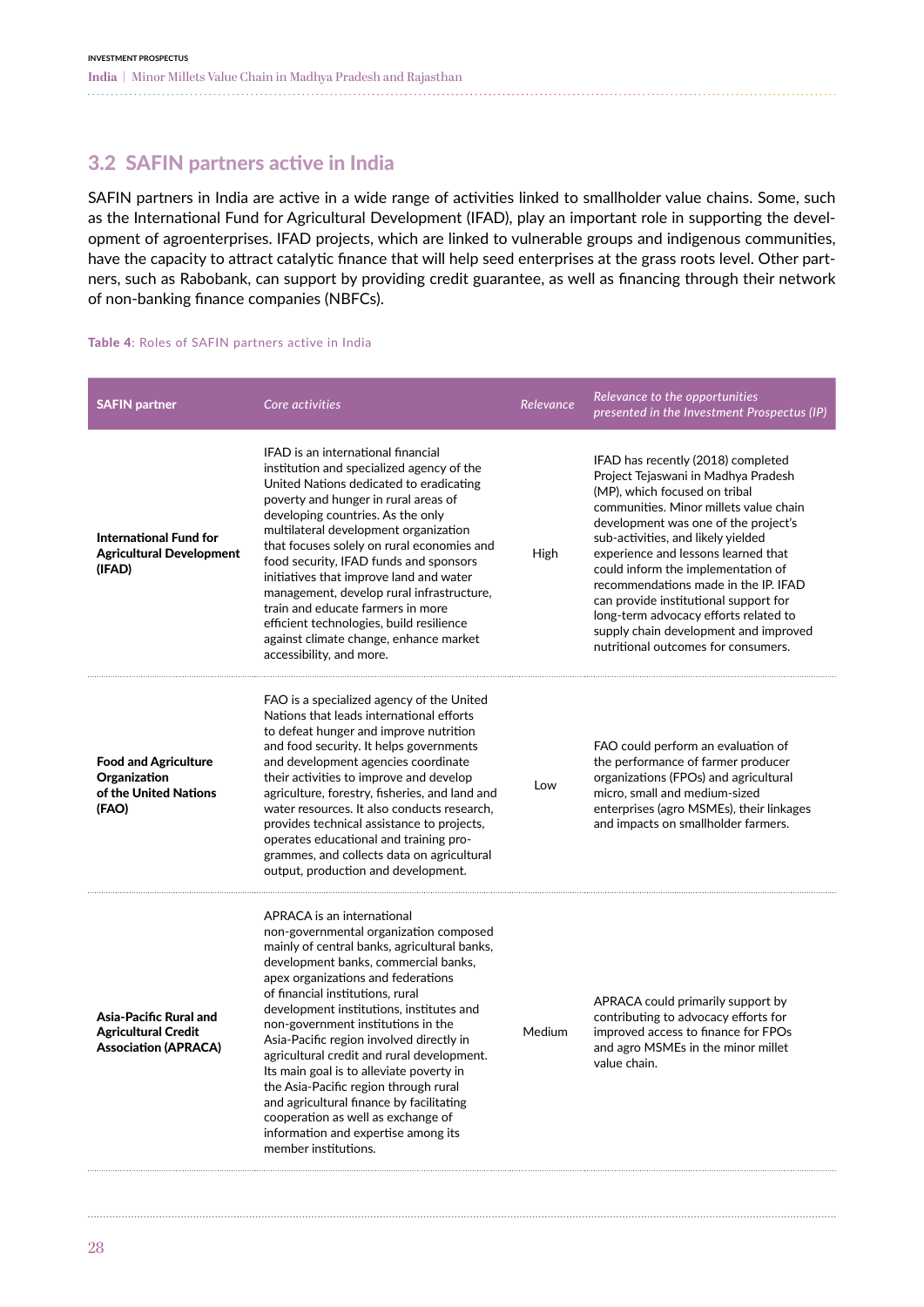

| <b>SAFIN partner</b>                              | Core activities                                                                                                                                                                                                                                                                                                                                                                                                                                         | Relevance   | Relevance to the opportunities<br>presented in the Investment Prospectus (IP)                                                                                                                                                                                                                                 |
|---------------------------------------------------|---------------------------------------------------------------------------------------------------------------------------------------------------------------------------------------------------------------------------------------------------------------------------------------------------------------------------------------------------------------------------------------------------------------------------------------------------------|-------------|---------------------------------------------------------------------------------------------------------------------------------------------------------------------------------------------------------------------------------------------------------------------------------------------------------------|
| <b>Rabobank and Rabobank</b><br><b>Foundation</b> | Rabobank is a cooperative bank with<br>a focus on food and agribusiness that<br>operates as an international financial<br>services provider, active in the area of<br>banking, capital management, leasing,<br>insurance and real estate.<br>Rabobank Foundation helps organizations,<br>particularly cooperatives, achieve their<br>goals of offering small-scale farmers<br>access to financing, savings opportunities,<br>knowledge and new markets. | High        | Rabobank and the foundation provide a<br>number of credit guarantee solutions in<br>India, which could apply to loans provided<br>to FPOs and agro MSMEs. They could<br>also bring their non-banking finance<br>company (NBFC) partner network to work<br>with other stakeholders.                            |
| <b>OikoCredit</b>                                 | OikoCredit operates via Maanaveeya<br>Development and Finance Pvt Ltd.,<br>a non-banking finance company with<br>a focus on agricultural sector<br>development finance.                                                                                                                                                                                                                                                                                 | High        | OikoCredit could provide project funding<br>and contribute to the advocacy efforts<br>aimed at enhancing access to finance.                                                                                                                                                                                   |
| <b>Yes Bank</b>                                   | Yes Bank is a "full service commercial<br>bank" providing a complete range of<br>products, services and technology-driven<br>digital offerings, catering to corporate,<br>micro, small and medium-sized enterprises<br>(MSMEs) and retail customers.<br>Core activities linked to agricultural<br>value chains include farmer lending and<br>commodity loans.                                                                                           | Medium      | Yes Bank could provide working capital<br>and project lending targeting FPOs and<br>agro MSMEs active in the minor millets<br>value chain.                                                                                                                                                                    |
| <b>TechnoServe</b>                                | TechnoServe is an international<br>non-profit that promotes business<br>solutions to poverty in the developing<br>world by linking people to information,<br>capital and markets.                                                                                                                                                                                                                                                                       | Medium      | No current activities linked to the millets<br>value chain.                                                                                                                                                                                                                                                   |
| <b>ACCESS</b><br><b>Development Services</b>      | ACCESS is a not-for-profit company that<br>offers specialized technical assistance with<br>a focus on two specific areas: microfinance<br>and livelihoods. ACCESS assists the<br>growing microfinance sector through<br>streamlined and structured services to<br>emerging microfinance institutions and<br>support of an enabling environment<br>through the Microfinance Platform.                                                                    | <b>High</b> | ACCESS has extensive experience<br>using catalytic funding for long-term<br>development of rural enterprises. As a<br>well-established and connected entity<br>in India, active in the promotion of<br>FPOs, ACCESS could play a key role<br>in coordinating contributions from all<br>relevant stakeholders. |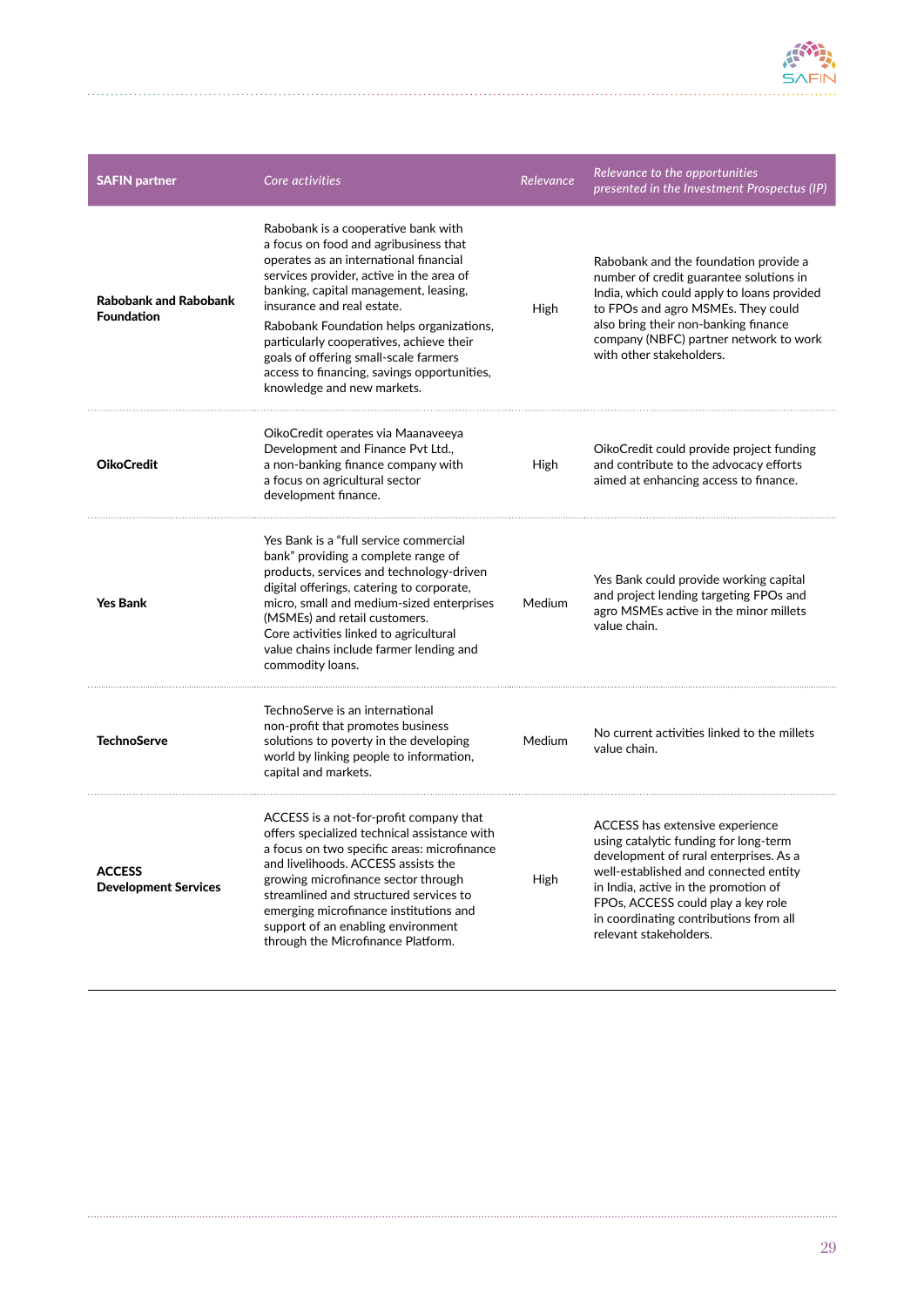## <span id="page-31-0"></span>3.3 Agricultural research, food technology and rural management

Academic institutions have an important role to play in the development of the minor millet ecosystem. The Indian Institute of Millet Research (IIMR) and International Crops Research Institute for the Semi-Arid Tropics (ICRISAT) are two institutes that are specifically mandated to work on millets, while the others have broader mandates.

#### Table 5: Institutions involved in millets research and food technology development

| <b>Research institute</b>                                                                                | Core activities                                                                                                                                                                                                                                                                                                                                                                                    | Relevance | Relevance to the opportunities<br>presented in the Investment Prospectus (IP)                                                                                                                  |
|----------------------------------------------------------------------------------------------------------|----------------------------------------------------------------------------------------------------------------------------------------------------------------------------------------------------------------------------------------------------------------------------------------------------------------------------------------------------------------------------------------------------|-----------|------------------------------------------------------------------------------------------------------------------------------------------------------------------------------------------------|
| Indian Institute<br>of Millet Research<br>(IIMR)                                                         | <b>IIMR</b> coordinates and facilitates millets<br>research at the national level, including<br>pearl millet and small millets, and provides<br>linkages with various national and<br>international agencies.                                                                                                                                                                                      | High      | Production and productivity improvement<br>through enhanced varietal development,<br>agronomic practices, mechanization, etc.<br><b>IIMR</b> could also contribute<br>to advocacy efforts.     |
| <b>International Crops</b><br><b>Research Institute</b><br>for the Semi-Arid Tropics<br>(ICRISAT)        | ICRISAT is an international organization<br>that conducts agricultural research for<br>rural development, with an underlying<br>emphasis on improving health,<br>the environment and livelihoods.                                                                                                                                                                                                  | High      | Production and productivity improvement<br>through enhanced varietal development,<br>agronomic practices, mechanization, etc.<br>ICRISAT could also contribute<br>to advocacy efforts.         |
| M.S. Swaminathan<br><b>Research Foundation</b><br>(MSSRF)                                                | The Foundation aims to accelerate the<br>use of modern science for sustainable<br>agricultural and rural development. It<br>focuses specifically on tribal and rural<br>communities with a pro-poor, pro-women<br>and pro-nature approach. MSSRF applies<br>science and technology solutions to<br>address practical problems faced<br>by rural populations in agriculture,<br>food and nutrition. | Low       | MSSRF would be a good partner to<br>support farmer producer organizations<br>(FPOs) and agricultural small and<br>medium-sized enterprises (agro MSMEs)<br>in developing robust supply chains. |
| <b>Central Food Technology</b><br>and Research Institute<br>(CFTRI)                                      | CFTRI focuses on research in food<br>science, engineering services, technology<br>development, food protection and<br>food safety.                                                                                                                                                                                                                                                                 | Low       | Validation of technology, and setting<br>standards for food preparation and<br>nutritional value.                                                                                              |
| <b>National Institute</b><br>of Food Technology<br><b>Entrepreneurship and</b><br>Management<br>(NIFTEM) | NIFTEM is active in the areas of<br>establishing food standards, businesses<br>incubation and knowledge-sharing.<br>It is also considered as an apex institution<br>in the field of food technology and<br>management.                                                                                                                                                                             | Low       | Enterprise development.<br>Product development support.                                                                                                                                        |
| <b>Institute of Rural</b><br><b>Management, Anand</b><br>(IRMA)                                          | IRMA is focused on developing<br>management professionals who can<br>bring about change (i.e. sustainable,<br>ecologically friendly and equitable<br>growth) by applying their management<br>acumen at the grass roots level while<br>influencing the public policy narrative at<br>national and global levels.                                                                                    | Low       | Assessment of FPO performance. Human<br>resource development.                                                                                                                                  |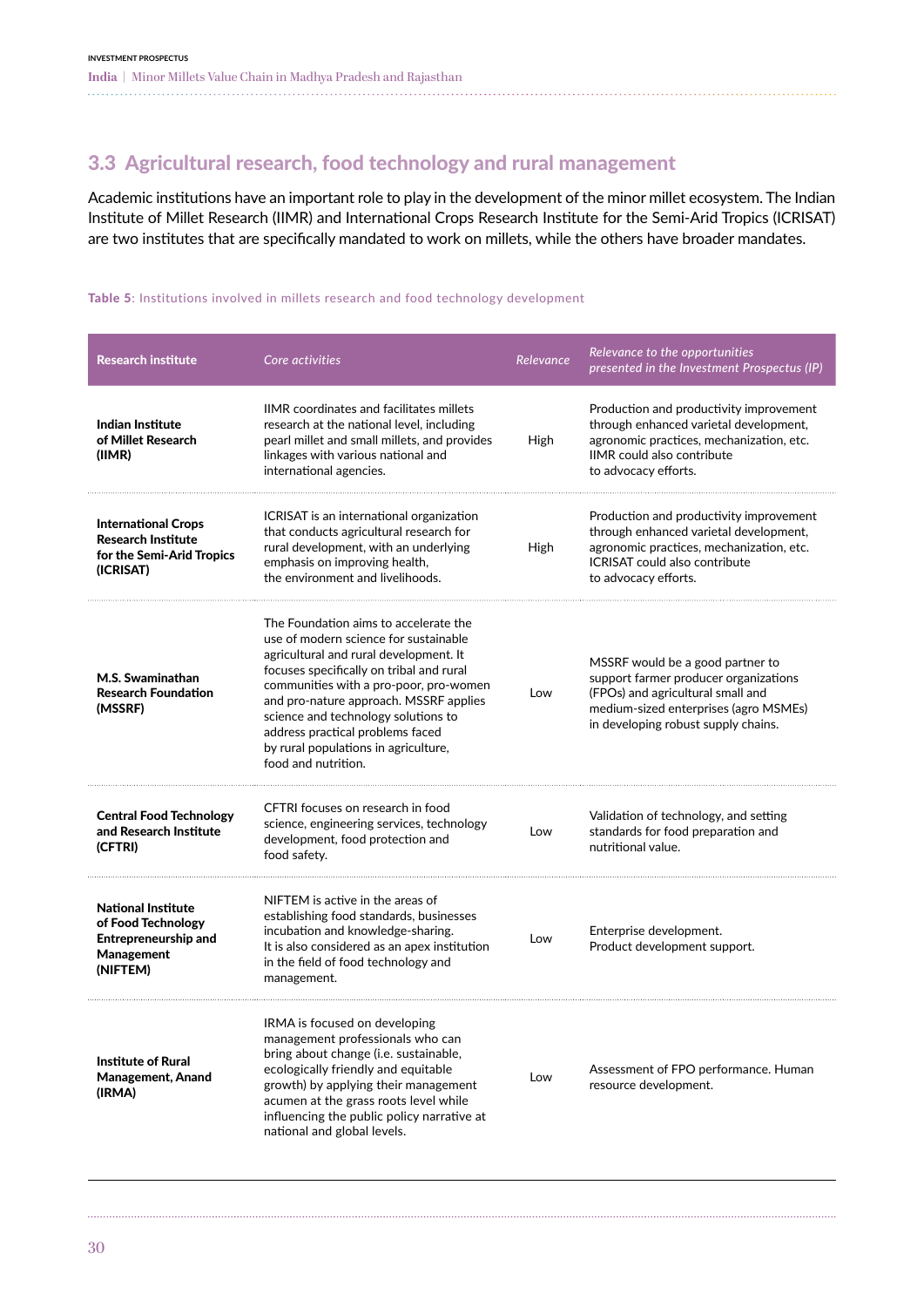

## <span id="page-32-0"></span>3.4 Civil society organizations (CSOs)

CSOs have been mandated by NABARD and SFAC to establish FPOs. All the CSOs active in this space have a deep understanding of the issues on the ground related to livelihood and community development, climate resilience and access to finance. They also have the ability to access donor funds that can serve to build enterprise capacities and enhance market linkages (inputs and final product sales).

#### Table 6: Roles of civil society organizations

| <b>Civil society organization</b>                                   | Core activities                                                                                                                                                                                                                                                                                                                                                                         | Relevance | Relevance to the opportunities<br>presented in the Investment Prospectus (IP)                                                                                                                                                                                                                                                                                                                                                                                                           |
|---------------------------------------------------------------------|-----------------------------------------------------------------------------------------------------------------------------------------------------------------------------------------------------------------------------------------------------------------------------------------------------------------------------------------------------------------------------------------|-----------|-----------------------------------------------------------------------------------------------------------------------------------------------------------------------------------------------------------------------------------------------------------------------------------------------------------------------------------------------------------------------------------------------------------------------------------------------------------------------------------------|
| <b>Self-Reliant Initiatives</b><br>through Joint Action<br>(SRIJAN) | SRIJAN has developed a livelihoods<br>cluster promotion model for small-scale<br>and marginal farmers that includes six<br>major components: development of<br>community institutions, soil and water<br>management, deployment of appropriate<br>technology, access to finance, access<br>to markets, and replication and policy<br>influence.                                         | High      | SRIJAN is active in the tribal areas<br>in Madhya Pradesh (MP) and Rajasthan.<br>They also play a key role in promoting<br>farmer producer organizations (FPOs) for<br>the development of value chain activities.<br>They could also play a role in<br>coordinating the contributions of all<br>relevant stakeholders in relation to<br>the recommendations of the present<br>IP, particularly the development of<br>commercial entities for post-harvest<br>handling of minor millets. |
| <b>Action for Social</b><br>Advancement<br>(ASA)                    | ASA is a field-implementing organization<br>for the promotion of farm-based<br>livelihoods of small-scale and marginal<br>farmers, with a focus on natural resource<br>management.                                                                                                                                                                                                      | High      | ASA is active in the tribal areas in MP.<br>They also play a key role in promoting FPOs.<br>They could also play a role in<br>coordinating the contributions of all<br>relevant stakeholders in relation to the<br>recommendations of the present IP,<br>particularly in post-harvest handling of<br>minor millets.                                                                                                                                                                     |
| <b>ACCESS</b><br><b>Development Services</b>                        | ACCESS is a not-for-profit company that<br>offers specialized technical assistance<br>with a focus on two specific areas:<br>microfinance and livelihoods. ACCESS<br>assists the growing microfinance sector<br>through streamlined and structured<br>services to emerging microfinance<br>institutions and support of an enabling<br>environment through the Microfinance<br>Platform. | High      | ACCESS has extensive experience<br>using catalytic funding for long-term<br>development of rural enterprises.<br>As a well-established and connected<br>entity in India, active in the promotion<br>of FPOs, ACCESS could play a key role<br>in coordinating contributions from all<br>relevant stakeholders.                                                                                                                                                                           |
| <b>SEWA Mandir</b>                                                  | SEWA Mandir focusses on the twin<br>aims of improving lives and<br>strengthening communities by engaging<br>all members of a village in the process<br>of self-governance, including decisions<br>relating to, and the management of,<br>development projects.                                                                                                                          | High      | SEWA is active in the tribal areas<br>in Udaipur district of Rajasthan.<br>They could also play a role in<br>coordinating the contributions of all<br>relevant stakeholders in relation to the<br>recommendations of the present IP,<br>particularly in post-harvest handling of<br>minor millets.                                                                                                                                                                                      |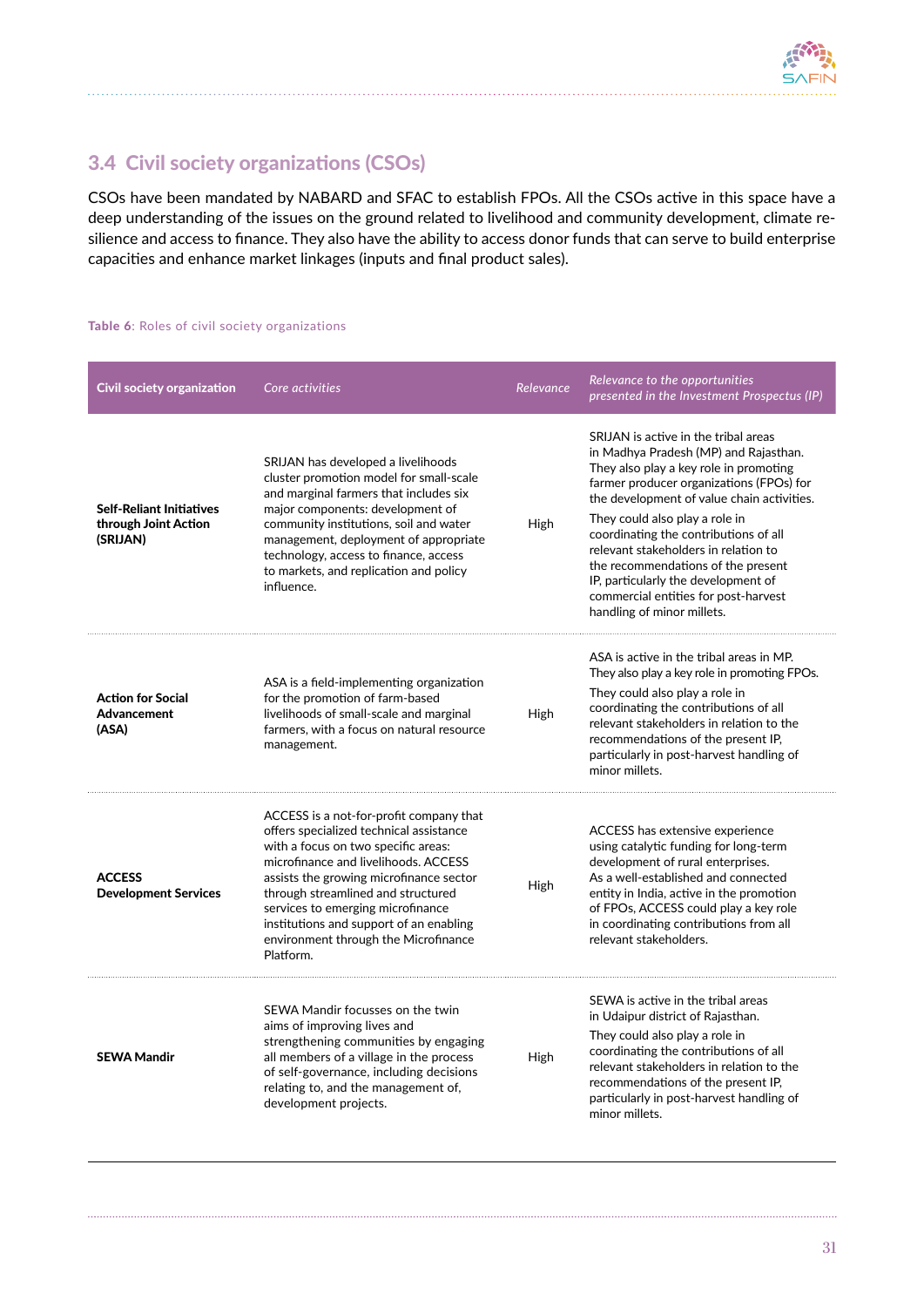### <span id="page-33-0"></span>3.5 Business/enterprise incubation

Business incubators in the agricultural sector have been launched since about 2013, but their activities have been overshadowed by the developments of the broader information technology (IT) sector in India. Business incubators are usually not-for-profit entities that can operate as stand-alone entities, or as a dedicated arm of a larger institution. Incubators have the potential to play a significant role over the coming decade in the development of agro MSMEs and social enterprises in India and beyond. At present, however, they have medium relevance to the implementation of the IP.

#### Table 7: Business enterprise incubators

| <b>Business incubator</b>                                                                                                                    | Core activities                                                                                                                                                                                                                                                                                                                                                                                                                                                                      | Relevance to the opportunities<br>presented in the Investment<br>Prospectus (IP)                                                                                       |
|----------------------------------------------------------------------------------------------------------------------------------------------|--------------------------------------------------------------------------------------------------------------------------------------------------------------------------------------------------------------------------------------------------------------------------------------------------------------------------------------------------------------------------------------------------------------------------------------------------------------------------------------|------------------------------------------------------------------------------------------------------------------------------------------------------------------------|
| <b>Indian Institute</b><br>of Millet Research<br>(IIMR) - Nutri hub                                                                          | "Nutri hub" is the Department of Science and Technology (DST) -<br>i.e. Government of India – supported technology business incubator<br>hosted by the IIMR, Indian Council of Agricultural Research (ICAR),<br>in Hyderabad. Nutri hub caters specifically to the needs of start-ups<br>in the nutri-cereals sector.                                                                                                                                                                | New enterprise incubation,<br>technology selection, product<br>development, establishing<br>quality standards.                                                         |
| <b>International Crops</b><br><b>Research Institute for</b><br>the Semi-Arid Tropics<br>(ICRISAT) Agribusiness<br><b>Incubation Services</b> | ICRISAT leverages and aggregates programmes and services<br>to promote agribusinesses and enhance partnerships through<br>entrepreneurship development, innovation and value addition that<br>can open up opportunities for farmers to take their products and<br>technologies to a global market.                                                                                                                                                                                   | New enterprise incubation,<br>technology selection, product<br>development, establishing<br>quality standards.                                                         |
| a-IDEA NAARM<br><b>Business Incubator</b>                                                                                                    | A-IDEA, the Association for Innovation Development of<br>Entrepreneurship in Agriculture, is a technology business incubator<br>hosted by National Academy of Agricultural Research Management<br>(NAARM) based in Hyderabad with specific focus on nurturing and<br>developing enterprises in agriculture and allied activities.                                                                                                                                                    | Has a country wide reach and<br>is an excellent resource for<br>incubating millet-based value<br>chains in the target states.                                          |
| <b>Startup Oasis</b>                                                                                                                         | A Jaipur (Rajasthan) based business incubator working to develop<br>early stage enterprises across wide domains with a strong focus on<br>agriculture, as well as in supporting the development of women-led<br>enterprises.                                                                                                                                                                                                                                                         | Working extensively in Rajasthan<br>and Madhya Pradesh, Startup<br>Oasis is an excellent resource<br>for incubating millet-based value<br>chains in the target states. |
| Villgro                                                                                                                                      | One of the oldest social enterprise incubators in India. Villgro<br>operates as a non-for-profit enterprise with funding from<br>government, development institutions and for-profit enterprises.<br>They work in partnership with several research institutions and<br>focus on food and agriculture, health and education.                                                                                                                                                         | Excellent resource for developing<br>millet-based enterprises in the<br>target states.                                                                                 |
| <b>iSEED - IRMA</b><br><b>Incubator</b>                                                                                                      | The Incubator for Social Enterprises and Entrepreneurs for<br>Development (iSEED) is run as a part of the Institute of Rural<br>Management Anand (IRMA), and works with early stage<br>enterprises with a clear focus on rural and social enterprises.<br>ISEED brings to its incubation ecosystem extensive experience<br>and expertise in providing support to social enterprises through<br>networks, collaborative research, entrepreneurship training and<br>capacity-building. | iSEED could be a potential<br>resource for incubating<br>millet-based value chains<br>in the target states.                                                            |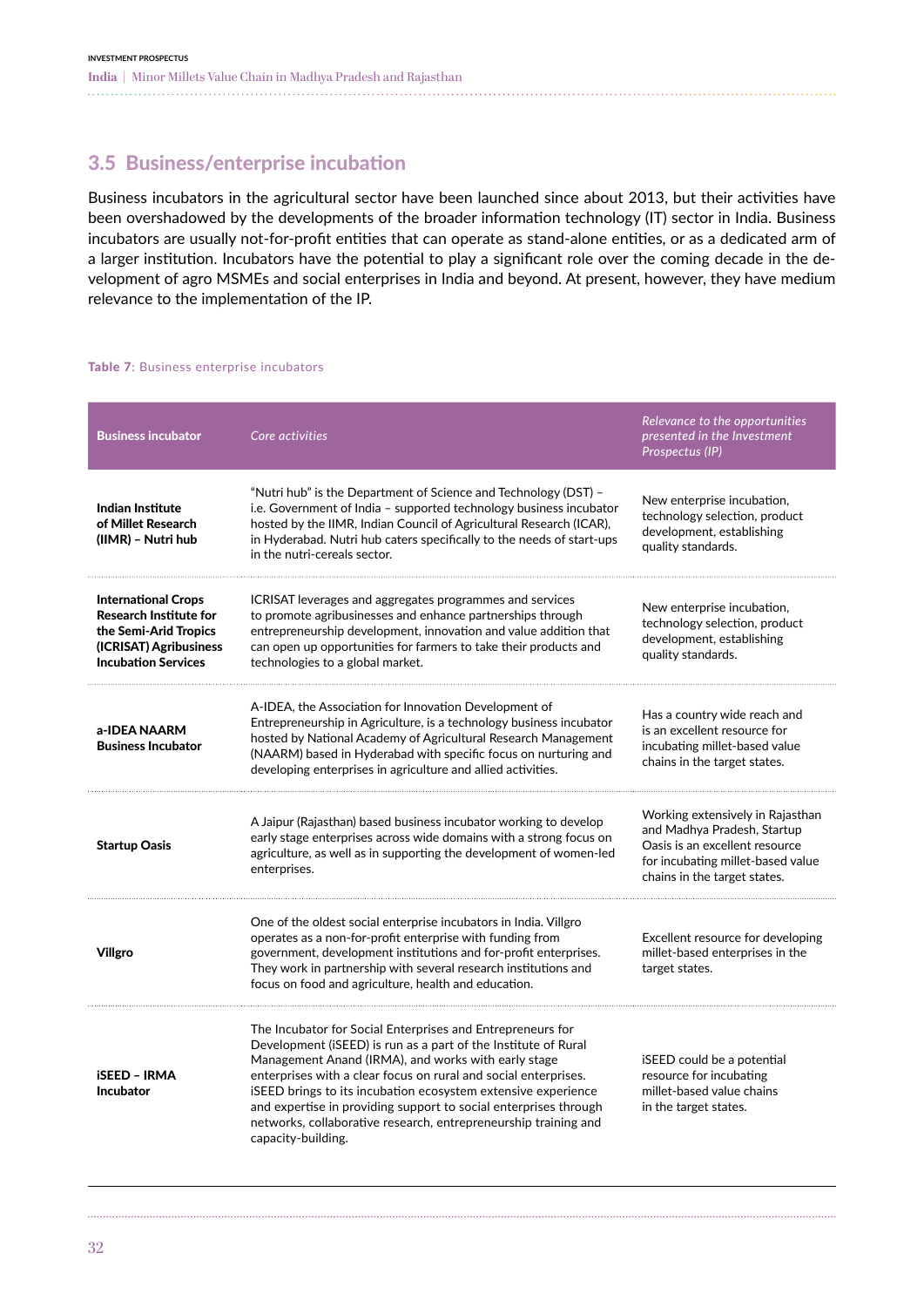## <span id="page-34-0"></span>3.6 Private sector players

Two main categories of private sector actors are relevant to the implementation of the IP.

First are the food product companies that use raw millets for processing and onward sale to business customers and consumers. There are few of such entities and all operate as MSMEs. They have an important role to play as potential customers to the millet-producing FPOs considered in the present IP. On the other hand, large food companies – both Indian and multinational corporations – that trade raw cereals and/or sell cereal-based products have limited to no interest in developing the millets value chains, as the market is considered niche and nascent. Over time, as the value chain gains in prominence, these companies could be an important ally in the development of an advocacy platform to support supply chain interventions in minor millets and enhance consumer awareness of the nutritional benefits of minor millets. (See chapter 5 for more information on the advocacy platform.)

The second important private sector actor is the minor millet processing equipment manufacturers. There is a handful of these companies that have developed technologies to specifically handle minor millets. They are expected to play a very important role in the development of FPOs' and agro MSMEs' capacity to process minor millets.

| <b>Private sector</b>                                                                                       | Core activities and key players                                                                                                                                                                                                                                                                      | Relevance | Relevance to the opportunities<br>presented in the Investment Prospectus (IP)                                                                                                                                          |
|-------------------------------------------------------------------------------------------------------------|------------------------------------------------------------------------------------------------------------------------------------------------------------------------------------------------------------------------------------------------------------------------------------------------------|-----------|------------------------------------------------------------------------------------------------------------------------------------------------------------------------------------------------------------------------|
| Millet product companies<br>(micro, small and<br>medium-sized enterprises<br>[MSMEs]) - primary<br>products | Processing, sales and distribution of minor<br>millet products - such millet rice, flour.<br>Includes companies such as Safe Harvest.<br>Manyam Grains, Jenni Millet Products,<br>Go Bharathi Millet.                                                                                                | Medium    | Potential customers of millet farmer<br>producer organizations (FPOs) and<br>agricultural MSMEs (agro MSMEs).<br>Could support in building long-term<br>advocacy platform for millet consumption<br>and supply chains. |
| Millet product companies<br>(MSMEs) - value added<br>products (Ready to Cook<br>and Ready to Eat)           | Processing, sales and distribution of value<br>added products such as breakfast cereals,<br>millet energy bars, branded products.<br>Includes companies such as SLURP Farms,<br>24 Mantra, Health Sutra, Kottaram Agro<br>Foods, Bagrrys', The Millet Company,<br>Early Foods, Inner Being Wellness. | Medium    | Potential customers of millet FPOs and<br>agro MSMEs. Could support in building<br>long-term advocacy platform for millet<br>consumption and supply chains.                                                            |
| <b>Equipment manufacturers</b>                                                                              | Engineering and project services<br>for minor millet processing equipment.<br>Includes companies such as Borne<br>Technologies, The Millet Foundation,<br>Perfura Technologies.                                                                                                                      | Medium    | Could contribute to critical infrastructure<br>and project design for minor millets<br>processing units.                                                                                                               |
| Large consumer product<br>companies                                                                         | Marketing and distribution of branded<br>food products. Includes companies such<br>as ITC, Hindustan Unilever, Kellogg's,<br>Mars, Nestlé, Britannia.                                                                                                                                                | Low       | Could support in building long-term<br>advocacy platform for millet consumption<br>and supply chains.                                                                                                                  |

#### Table 8: Details of relevant private sector players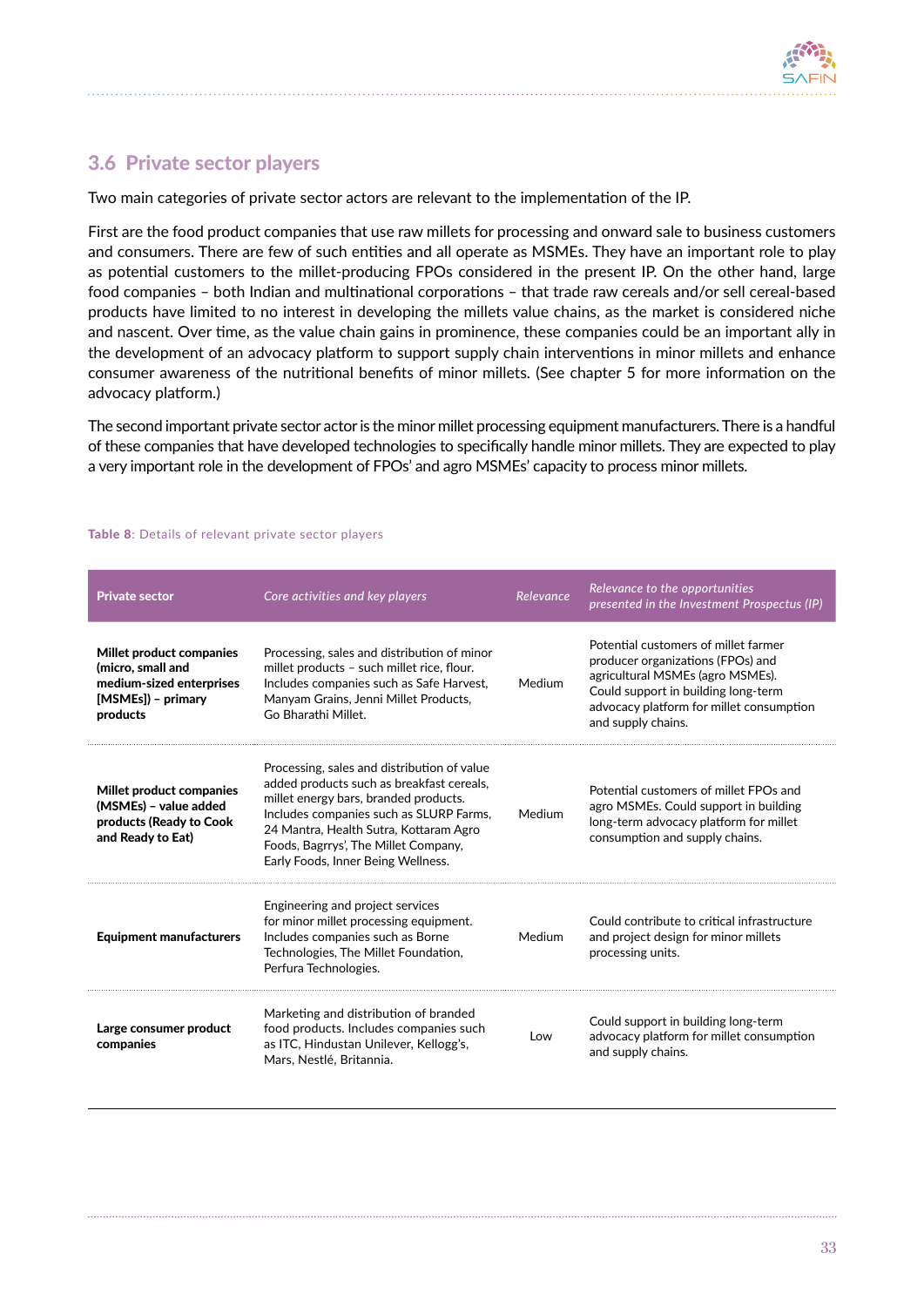#### **INVESTMENT PROSPECTUS India |** Minor Millets Value Chain in Madhya Pradesh and Rajasthan

Most of the key actors identified in table 8 have strong incentives to contribute to the overall development of the minor millet value chain in light of the commercial focus. However, individual interview discussions have revealed a reticence to pursue the IP agenda unless a structured advocacy plan for consumer awareness and supply development is formally in place. Private sector companies already operating in the minor millet value chain are keen to support a consumer advocacy agenda that is anchored in a public-private partnership framework. SAFIN partners active in India have an important role to play across the two main activities envisioned by the present IP: advocacy and access to finance. A mapping of private sector financial actors is presented in the next chapter.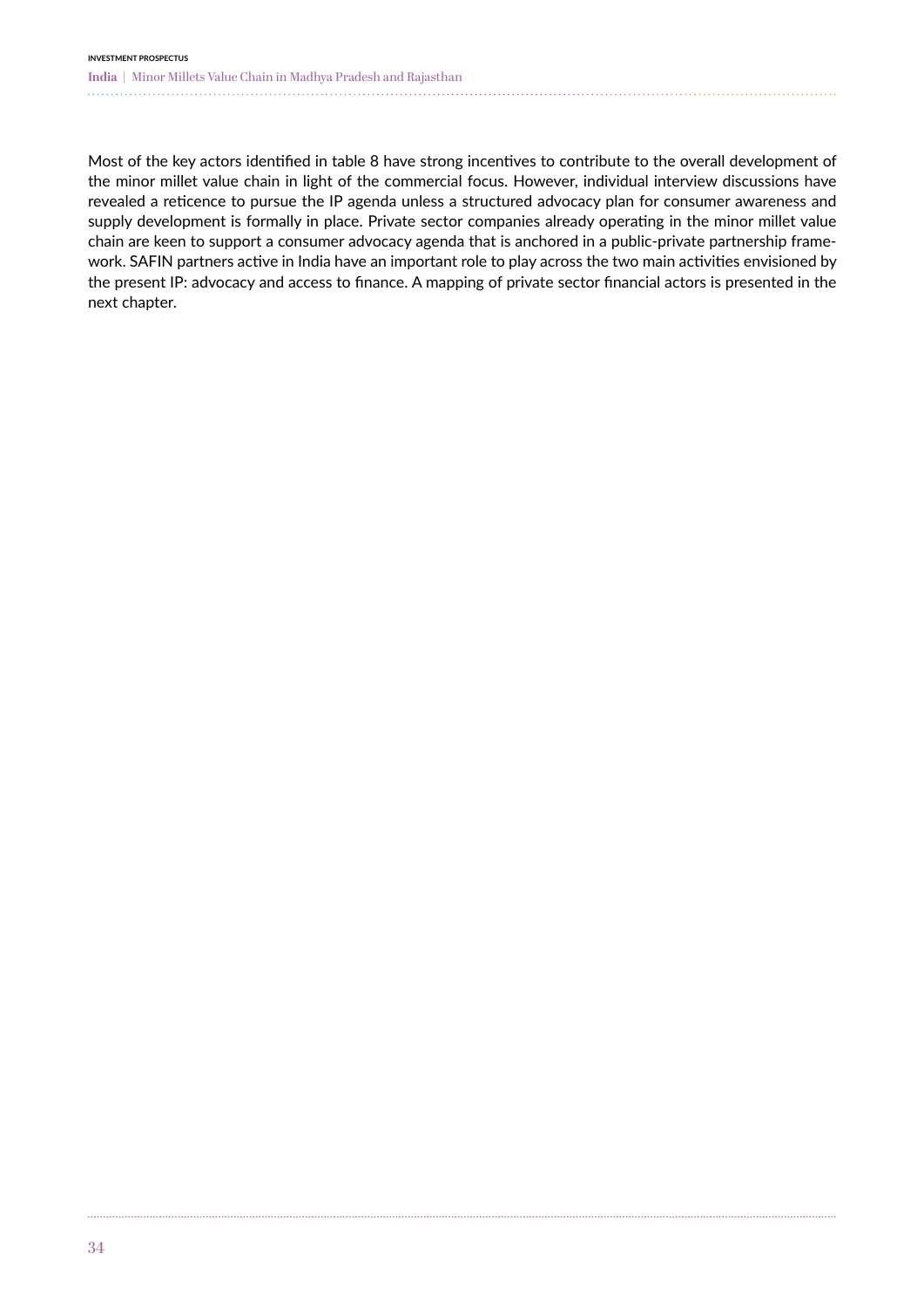

# **4. Financial ecosystem**

# 4.1 Overview

The national banking policy in India is designed to direct credit flows to sectors that would not otherwise be serviced by banks. These credit flows are categorised as priority sector lending (PSL). The Reserve Bank of India (RBI) mandates that PSL norms must be adhered to by a wide range of entities considered as a "commercial Bank including Regional Rural Bank (RRB), Small Finance Bank (SFB), Local Area Bank, and Primary (Urban) Co-operative Bank (UCB) other than Salary Earners' Bank licensed to operate in India by the Reserve Bank of India" (RBI, 2020a). The above category of entities are required to extend 40 per cent of their credit to borrowers within a defined priority sector category. Of the net bank credit of each bank, 18 per cent should be allocated to agriculture, and 10 per cent to weaker sectors. Other priority sector categories include small units in industry and service sectors, affordable housing, FPOs and microfinance.

To ensure that priority sector lending guidelines are implemented, the RBI launched "Lead Bank" Scheme (LBS) in December 1969 (Pathak, 2011). The underlying principle is the use of the "area approach" to ensure access to banking services is provided in defined rural areas. Each district in the country is assigned a specific bank that functions as Lead Bank and takes the leadership role in coordinating access to finance via the existing credit institutions. Activities of the Lead Bank are coordinated by a State Level Bankers Committee (SLBC), which is "an apex inter-institutional forum to create adequate coordination machinery in all States, on a uniform basis for development of the State" (RBI, 2020b).

NABARD is responsible for identifying the district-wide potential for development through bank credit. This is captured in the Potential Linked Credit Plans (PLPs), which are developed via a decentralized mapping exercise performed for each district. The PLPs serve as the basis for the development of individual credit plans for each bank. PLPs address a wide range of farm and off-farm activities, including support to FPOs.

Given the above context of ensuring credit availability for priority sectors, it is important to consider the quality of bank assets in the agricultural sector. According to NABARD's annual report (2019-20), commercial banks provided 77.2 per cent of total institutional credit flows to the agricultural sector; cooperative banks provided 10.9 per cent and regional rural banks provided 11.9 per cent of total credit. As can be seen from table 9, the ratio of gross non-performing assets (GNPA) for commercial banks and public sector banks as relates to agriculture lending increased by 50 per cent between 2016-17 and 2018-19 (NABARD, 2020).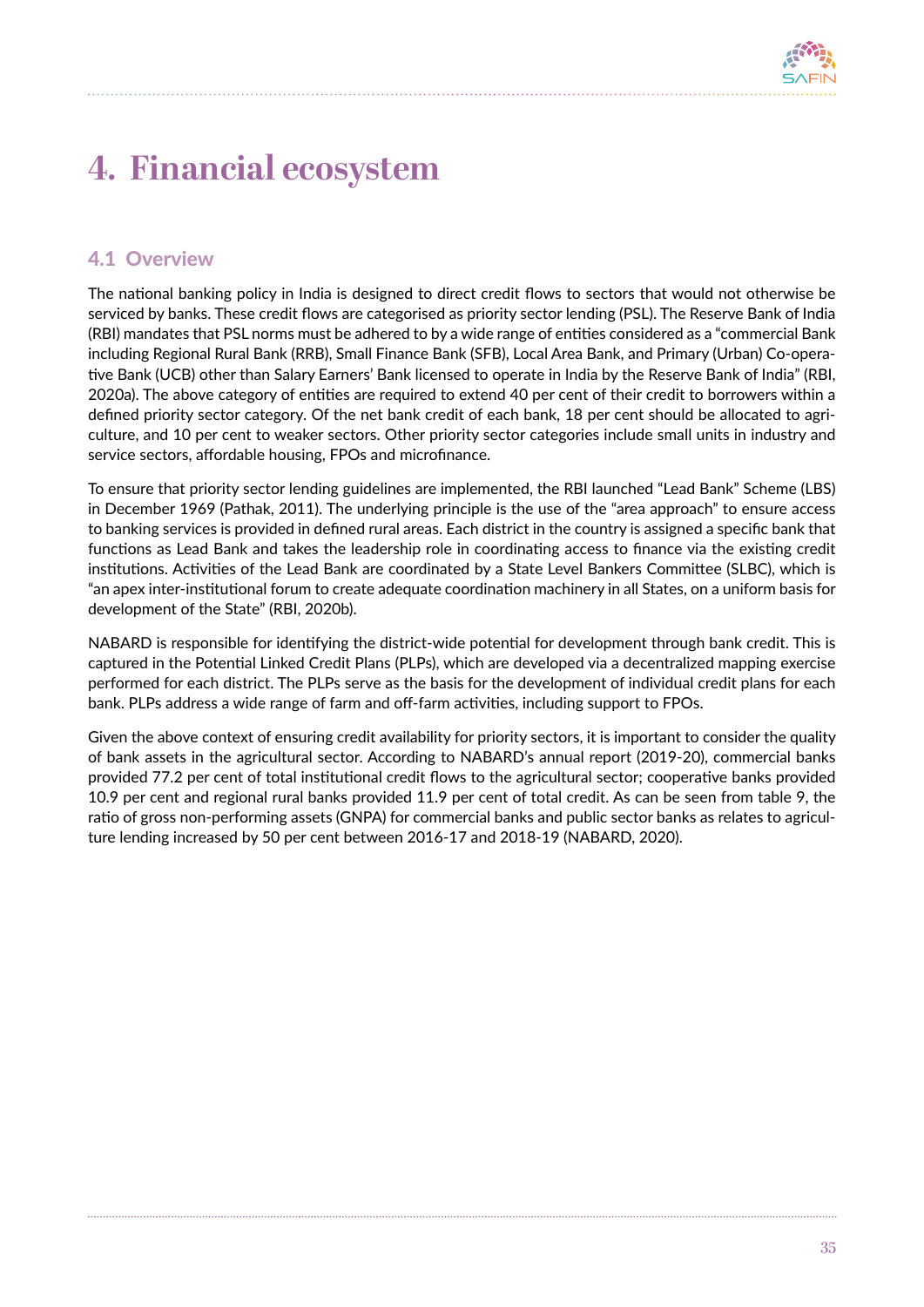Table 9: Quality of loans in the agriculture sector

| Gross non-performing assets (GNPA) ratio in agriculture loans (%) |         |         |  |  |  |  |
|-------------------------------------------------------------------|---------|---------|--|--|--|--|
| 2016-17                                                           | 2017-18 | 2018-19 |  |  |  |  |
| 8.3                                                               | 8.6     | 12.4    |  |  |  |  |
| 8.5                                                               | 8.9     | 13.5    |  |  |  |  |
| 7.2                                                               | 7.6     | 8.1     |  |  |  |  |
|                                                                   |         |         |  |  |  |  |

There are several challenges to financing FPOs (see chapter 2), most of which are related to the inadequacy of the institutions' balance sheets, governance, management, etc. Given the increasing sectoral GNPA ratio and the bankability issues associated with FPOs, it follows that the banking system is extremely reluctant to extend credit to such institutions.

This chapter focuses on the various financial sector players (public and private) that should be considered in relation to the opportunities described in this IP. A rating of "high," "medium" and "low" is assigned to each financial institution covered in tables 10 and 11, according to the relevance of their core activities, financial products and services to the actions recommended in chapter 5.

**High:** The institution has immediate (0-24 months) importance for the successful implementation of recommended action.

**Medium:** The institution's role may become important once the recommended action has been implemented and financing arrangements are secured (24 months and beyond).

**Low:** The institution has no immediate impact on the recommended actions. It may have influence over the millet ecosystem over the long term, including by strengthening the advocacy platform.

# 4.2 Public sector financial institutions

Public financial institutions have a critical role to play in the development of FPOs and agro MSMEs in the millets value chain. In addition to the requirement of providing 18 per cent of their net bank credit to the agricultural sector, these institutions are mandated to design and provide credit products covering project and working capital needs, which is complemented with developmental support for capacity-building.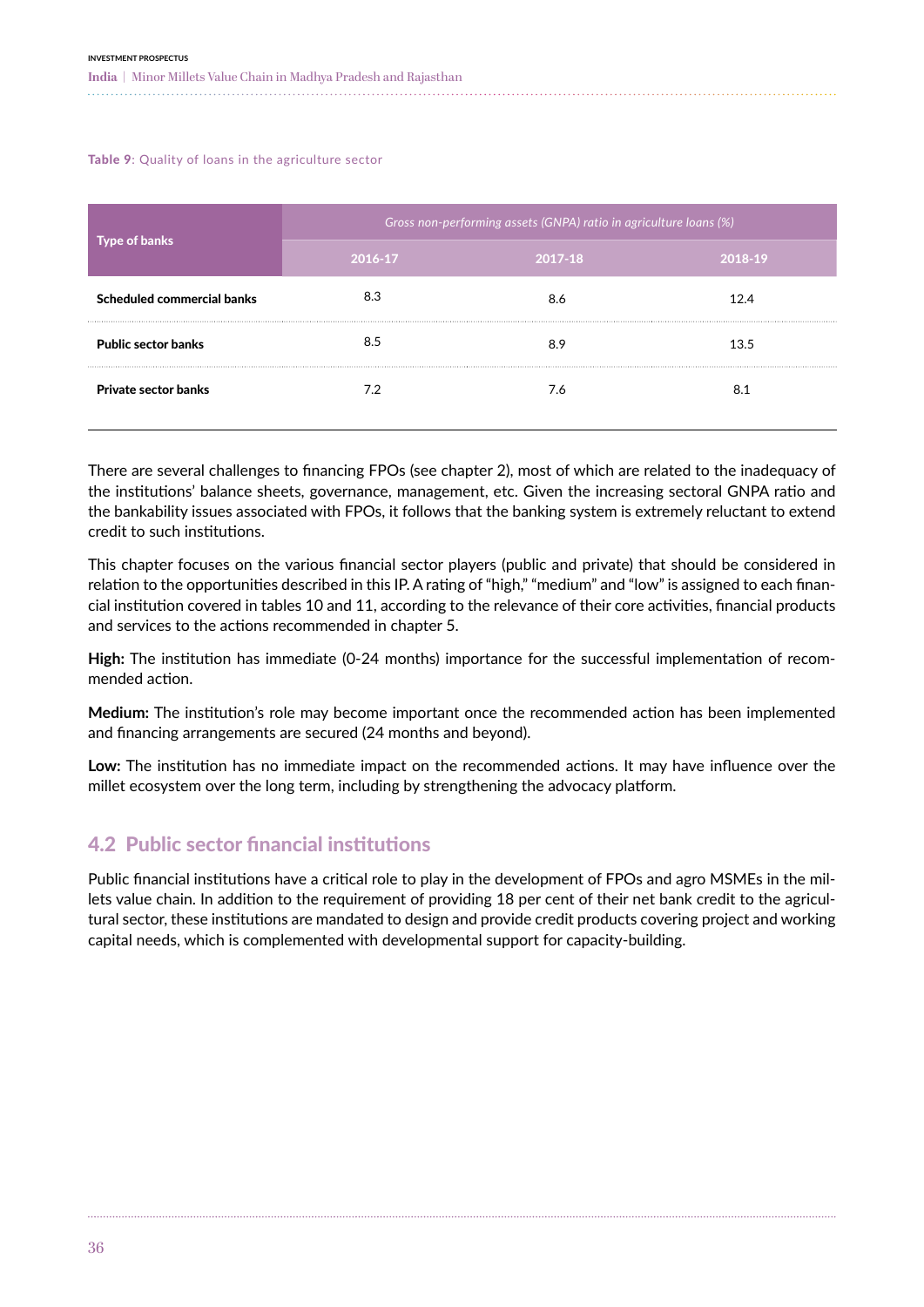

#### Table 10: Details of public sector financial institutions

| <b>Bank</b>                                                                                                                                                                                                                                                   | Core activities                                                                                                                                                                                                                                                                                                                                                                                                                                                                                                                                                                                                                                                                                                                           | <b>Relevance</b> | <b>Relevant products</b>                                                                                                                                                                                                         | Challenges<br>and opportunities                                                                                                                                                                                                                                                                                                                                                                                                                                                                                                                                                                                                                                                                                                                                                                                                       |
|---------------------------------------------------------------------------------------------------------------------------------------------------------------------------------------------------------------------------------------------------------------|-------------------------------------------------------------------------------------------------------------------------------------------------------------------------------------------------------------------------------------------------------------------------------------------------------------------------------------------------------------------------------------------------------------------------------------------------------------------------------------------------------------------------------------------------------------------------------------------------------------------------------------------------------------------------------------------------------------------------------------------|------------------|----------------------------------------------------------------------------------------------------------------------------------------------------------------------------------------------------------------------------------|---------------------------------------------------------------------------------------------------------------------------------------------------------------------------------------------------------------------------------------------------------------------------------------------------------------------------------------------------------------------------------------------------------------------------------------------------------------------------------------------------------------------------------------------------------------------------------------------------------------------------------------------------------------------------------------------------------------------------------------------------------------------------------------------------------------------------------------|
|                                                                                                                                                                                                                                                               | <b>National Bank for Agriculture and Rural Development (NABARD)</b>                                                                                                                                                                                                                                                                                                                                                                                                                                                                                                                                                                                                                                                                       |                  |                                                                                                                                                                                                                                  |                                                                                                                                                                                                                                                                                                                                                                                                                                                                                                                                                                                                                                                                                                                                                                                                                                       |
| NABARD aims to<br>promote sustainable and<br>equitable agriculture<br>and rural development<br>through participative<br>financial and non-financial<br>interventions, innovations,<br>technology and<br>institutional development<br>for securing prosperity. | Self-funded institution<br>established under an Act<br>of Parliament, which plays<br>a combination of roles<br>that include refinancing.<br>supervision and development.<br><b>NABARD</b> supports various<br>initiatives through grants and<br>other programmes, and works<br>in partnerships with local<br>institutions such as<br>non-governmental<br>organizations (NGOs) and<br>cooperatives, funding close<br>to Rs 2000 cr.<br>in developmental support.<br>The institution generally<br>provides support for the<br>formation of farmer producer<br>organizations (FPOs),<br>capacity-building, training,<br>etc., although its services are<br>customized through each of its<br>regional offices according to<br>local context. | High             | <b>NABARD</b><br>provides credit<br>guarantees for<br>loans sanctioned by<br>public sector banks<br>and NABKISAN.<br>It also provides<br>developmental<br>grants to reduce<br>project risk by<br>improving expected<br>outcomes. | NABARD is the country's<br>leading development finance<br>institutions (DFI) with<br>specific focus on agriculture<br>and rural development. It<br>serves as a banker to local<br>lending institutions, including<br>non-banking finance<br>companies (NBFCs). There<br>is a potential opportunity<br>to include the minor millet<br>investment agenda into<br>the overall sub-sectoral<br>credit recommendations of<br>NABARD. NABARD is one<br>of the three implementing<br>agencies appointed by the<br>Government of India for<br>the promotion of FPOs as<br>per guidelines released in<br>February 2020. Advocacy<br>work recommended through<br>the IP would aim to convince<br>NABARD at the regional<br>office level to focus on the<br>promotion of new FPOs in<br>the minor millets value chains<br>in specific districts. |

#### NABKISAN Finance Limited (NKFL)

NABKISAN is a subsidiary of NABARD and operates as an NBFC. The main objective of the company is to provide credit for the promotion, expansion and commercialization of enterprises engaged in agriculture, and of allied and rural non-farm activities. NKFL provides support for livelihood/ income-generating activities by extending credit to panchayatlevel federations, trusts, societies and Section 25 companies / microfinance institutions for on-lending to their member self-help groups (SHGs) and joint liability groups (JLGs).

To ensure the sustainability and economic viability of FPOs and other producer organizations (POs), including through the promotion of viable business activities such as the aggregation of produce, collective marketing, bulk procurement of inputs, primary processing. To address the credit requirements of FPOs/POs at various stages of development. To provide loans to FPOs/POs that are eligible for assistance from Small Farmers Agri-business Consortium (SFAC) in the form of equity/credit guarantees.

High Offers products that apply to pre-production through postharvest activities. Offers term loans and working capital loans to FPO and value chain players

NABKISAN is not a retail lender – it does not have any retail presence (i.e. branch network). Rather, it focuses on areas where it has comfort and people on the ground. NABKISAN does seek to make higher-volume loans to ensure the viability of the lending business. Therefore, it can lend directly to clusters, or through private sector intermediaries for on-lending. Representatives of NABARD on the ground are tasked with ensuring the coordination and complementarity of the its activities with those of NABKISAN.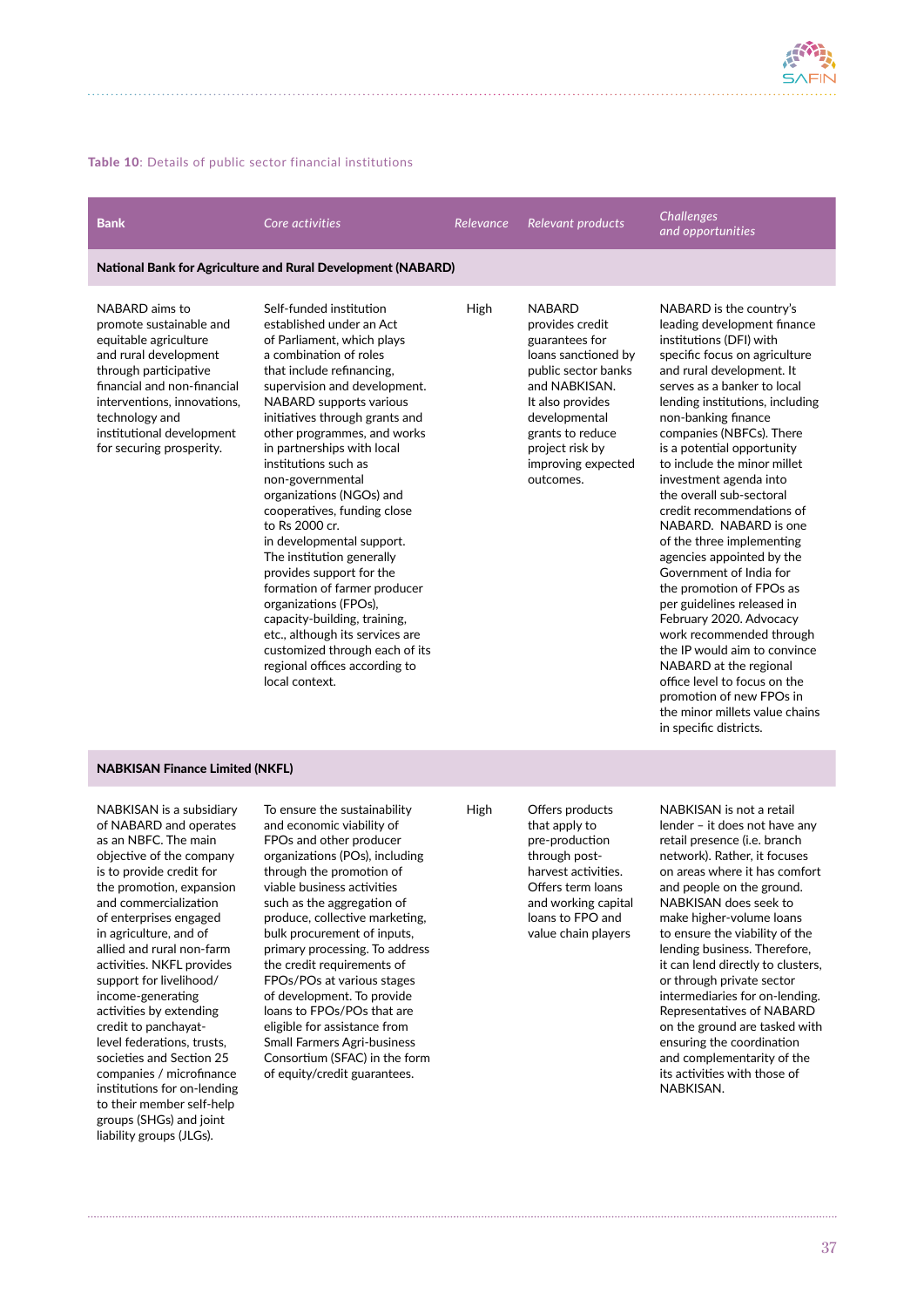**India |** Minor Millets Value Chain in Madhya Pradesh and Rajasthan 

| <b>Bank</b>                                                                                                                                                                                                                   | Core activities                                                                                                                                                                                    | Relevance | Relevant products                                                                                  | <b>Challenges</b><br>and opportunities                                                                                                                                                                                                                                                                                                                                                                                                                                                                                                                                                                                                                                                                                                                                                  |
|-------------------------------------------------------------------------------------------------------------------------------------------------------------------------------------------------------------------------------|----------------------------------------------------------------------------------------------------------------------------------------------------------------------------------------------------|-----------|----------------------------------------------------------------------------------------------------|-----------------------------------------------------------------------------------------------------------------------------------------------------------------------------------------------------------------------------------------------------------------------------------------------------------------------------------------------------------------------------------------------------------------------------------------------------------------------------------------------------------------------------------------------------------------------------------------------------------------------------------------------------------------------------------------------------------------------------------------------------------------------------------------|
| <b>NABSAMRUDHI Finance Limited</b>                                                                                                                                                                                            |                                                                                                                                                                                                    |           |                                                                                                    |                                                                                                                                                                                                                                                                                                                                                                                                                                                                                                                                                                                                                                                                                                                                                                                         |
| NABSAMRUDHI is a<br>subsidiary of NABARD<br>and operates as an NBFC<br>with a focus on lending to<br>a wide range of entities<br>for the promotion of<br>enterprise development.<br>It also provides loans to<br>other NBFCs. | While the primary focus of<br>NABSAMRUDHI is to make<br>loans to enterprises in the<br>off-farm sector, it does also<br>provide loans to small and<br>medium-sized enterprises<br>(SMEs) and FPOs. | Medium    | Offers term loans<br>and working capital<br>loans to SMEs.<br>FPOs/POs and<br>value chain players. | NABSAMRUDHI is not a<br>retail lender - it does not<br>have any retail presence<br>(i.e. branch network). Rather,<br>it focuses on areas where it<br>has comfort and people on<br>the ground. NABSAMRUDHI<br>does seek to make higher-<br>volume loans to ensure<br>the viability of the lending<br>business. Therefore, it can<br>lend directly to clusters,<br>or through private sector<br>intermediaries for on-<br>lending. There is a high<br>level of complementarity<br>between the developmental<br>roles of NABARD<br>and NABSAMRUDHI.<br>Representatives of NABARD<br>on the ground are tasked with<br>ensuring the coordination<br>and complementarity of<br>the its activities with those<br>of NABSAMRUDHI, which<br>depends on NABARD for its<br>presence on the ground. |
| Small Farmors Agri-business Consertium (SEAC)                                                                                                                                                                                 |                                                                                                                                                                                                    |           |                                                                                                    |                                                                                                                                                                                                                                                                                                                                                                                                                                                                                                                                                                                                                                                                                                                                                                                         |

#### Small Farmers Agri-business Consortium (SFAC)

SFAC is focused on increasing incomes of small-scale and marginal farmers through the aggregation and development of agribusinesses. SFAC has pioneered the formation and growth of FPOs / farmer production companies (FPCs), which is now being implemented throughout the country. SFAC is progressing towards the development of an ecosystem for FPOs/ FPCs that will help them become sustainable and viable over time.

SFAC offers schemes, such as equity grant and credit guarantee funds, targeting FPCs to improve the availability of working capital and the development of business activities. SFAC supports the development of small agribusiness through its Venture Capital Assistance (VCA) Scheme for value added processing and marketing linkages.

High Supports the establishment of FPOs through the provision of equity grants and through project lending via VCA, which offers interest-free loans.

SFAC does not operate at in the retail market and depends on budgetary allocations from the Ministry of Agriculture for its funding requirements. SFAC works in tandem with NABARD and NABKISSAN for the implementation of its schemes.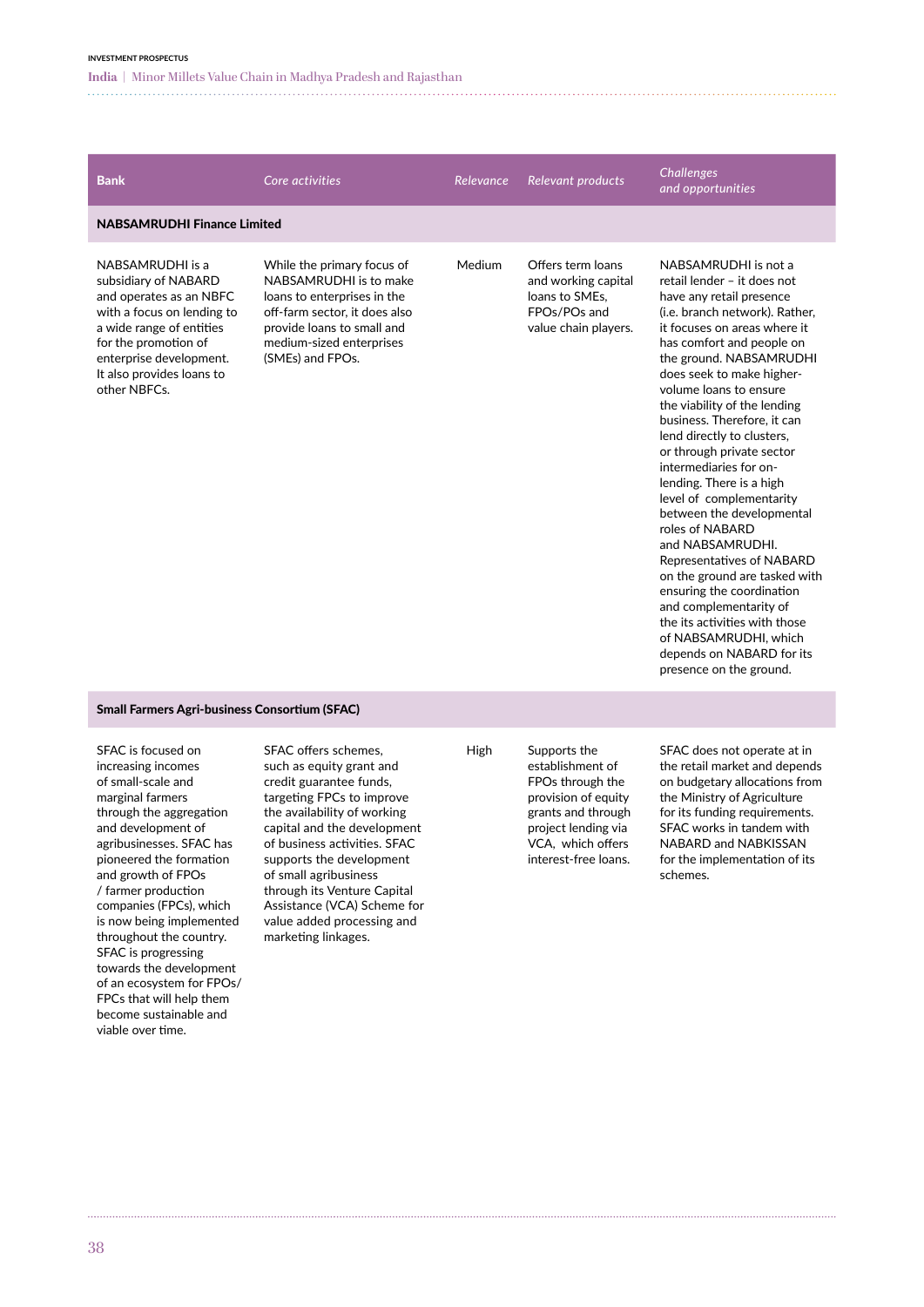

| <b>Bank</b>                                                                                                                                            | Core activities                                                                                                                                                                                                                                                                                                                                                            | Relevance | Relevant products                                                                                          | <b>Challenges</b><br>and opportunities                                                                                                                                                                                                                                                                                                                                                                                                          |
|--------------------------------------------------------------------------------------------------------------------------------------------------------|----------------------------------------------------------------------------------------------------------------------------------------------------------------------------------------------------------------------------------------------------------------------------------------------------------------------------------------------------------------------------|-----------|------------------------------------------------------------------------------------------------------------|-------------------------------------------------------------------------------------------------------------------------------------------------------------------------------------------------------------------------------------------------------------------------------------------------------------------------------------------------------------------------------------------------------------------------------------------------|
| <b>Small Industries Development Bank of India (SIDBI)</b>                                                                                              |                                                                                                                                                                                                                                                                                                                                                                            |           |                                                                                                            |                                                                                                                                                                                                                                                                                                                                                                                                                                                 |
| SIDBI was created through<br>an Act of Parliament to<br>support the development<br>of the financial ecosystem<br>for MSME financing.                   | SIDBI is a development<br>financial institution in India<br>with offices all over the<br>country. Its purpose is to<br>provide refinancing facilities<br>and short-term lending to<br>industries, and serves as the<br>principal financial institution<br>in the MSME sector.<br>SIDBI also coordinates the<br>functions of institutions<br>engaged in similar activities. | Medium    | Offers lending<br>products for rural<br>MSMEs. direct<br>lending to MSMEs<br>and refinancing<br>for NBFCs. | SIDBI operates a programme<br>focused on the promotion<br>of rural enterprises and<br>the development of<br>entrepreneurship. To grow<br>the supply of funding to<br>the SME sector, it operates<br>a refinancing programme<br>known as the Institutional<br>Finance programme. Under<br>this programme, SIDBI<br>extends term loan assistance<br>to banks, small finance banks<br>and NBFCs. SIDBI also lends<br>directly to MSMEs.            |
| <b>Public sector banks</b>                                                                                                                             |                                                                                                                                                                                                                                                                                                                                                                            |           |                                                                                                            |                                                                                                                                                                                                                                                                                                                                                                                                                                                 |
| Broad-based banking and<br>financial services entities<br>that interact with a wide<br>range of clients across<br>different sectors of the<br>economy. | The core activities linked<br>to agricultural value chains<br>include farmer lending and<br>commodity loans. Key players<br>include the State Bank of<br>India, Punjab National Bank,<br>Indian Bank, Indian Overseas<br><b>Bank, and Central Bank</b><br>of India.                                                                                                        | Medium    | Working capital and<br>project lending.                                                                    | Public sector banks have an<br>extensive network of offices<br>and are well structured<br>to reach out to the actors<br>in the agricultural sector.<br>However, there are currently<br>no incentives within the<br>ecosystem to encourage field<br>offices to develop products<br>targeting the specific needs<br>of FPOs. The banks' internal<br>systems are not adapted<br>to adequately conduct<br>risk appraisals for such<br>institutions. |

## 4.3 Private financial institutions and impact investors

A limited number of NBFCs have made attempts to service FPOs and agro MSMEs. As discussed in chapter 2, NBFCs often struggle to effectively map their business models and align their products with the specific needs related to agricultural activities and the underlying cropping cycles. Interviews conducted with NBFCs for the purposes of the present document reveal that Fin/AgTech tools could play a key role in improving the information available in relation to on-ground activities. This, in turn, should help improve the design of dedicated credit products, as well as reduce the costs relate to credit origination, monitoring and collection. Another area of focus for new technologies that deploy artificial intelligence (AI) and machine learning (ML) is to enhance the quality of credit assessment tools adapted to the agricultural sector, thereby moving beyond the perceived risk associated with the sector to a data-driven decision-making process for financial institutions.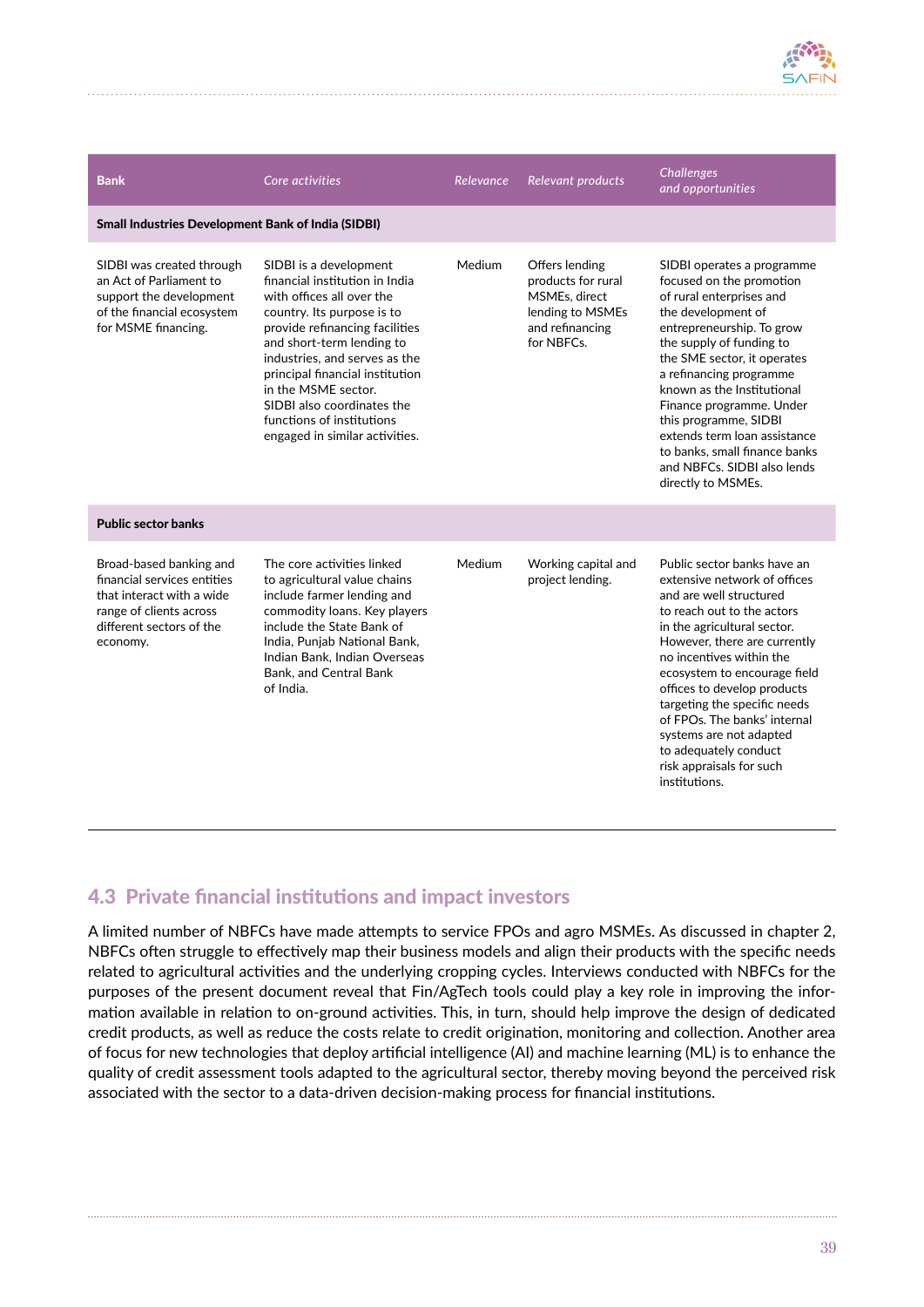#### Table 11: Details of private sector financial institutions and investors

| <b>Type of player</b>                                                                                                                                          | Core activities and key players                                                                                                                                                                                                                                            | Relevance | Relevant products                                               | Challenges and opportunities                                                                                                                                                                                                                                                                                                                                                                                                                                                                                                                                                                                                                                                                                                                                       |
|----------------------------------------------------------------------------------------------------------------------------------------------------------------|----------------------------------------------------------------------------------------------------------------------------------------------------------------------------------------------------------------------------------------------------------------------------|-----------|-----------------------------------------------------------------|--------------------------------------------------------------------------------------------------------------------------------------------------------------------------------------------------------------------------------------------------------------------------------------------------------------------------------------------------------------------------------------------------------------------------------------------------------------------------------------------------------------------------------------------------------------------------------------------------------------------------------------------------------------------------------------------------------------------------------------------------------------------|
| Non-banking finance companies (NBFCs)                                                                                                                          |                                                                                                                                                                                                                                                                            |           |                                                                 |                                                                                                                                                                                                                                                                                                                                                                                                                                                                                                                                                                                                                                                                                                                                                                    |
| NBFCs active in the<br>agricultural lending<br>space.                                                                                                          | Core activities are focused<br>on lending to farmer<br>producer organizations<br>(FPOs) and other agriculture<br>value chain players for<br>pre-production and<br>post-harvest activities.<br>Key players include<br>Samunnati, Ananya Finance,<br>Caspian, and Arryadhan. | High      | Working capital<br>and project-<br>based lending<br>(Samunnati) | NBFCs cannot take retail deposits<br>and are not eligible for participation<br>in programmes that include<br>government subsidies.<br>They typically avoid providing<br>long-term loans, unless a credit<br>guarantee is provided. Over time,<br>NBFCs have evolved to provide a<br>wide range of services to support<br>their clients' performance, including<br>through incubation, the facilitation<br>of market linkages, and human<br>resource development. They have<br>also been known to leverage grant<br>funding to fund capacity-building<br>services for FPOs they invest in.                                                                                                                                                                          |
| Impact investors - equity                                                                                                                                      |                                                                                                                                                                                                                                                                            |           |                                                                 |                                                                                                                                                                                                                                                                                                                                                                                                                                                                                                                                                                                                                                                                                                                                                                    |
| Target social enterprises<br>that are expected<br>to contribute to the<br>development of specific<br>value chains and to<br>impact the base of the<br>pyramid. | Investing in early stage<br>social ventures, and often<br>offering capacity building<br>support. Key players<br>include Omidyaar, Caspian,<br>Aavishkaar, Ankur Capital,<br>Unitus, Menterra, Omnivore,<br>and FMO.                                                        | Medium    | Equity,<br>debt and grant                                       | Impact investors have not made<br>much headway in agri-based<br>ventures. They could, however,<br>be interested in participating in<br>a collaborative effort that engages<br>strong stakeholders with the ability<br>to lower risks.                                                                                                                                                                                                                                                                                                                                                                                                                                                                                                                              |
| <b>Commercial banks</b>                                                                                                                                        |                                                                                                                                                                                                                                                                            |           |                                                                 |                                                                                                                                                                                                                                                                                                                                                                                                                                                                                                                                                                                                                                                                                                                                                                    |
| Broad-based banking<br>and financial services<br>entities that interact<br>with a wide range of<br>clients across different<br>sectors of the economy.         | The core activities linked<br>to agricultural value chains<br>include farmer and/or<br>commodity loans. Key<br>players include HDFC Bank,<br>ICICI Bank, Axis Bank, Kotak<br>Mahindra Bank, RBL Bank,<br>IndusInd Bank, and<br><b>YES Bank.</b>                            | Medium    | Working capital<br>and project<br>lending                       | Commercial banks have an extensive<br>network of offices that are accessible<br>to most agricultural value chain<br>players. However, there are currently<br>no incentives within the ecosystem<br>to encourage field offices to develop<br>products targeting the specific needs<br>of FPOs. Furthermore, the banks'<br>internal systems are not adapted to<br>adequately conduct risk appraisals<br>for such institutions, and most<br>institutions have concerns related<br>to the potential effects of political<br>action on their portfolios.<br>To date, most commercial banks have<br>focused their agricultural activities<br>on the well-established dairy value<br>chain, for which the risk-assessment<br>process is well developed and<br>understood. |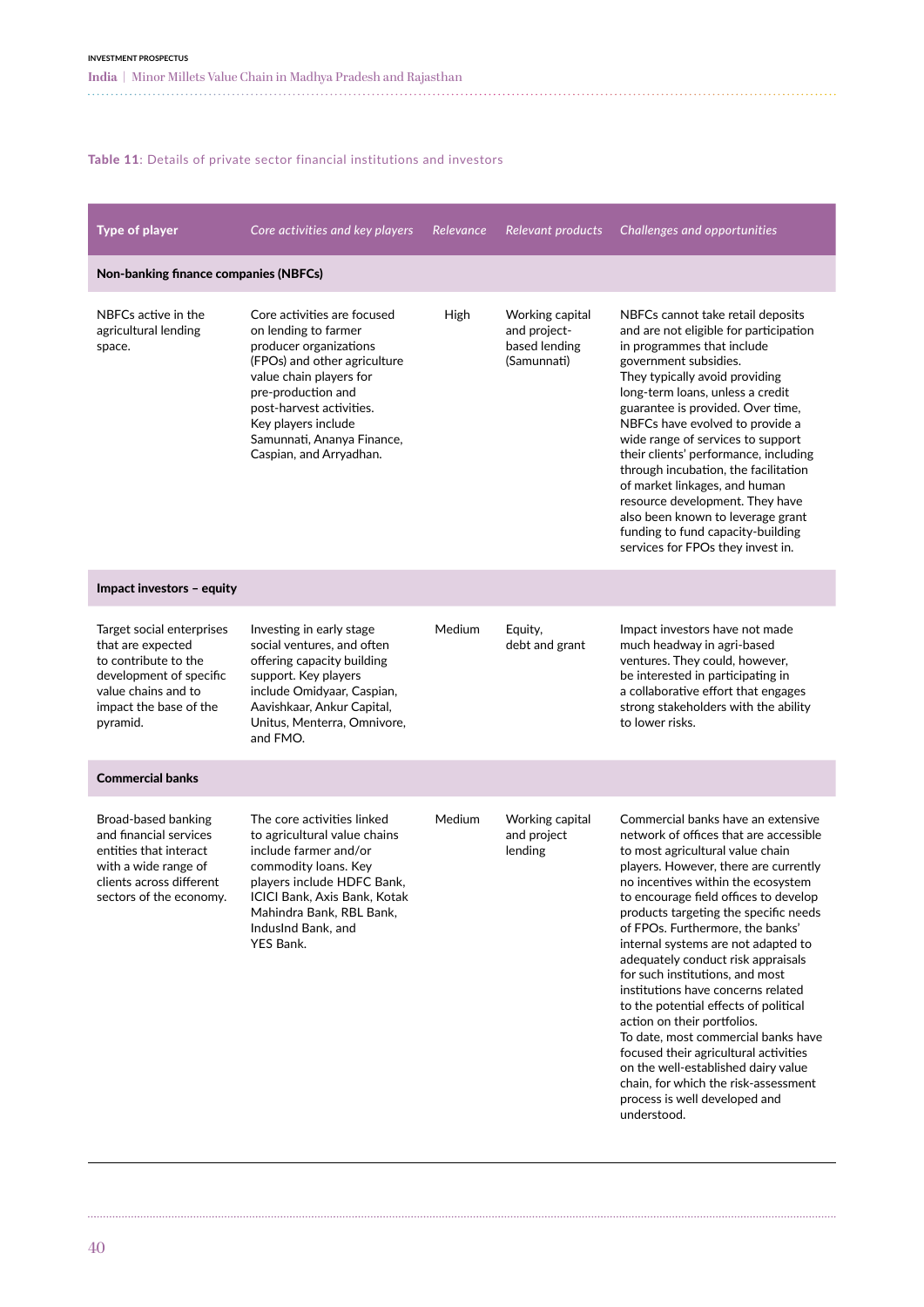# **5. Opportunity for investment and collaborative action**

This chapter provides a detailed description of the opportunities for collaborative action by SAFIN partners and key local stakeholders to improve access to finance for FPOs and agro MSMEs in the minor millets value chain in the states of Rajasthan and Madhya Pradesh, as well the recommended financial solutions to be developed to address them in MP. Also included in the chapter is the proposed action plan for interventions required for the recommended investment and financing opportunities to materialize.

The transformative agenda outlined in the theory of change (chapter 1) provides an overarching framework to accelerate the development of the minor millet value chains. This agenda covers a 10-15 year time horizon. The advocacy portion of the agenda is expected to receive a significant boost from the declaration of 2023 as International Year of Millets.3 The investment opportunities outlined in this chapter are more tangible elements of the theory of change with an immediate call for action.

Advocacy work will constitute the main efforts targeting the state of Rajasthan, where the priority will be to promote the growth of minor millet production areas. This work will therefore primarily target the state's Agriculture Department and Department of Food and Civil Supplies, to provide appropriate incentives, such as ensuring the purchase of production at a higher farm-gate price than is offered for wheat and rice. Core efforts will need to focus on enhancing seed availability of minor millets and improving market access, starting with increased demand from government food programmes.

In MP, investment opportunities in the minor millets sector are more forthcoming than in Rajasthan, but will nevertheless require the state government to set an agenda of making minor millets as priority area – starting with regions where these are prominent traditional crops. Advocacy with the MP state government is therefore an essential starting point for promoting a policy on minor millets for nutrition outcomes and enhancing farmer incomes. Among other favourable developments, this would pave the way for:

- promotion of FPOs focused on production and processing of minor millets through existing agricultural schemes and programmes;
- integration of millets in government procurements for midday meals, hostels etc., introduction of millets in PDS, etc.;
- allocation of resources for research on nutrition, improved millet-processing technology and product development.

# 5.1 Description of the opportunities

In 2017-18, India produced 420,000 tons of minor millets, 85 per cent of which was traded in the market, while the remainder was kept by the producers (see chapter 2 – "Millets in India"). This suggests that an opportunity presently exists to add post-harvest value to at least 357,000 tons (assuming continued production growth year on year). MP produces 33 per cent of India's minor millets, which translates to an opportunity to process (post-harvest) of at least 118,000 tons. While it appears that the overall market potential is relatively small, there is potential for it to grow under the right conditions. India currently processes less than 10 per cent of its agriculture output (by volume) and most of the activities can be classified as primary processing (CII-FACE, 2019). The proportion of higher-value added processing is much lower. The current infrastructure for processing minor millets is inadequate to meet the market requirements of clean, sorted and graded products with consistent quality.

<sup>3</sup>  FAO endorsed the Government of India's proposal to the United Nations General Assembly to observe 2023 as the International Year of Millets at the 160th session of FAO Council in December 2018.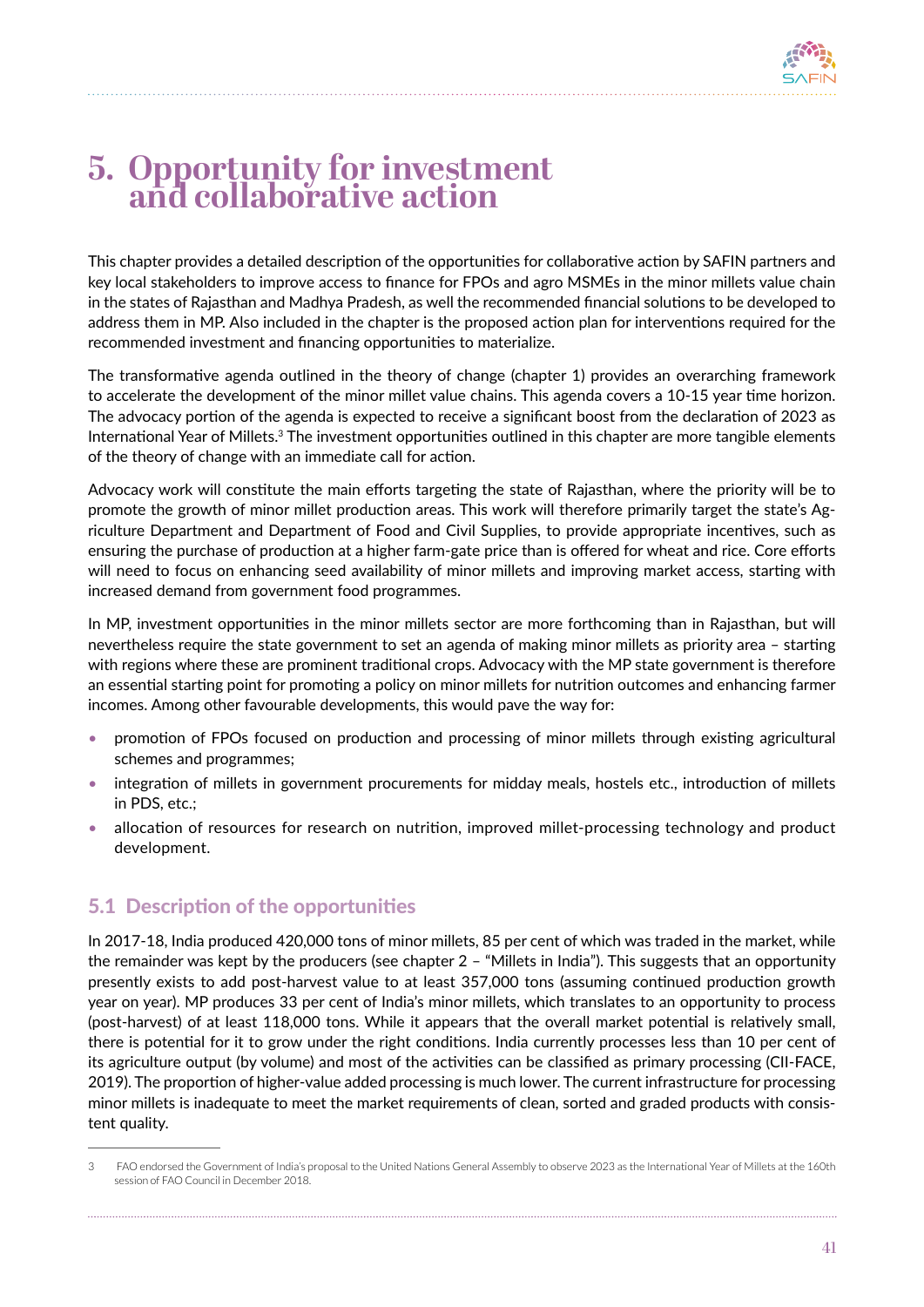In the context of supply chain development, three types of interventions and investment opportunities are recommended to address the financing of the "missing middle" post-harvest infrastructure. The first two investment opportunities involve the creation and development of FPOs / farmer collective organizations, as well as institutions categorized as agro MSMEs (1) dedicated to millets farming and processing. The third opportunity is related to institutions categorized as agro MSME (2) (see description below). The graphic presented in figure 9 captures the key challenges, proposed interventions and the outcomes related to these opportunities. Figure 10 offers an illustration of where each category of targeted recipient fits within the minor millets value chain. Investment details are discussed in section 5.2 and a detailed financial analysis, including an income statements and balance sheets, is presented in annex 1.

#### Figure 9: Summary of investment opportunities and outcomes



#### Figure 10: Identified investment opportunities within minor millets value chain

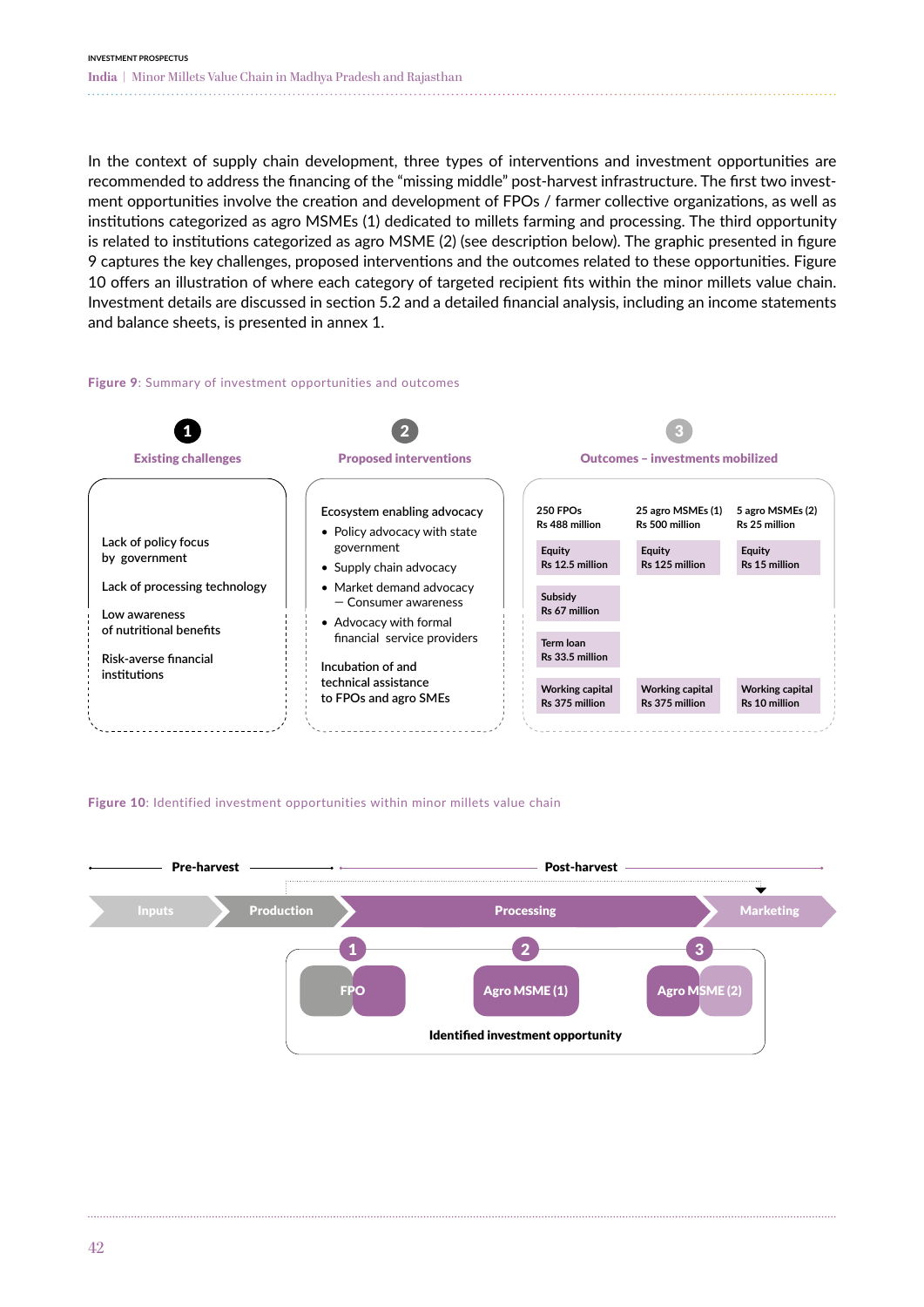

The operating model for each of the targeted recipients is described below.

- 1. **FPO / farmer collectives**  Core activities include aggregating production from member farmers and communities, as well as storage, handling, primary processing (cleaning, sorting grading, etc.) and packaging. Investment/financing targeting FPOs would serve to develop distribution channels for the packaged product. These channels would include institutional customer, including government schemes such as MDM and ICDS, as well as small retail and wholesale outlets in the vicinity (50-100 km radius) of the FPO operations for open market sales.
- 2. **Agro MSME (1)** Core activities include procurement from FPOs and individual farmers, as well as primary processing value addition, including sorting, grading, cleaning and packaging. Investment/financing targeting FPOs would serve to develop distribution channels, including bulk business-to-business (B2B) sales. Retail and wholesale distribution may be undertaken as a secondary activity over the long term, both in local areas and urban centres.
- 3. **Agro MSME (2) investment opportunity** Core activities include procurement from FPO and agro MSMEs (1), as well as storage, handling, secondary processing, and accessing distribution channels for consumer sales in branded or unbranded form. The products to be sold include millet flour, breakfast cereals, ready to cook mixes, cookies and health bars.

| Value chain activity     | FPO | Agro MSME (1) | Agro MSME (2) |
|--------------------------|-----|---------------|---------------|
| Aggregation              |     |               |               |
| Procurement              |     |               |               |
| Storage, handling        |     |               |               |
| Processing - primary     |     |               |               |
| Processing - secondary   |     |               |               |
| Selling and distribution |     |               |               |
| Branding                 |     |               |               |

#### Table 12: Summary of operating models for the three investment opportunities

Based on the proposed sizing for each individual unit (see details in annex 1) about 25 individual FPOs / farmer collectives and agro MSMEs (1) are projected to be launched in MP alone over an initial three-year period (assuming zero growth in production output based on 2017-18 levels).

There will likely be fewer agro MSMEs (2), as they will perform a higher level of value addition, selling consumer brands to be traded regionally (in some cases nationally), and are therefore expected to compete with established, medium-sized and large food companies – both national and multinational corporations. The successful development of agro MSMEs (2) requires a stable supply of goods procured from FPOs / farmer collectives and agro MSMEs (1), a professional business organization operating with a consumer focus, and a high level of consumer awareness of millets that is supported by extensive advocacy on the nutritional benefits of millet consumption. The projected investments in agro MSMEs (2) should focus primarily on product development, branding, marketing and distribution.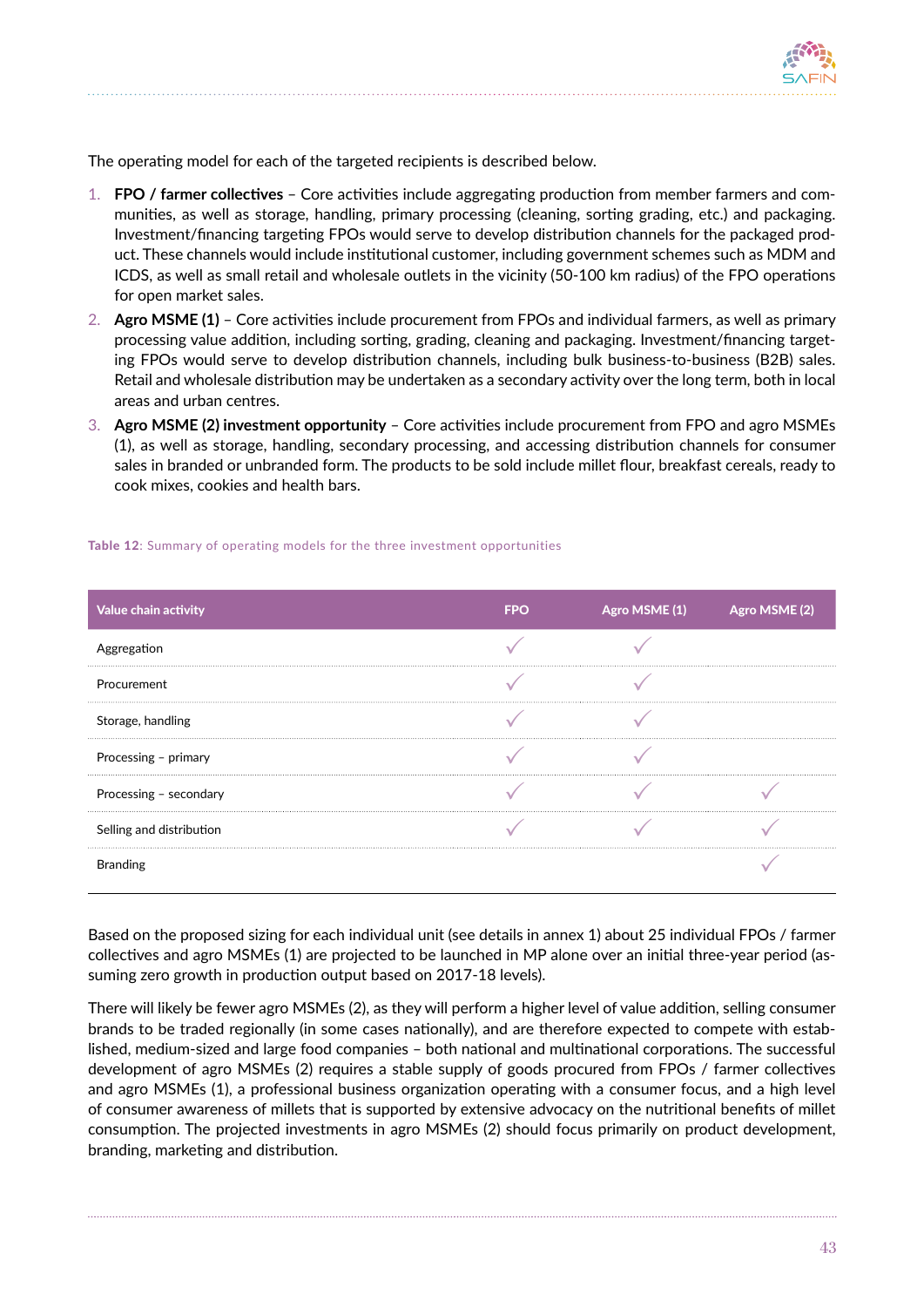Extrapolating from the national trend mentioned above, whereby less than 10 per cent of total agricultural production is processed – including for its more successful value chains (e.g. dairy) – the projections assume that one agro MSME (2) will be developed for every nine businesses operating under FPO / farmer collective and agro MSME (1) models.

Table 13 presents the summary of the total revenues, investments (equity, debt and grants) for the first threeyear period of each of the three investment opportunities covered above. These are aggregated numbers for 25 FPOs, 25 agro MSMEs (1) and 5 agro MSMEs (2).

#### Table 13: Revenue and investment flows for the three investment opportunities (Three-year horizon, Rs millions)

|                | <b>FPO</b> | $\overline{\phantom{a}}$ Agro MSME (1) $\overline{\phantom{a}}$ | Agro MSME (2) |
|----------------|------------|-----------------------------------------------------------------|---------------|
| <b>Kevenue</b> | 1,613      | 1,613                                                           | 248           |
|                |            | 500                                                             | 25            |

# 5.2 Feasibility analysis and design of the proposed financial solution

The feasibility analysis presented in table 14 gives the financial results for the proposed investment opportunities along with the funding requirements (equity, term loan, working capital, grant/subsidy). These estimations are for one unit each of FPO, agro MSME (1) and agro MSME (2). The key assumptions, as well as detailed income statement, balance sheet, and cash flow statement related to each investment opportunity are presented in annex 1.

#### Table 14: Feasibility analysis – one unit of each investment opportunity (Year 5, Rs millions)

| Variable                    | <b>FPO</b> |                       | Agro MSME (1) |                       |             | Agro MSME (2)         |  |  |
|-----------------------------|------------|-----------------------|---------------|-----------------------|-------------|-----------------------|--|--|
| Processing                  | Own        |                       | Own           |                       | Outsourced  |                       |  |  |
| Plant, machinery & building | 4.46       | $($60k)^a$            | 4.46          | $($60k)^a$            | 0.4         | $($5k)^a$             |  |  |
| Equity                      | 0.5        | $($7k)^a$             | 5             |                       | 3           | (\$40k) <sup>a</sup>  |  |  |
| Term loan                   | 1.34       | $($20k)^a$            | $\mathbf 0$   |                       | $\mathbf 0$ |                       |  |  |
| Working capital             | 15         | (\$200k) <sup>a</sup> | 15            | (\$200k) <sup>a</sup> | 20          | (\$270k) <sup>a</sup> |  |  |
| Equity grant                | 2.68       | $($40k)^a$            | 0             |                       | $\mathbf 0$ |                       |  |  |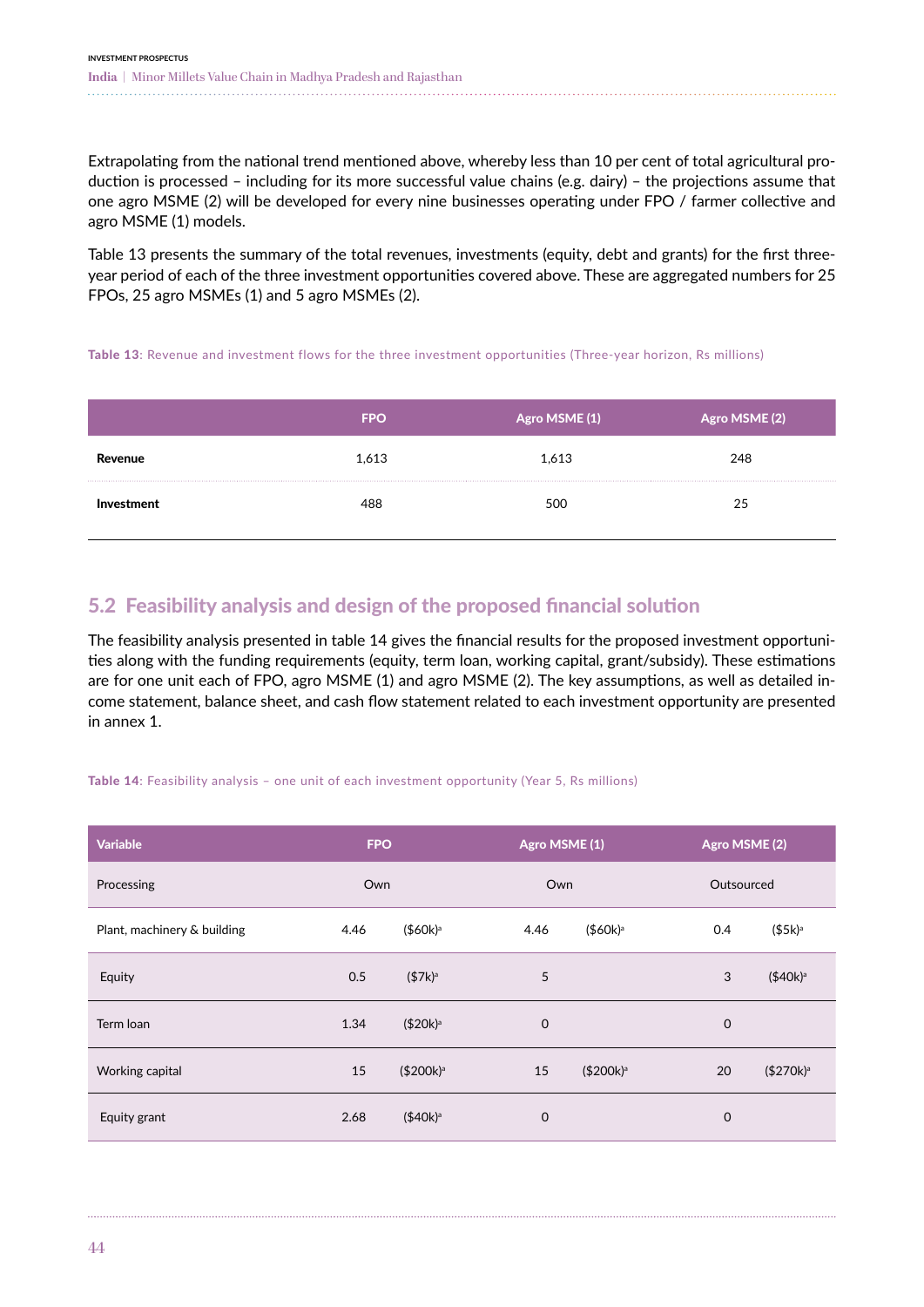

| <b>Variable</b>                  | <b>FPO</b> |             |       | Agro MSME (1) | Agro MSME (2) |               |
|----------------------------------|------------|-------------|-------|---------------|---------------|---------------|
| Rate of interest                 | $9\%$      |             | 9%b   |               | 15%           |               |
| Revenue (Y5)                     | 56.84      | $($770k)^a$ | 56.84 | $($770k)^a$   | 31.44         | $($425k)^{a}$ |
| Gross margins (% of revenue, Y5) | 26%        |             | 26%   |               | 60%           |               |
| Opex (% of revenue, Y5)          | 7%         |             | 7%    |               | 51%           |               |
| Operating margin (Y5)            | 20%        |             | 20%   |               | 9%            |               |
| IRR(Y5)                          | 118%       |             | 20%   |               | 30%           |               |

<sup>a</sup> Rate of interest for FPO and agro SME (1), net of interest subsidy.

<sup>b</sup> US\$ equivalent – exchange rate: US\$1 = Rs 75.

The three proposed business models are projected to represent viable investment opportunities over a 3-5 year time horizon. Based on the feasibility analysis (table 14) and the projected sizing of each category of business, table 15 provides the total expected funding requirement across different types and sources for 25 FPOs/farmer collectives and agro MSMEs (1), and for 5 agro MSMEs (2). The amounts and allocation of funding types is based on interviews conducted with different financial institutions for the purposes of this IP.

#### Table 15: Total funding requirements (Rs millions)

| <b>Funding type</b>     | Equity | Subsidy | Term loan | Working capital |
|-------------------------|--------|---------|-----------|-----------------|
| FPO / farmer collective | 12.5   | 67      | 33.5      | 375             |
| Agro MSME (1)           | 125    |         |           | 375             |
| Agro MSME (2)           | 15     |         |           |                 |

The expected sources for each funding type are described below, followed by a detailed funding matrix for each business model in tables 16, 17 and 18.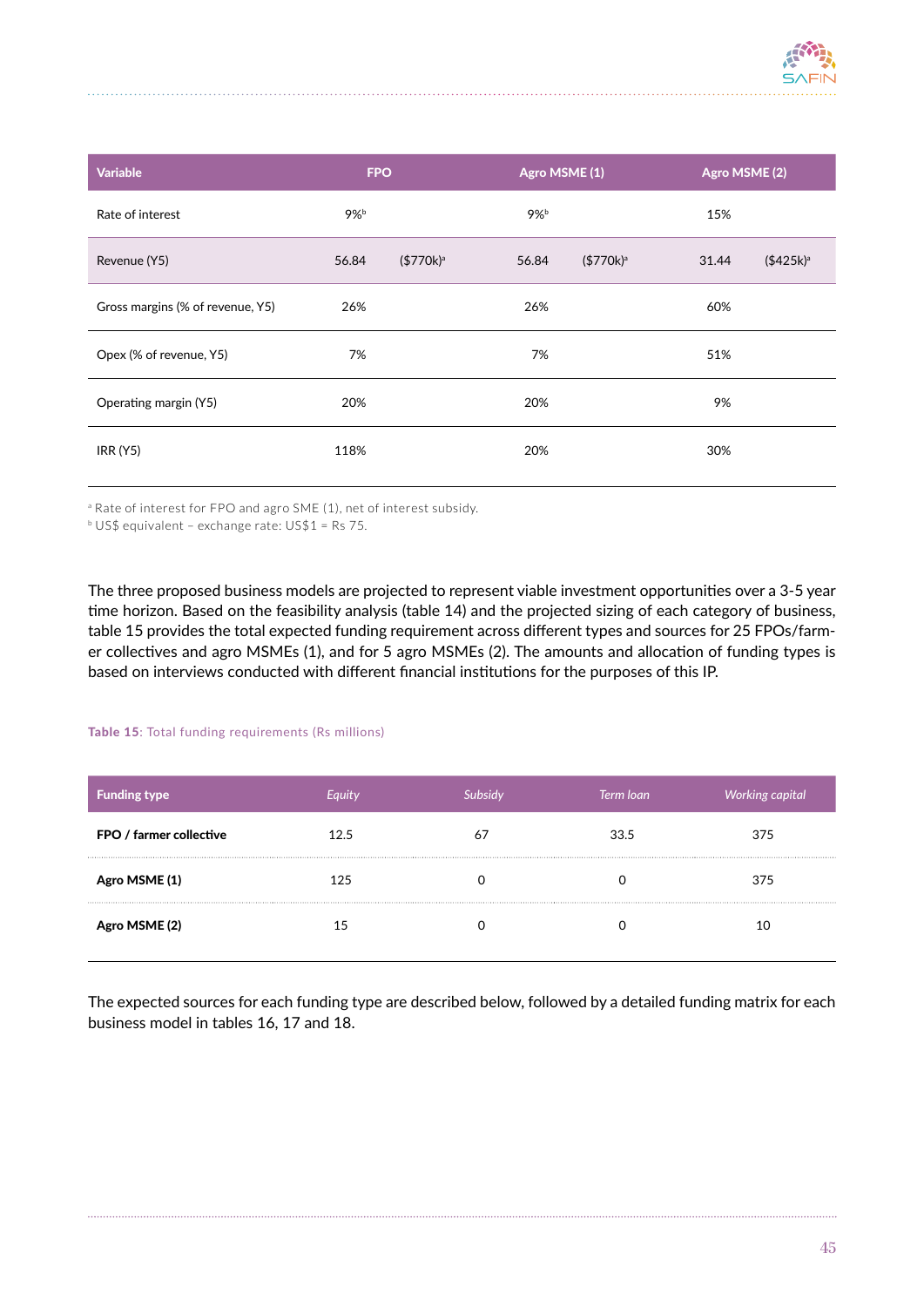**FUNDING SOURCES AND LIKELIHOOD OF AVAILABILITY**

- 1. **Equity** Corresponds to contributions from shareholders (e.g. external investors, or farmers in the case of FPOs), as well as matching equity grant or viability gap funding (capital subsidy) from the government.
- 2. **Debt** Corresponds to a wide array of loans products available to businesses from the banking systems. Interest rates will vary, and are typically lower for loans from public sector banks compared with private banks, while NBFCs generally charge higher interest rates than commercial banks, unless they are government-owned. The rates provided in tables 16, 17 and 18 differentiate between term loans (TL) and working capital (WC).
- 3. **Credit guarantee** This is a key instrument to incentivize lenders to work in sectors that are perceived to be more risky, such as food and agriculture. However, there are very few sources of credit guarantee available for FPO / agro SME lending. Examples of existing schemes have been launched by:
	- ҅ **NABARD:** In 2013/14, NABARD launched a Credit Guarantee Fund working through SFAC to provide cover to financial institutions (mostly commercial banks) that advance loans to FPOs without collateral.
	- ҅ **SIDBI:** Along with the Government of India, SIDBI set up the Credit Guarantee Trust for Micro & Small Enterprises (CGTSME). This partial collateral security model is aimed at covering the portion of credit facility not covered by collateral security in an effort to prioritize project viability.
	- ҅ **Rabobank Foundation:** Has set up a Portfolio Guarantee Program of US\$3.5 million aimed at local financial institutions to lend to nascent FPOs in particular. Another such programme was set up in partnership with the United States Agency for International Development (USAID) for US\$5 million, targeting FPOs and enterprises actively engaged in promoting sustainable agriculture activities.
- 4. **Availability of funds** Describes the likelihood of funding being approved by the financial institution for the requirements of FPOs, agro SME (1) and/or agro SME (2). The "likelihood rating" is based on interviews with key stakeholders, where:

**Likely** = The financial institution provides credit products that are likely to be accessible to such institutions.

**Unlikely** = Based on past experience, the financial institution is unlikely to lend to a given class of borrowers.

**FPOs – INVESTMENT MODEL**

Table 16 summarizes the sources of funding and indicative costs from different providers for the setting up of FPOs / farmer collectives active in the minor millets value chain.

| <b>Source of funds</b>    |             | <b>Public sector banks</b> |             | Private banks<br><b>NABKISSAN</b> |             |           | <b>Private NBFC</b> |           |
|---------------------------|-------------|----------------------------|-------------|-----------------------------------|-------------|-----------|---------------------|-----------|
| Interest rates            | 10-14%      |                            |             | 14-16%                            |             | 12-14%    |                     | 15-21%    |
| <b>Credit guarantee</b>   | NABARD/SFAC |                            | NABARD/SFAC |                                   | NABARD/SFAC |           | Rabo/DFC            |           |
| <b>Fund usage</b>         |             | WC                         |             | WC.                               |             | <b>WC</b> |                     | <b>WC</b> |
| <b>Funds availability</b> | Unlikely    | Likely                     | Unlikely    | Lıkely                            | Likely      | Lıkely    | Likely              | Lıkely    |

#### Table 16: FPO / farmer collective - sources of funding

DFC, United States International Development Finance Corporation; NABARD, National Bank of Agriculture and Rural Development; NBFC, non-banking finance companies; SFAC, Small Farmers Agri-business Consortium; TL, term loans; WC, working capital.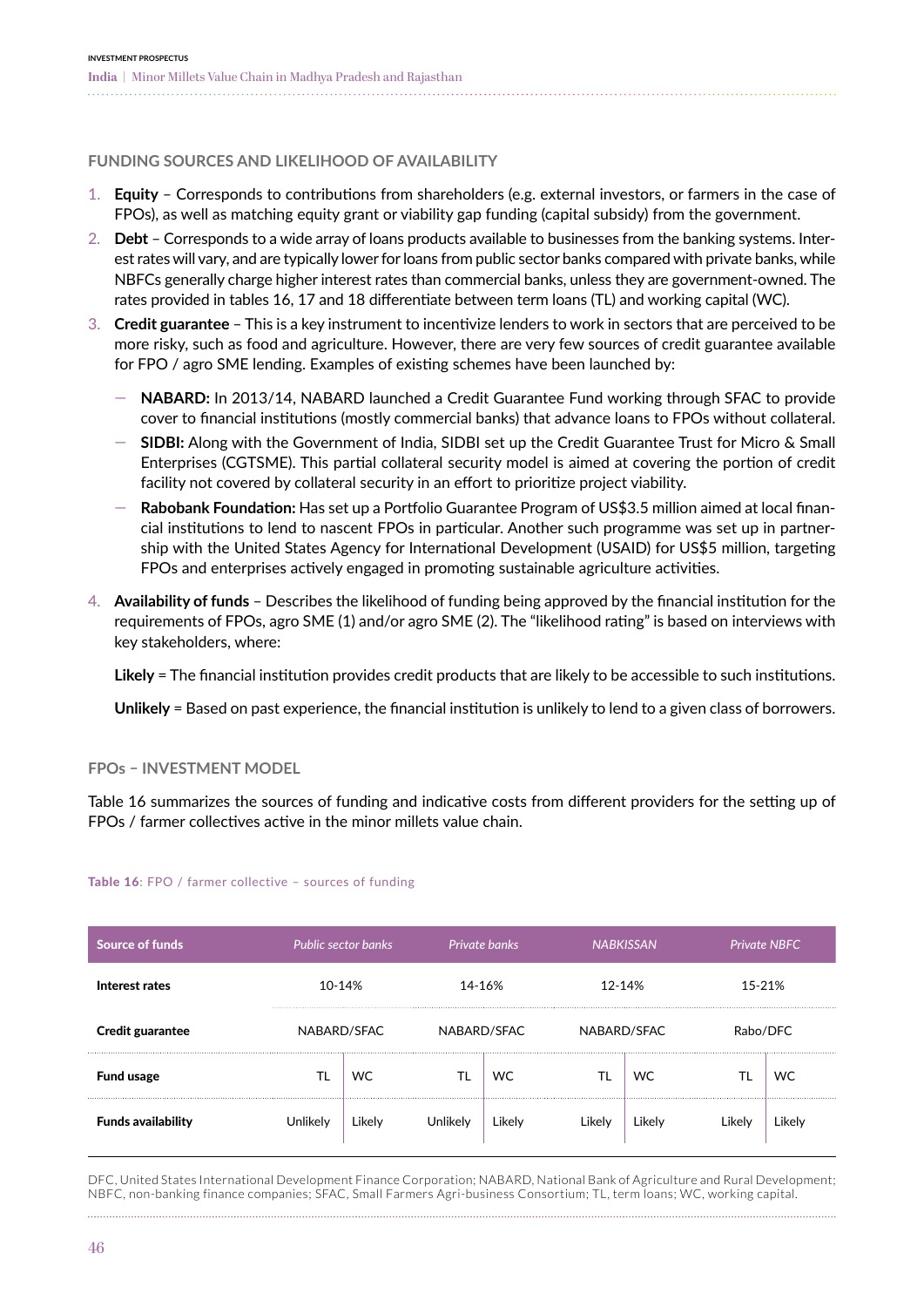

The funding requirements for the 25 FPOs / farmer collectives that are projected to be created over three years is expected to primarily consist of the following.

- **Equity:** Contributions from farmer shareholders.
- **Grants:** Matching Equity Grants provided by the Government of India, state governments and agencies such as NABARD and SFAC. These grants are provided as subsidies for the purchase of equipment (e.g. processing units) with added start-up working capital to match working capital loans provided by banks and NBFCs. State government programmes will also cover the cost of technical assistance to be provided by NGOs in support of the FPOs.
- **Term loans:** Likely sourced from public sector NBFCs (e.g. NABKISAN) or private NBFCs (e.g. Samunnati).
- **Working capital loans:** There are more options available for working capital loans, which can be provided by public and private sector financial institutions, where the deciding factors for FPOs will include the interest rate charged and the ease of obtaining the loan.

## **AGRO MSME (1) – INVESTMENT MODEL**

Table 17 summarizes the sources of funding and indicative costs from different providers for the setting up of agro MSMEs (1) active in the minor millets value chain.

| Source of funds           |               | Public sector banks | Private banks |               |                 | <b>NABKISSAN</b> |        | <b>Private NBFC</b> |  |
|---------------------------|---------------|---------------------|---------------|---------------|-----------------|------------------|--------|---------------------|--|
| Interest rates            |               | 10-14%              |               | 14-16%        |                 | 12-14%           |        | 15-21%              |  |
| Credit guarantee          | <b>CGTSME</b> |                     |               | <b>CGTSME</b> |                 | Rabo             |        | Rabo/DFC            |  |
| <b>Fund usage</b>         |               | WC.                 |               | WC            | TL              | WC               | TL     | WC                  |  |
| <b>Funds availability</b> | Likely        | Likely              | Likely        | Likely        | <b>Unlikely</b> | Likely           | Likely | Likely              |  |

#### Table 17: Agro MSME (1) financing model

CGTSME, Credit Guarantee Fund Trust for Micro and Small Enterprises; DFC, United States International Development Finance Corporation; NBFC, non-banking finance companies; TL, term loans; WC, working capital.

The funding requirements for the 25 agro SMEs (1) that are projected to be created over three years is expected to primarily consist of the following

- **Equity:** Contributions from shareholders, including promoters and entrepreneurs. Institutional investors could include impact finance institutions (e.g. Caspian, Aavishkaar, Unitus). Development financial institutions (DFIs) (e.g. SIDBI Venture Capital Fund, NABKISAN, NABSAMRUDDHI).
- **Term loan:** Likely sourced from private NBFCs, or from private and public banks if sufficient collateral can be presented.
- **Working capital loan:** Likely available from most financial institutions.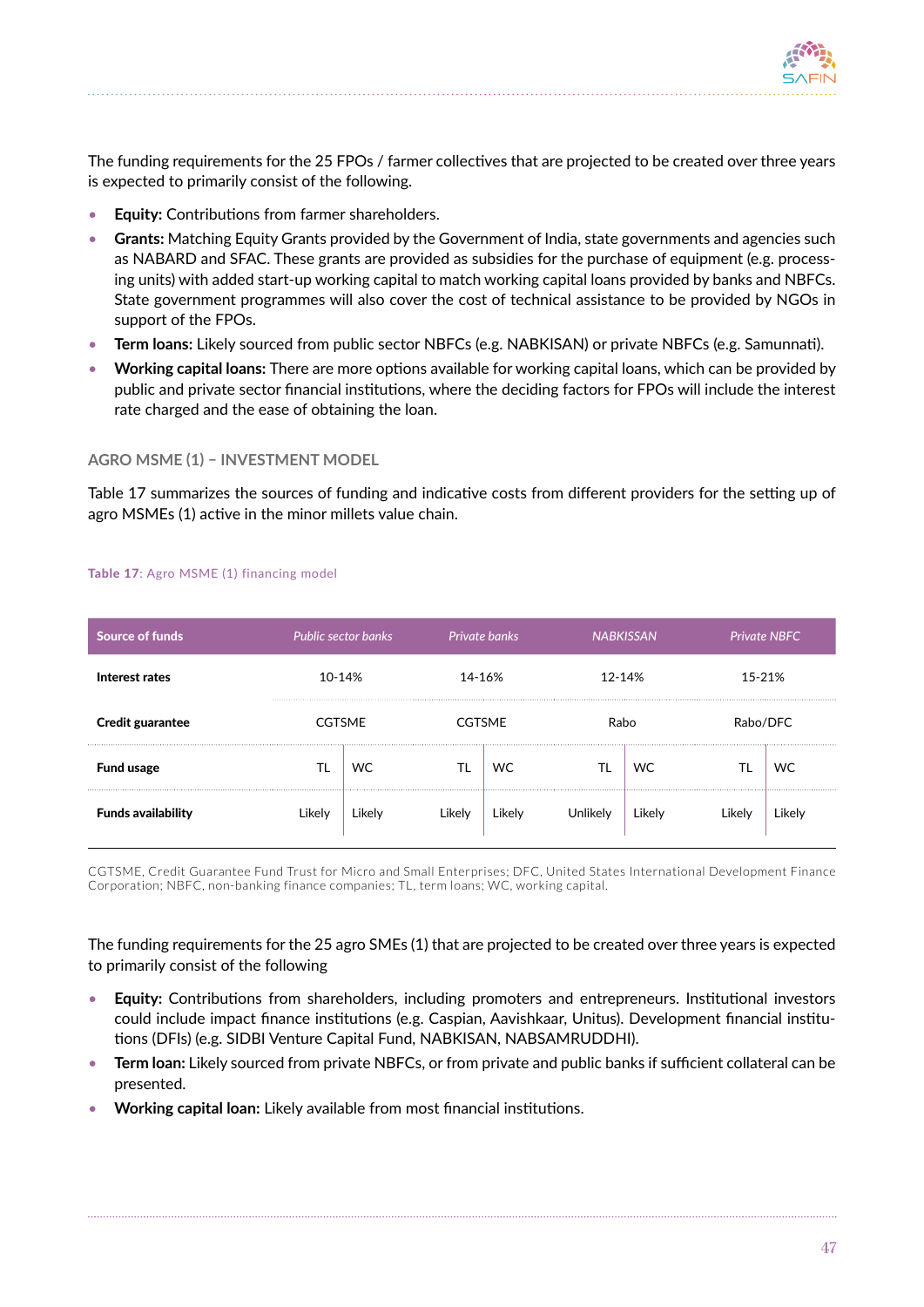### **AGRO MSME (2) – INVESTMENT MODEL**

Table 18 summarizes the sources of funding and indicative costs from different providers for the setting up of agro MSMEs (2) active in the minor millets value chain.

#### Table 18: Agro MSME (2) financing model

| <b>Source of funds</b>    |               | <b>Public sector banks</b> | Private banks<br><b>NABKISSAN</b> |               |     | <b>Private NBFC</b> |        |          |
|---------------------------|---------------|----------------------------|-----------------------------------|---------------|-----|---------------------|--------|----------|
| Interest rates            | 10-14%        |                            | 14-16%                            |               |     | 12-14%              |        | 15-21%   |
| <b>Credit guarantee</b>   | <b>CGTSME</b> |                            |                                   | <b>CGTSME</b> |     | N/A                 |        | Rabo/DFC |
| <b>Fund usage</b>         | TL            | <b>WC</b>                  | TL                                | WC            |     | WC                  |        | WC       |
| <b>Funds availability</b> | Likely        | Likely                     | Likely                            | Likely        | N/A | Likely              | Likely | Likely   |

CGTSME, Credit Guarantee Fund Trust for Micro and Small Enterprises; DFC, United States International Development Finance Corporation; N/A, not applicable; NBFC, non-banking finance companies; TL, term loans; WC, working capital.

The funding requirements for the five agro SMEs (2) that are projected to be created over three years is expected to primarily consist of the following.

- **Equity:** Contributions from shareholders, including promoters and entrepreneurs.
- **Term loan:** Likely sourced from most financial institutions other than public NBFCs.
- **Working capital loan:** Likely available from most financial institutions.

## 5.3 Enablers for catalysing investments

Based on the mapping of key stakeholders performed in chapters 3 and 4, it is clear that a wide range of actors can be engaged to provide the particular blend of financing, investment and support required to launch the three types of business models projected in this IP. However, these same actors may not currently be incentivized to invest in the minor millet value chains, which is still seen as quite small and risky. Therefore, the success of the investment opportunities presented above will strongly depend on two key enablers: (1) the implementation of a significant and coordinated **advocacy plan** targeting both public policy and markets (including consumers, value chain and financial actors) supported by (2) **capacity-building assistance** in the form of incubation and technical assistance. Figure 11 outlines the key enablers and explains how they will contribute to supporting the investment opportunities.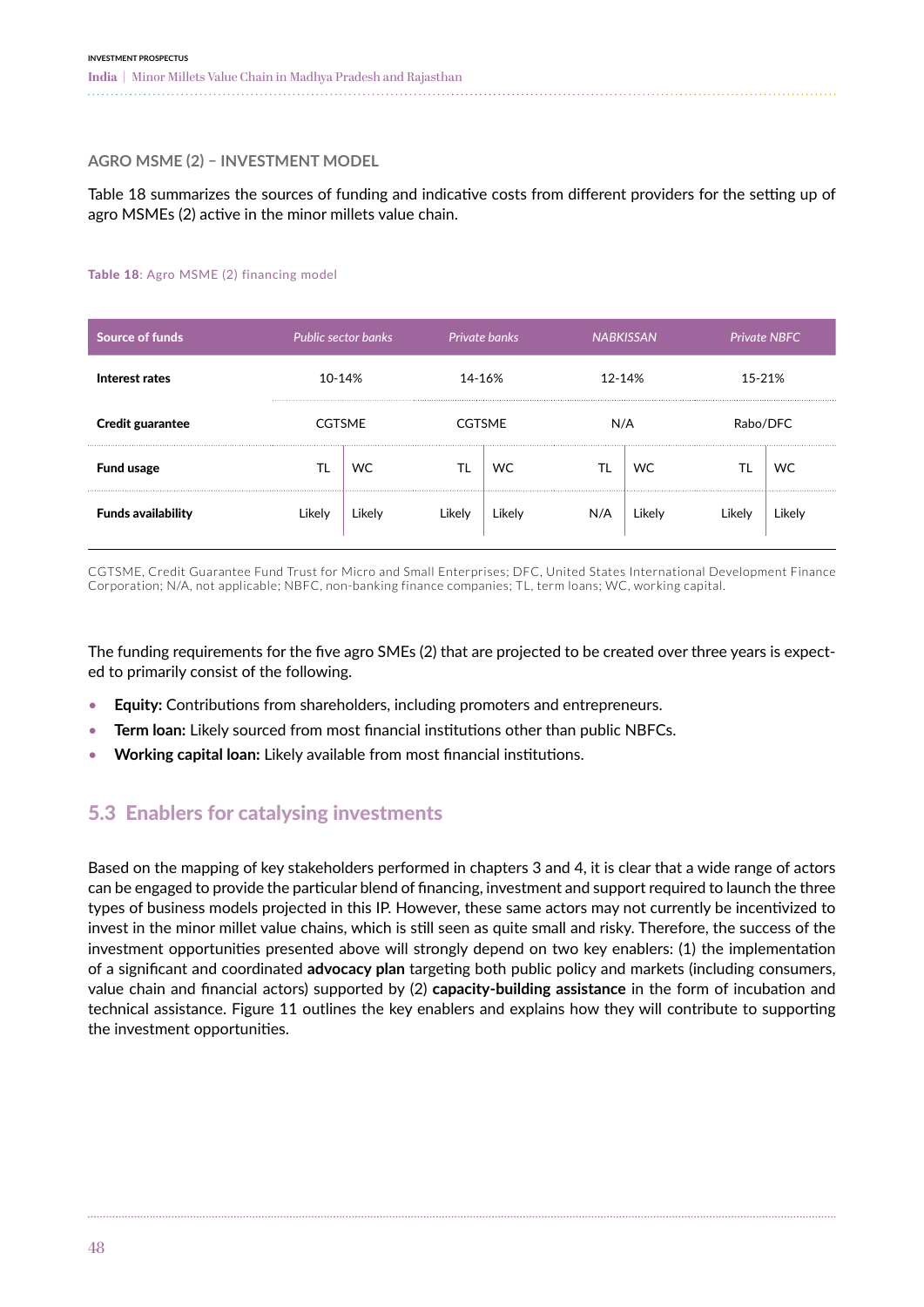

#### Figure 11: Proposed enablers for catalysing investments



#### **1. ADVOCACY**

**Public policy advocacy** – Efforts will target the state governments of Madhya Pradesh and Rajasthan to advocate for the development of the minor millets value chain to be included as a critical item in their policy agendas. This will entail working to influence policy towards the design and implementation of a state-level millet policy/ mission, similar to the ones existing in the States of Odisha, Karnataka and Telangana (see details in annex 2). A state-level policy would compel various government departments (e.g. Agriculture and Farmer Welfare, Rural Development, Food Processing, Public Distribution System, Women and Child Development) to actively promote minor millets as part of their respective agendas, thereby assigning specific incentives and targets related to the minor millets value chain in Government programmes and schemes, covering:

- agriculture production
- the formation of FPOs through nodal agencies (i.e. NABARD and SFAC)
- incentives for building up processing capacity
- the integration of minor millets in Government nutrition programmes, leading to its integration in the institutional procurement and public distribution systems
- the promotion of technological improvements related to minor millets processing, as well as research to improve the shelf life of minor millet products.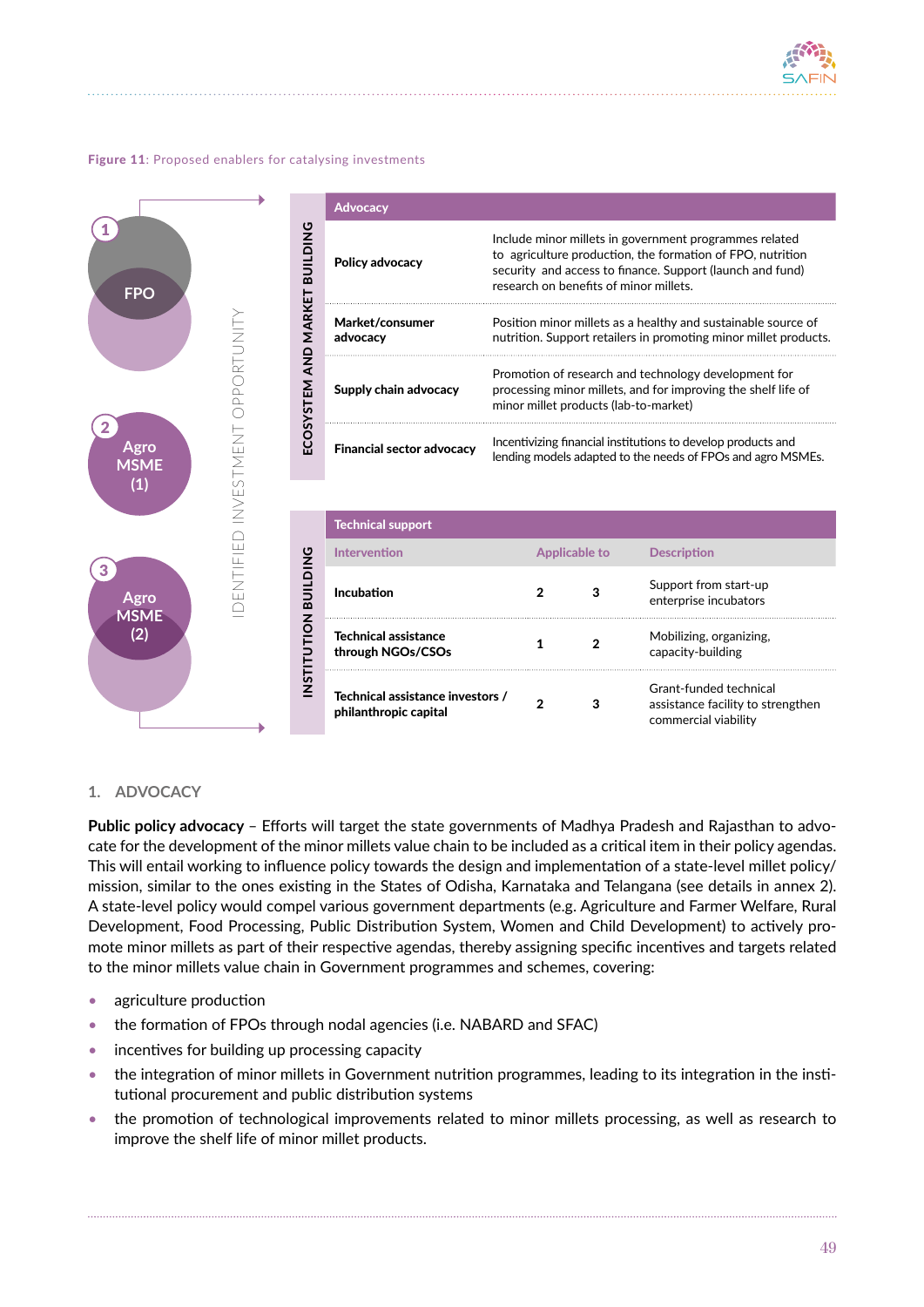An impetus by the state government in these areas will promote an increase in minor millets production and marketing through FPOs, which in turn will incentivize entrepreneurs to set up processing plants. Given its influential role in the State Level Bankers' Committee, the Government will also be expected to guide banks to integrate lending to actors in the minor millets value chain into their credit plans.

**Consumer advocacy** – This will involve advocacy aimed at consumers and supply chain actors to raise awareness regarding the nutritional benefits associated with minor millets products and their potential to be marketed as health products. Consumer advocacy will be supported by institutions involved in conducting and publishing research on the nutritional qualities of minor millets (e.g. ICRISAT and IIMR).

**Supply chain advocacy** – Supply chain advocacy will focus on creating communities of practice among the manufacturers of millet processing equipment. The objective will be to build a knowledge base of processing and storage equipment required, while identifying available equipment, technologies under development, and opportunities for innovation. The group will work closely with research centres (including universities) and practitioners of millet product development and distribution. They will develop "how to" guides on minor millets processing, including manufacturing plant set-up and worker skill development tools.

**Financial sector advocacy** – Advocacy with financial institutions aims to promote financing to and investment in FPOs and agro MSMEs. This will primarily be conducted through round tables and sector events attended by representatives of banks and other financial institutions (e.g. NBFCs and investors), in partnership with apex institutions such as NABARD. In addition, advocacy efforts will seek to promote the development of risk assessment and credit rating frameworks, credit guarantee schemes and increased knowledge-sharing on innovative agri-lending products.

To advance these different advocacy agendas, an advocacy platform will need to be created, which should ideally operate as a not-for-profit public-private partnership. Membership of the platform will include relevant stakeholders presented in chapters 3 and 4, as well as farmer groups and consumer groups. The core objective of the advocacy effort will be to spur consumer demand for minor millet products. This, in turn, will be expected to create the needs and incentives for financing and investment across the supply chain.

There are several examples of platforms that support consumer advocacy and/or undertake end-to-end advocacy from supply chain to the consumer that can be draw from.

- The **National Dairy Development Board (NDDB)** ran a successful marketing campaign in the 1990s to promote the consumption of milk among urban consumers.
- The **National Egg Coordination Committee** (www.e2necc.com), a society that includes over 25,000 poultry member farmers, is specifically focused on promoting the marketing of eggs in India.
- **ICRISAT** is actively involved in promoting millets through its SMARTFOOD Campaign, both in India and in other countries (ICRISAT, nd).
- **Protein Foods and Nutrition Development Association of India** is a not-for-profit society that works across the spectrum of policy and of market advocacy (https://www.pfndai.org/objectives.html).
- The **Better Cotton Initiative (BCI)** (https://bettercotton.org/) is a global not-for-profit multistakeholder platform to promote sustainable cotton, working with a wide range of stakeholders from production to markets.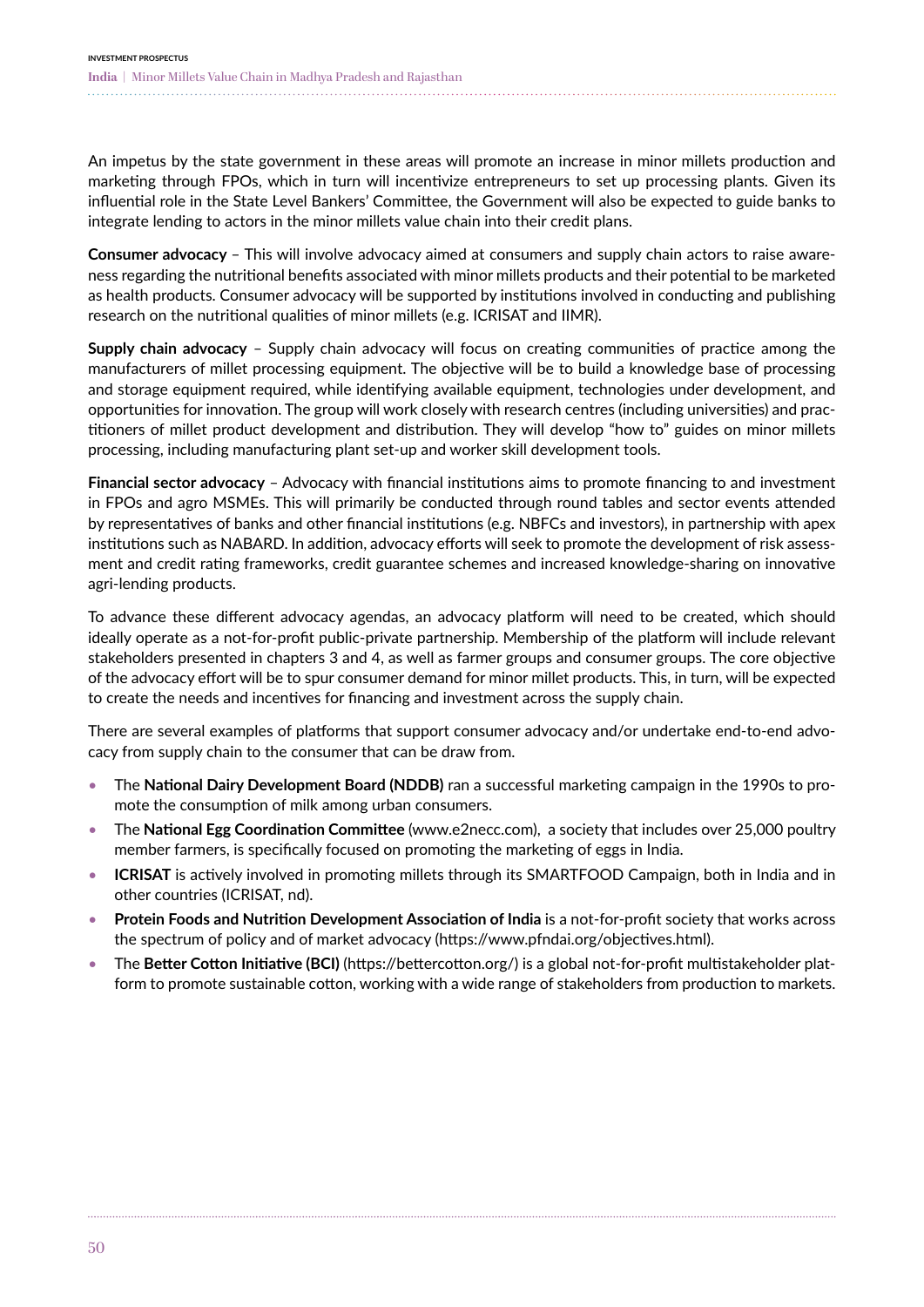

## **2. CAPACITY-BUILDING SUPPORT**

**Incubation** – The Start-up Enterprise Incubators operating at IIMR and ICRISAT (see chapter 3 for more details) are good examples of the types of initiative equipped to develop and support a pipeline of enterprises working on minor-millet-based products. The funding for this activity would be sourced from the incubators' existing resources, as they operate as grant-funded NGOs.

**Technical assistance (TA)** – Technical assistance services are integral to government schemes (e.g. NABARD and SFAC), whereby funding is included to cover the cost of TA services delivered by CSOs or NGOs. TA components may also accompany funding from certain impact investment institutions that may be available to agro MSMEs (1).

## 5.4 Proposed next steps

To bring together the right group of stakeholders and facilitate the implementation of each step outlined in the theory of change, and ultimately deliver on the opportunities for investment described above, a lead coordinator must first be identified. This lead organization will work to ensure that the state government departmental apparatus works hand-in-hand with stakeholders in the private sector, as well as financial institutions (public and private), research institutions, and CSOs working with producer communities and FPOs.

Initial efforts will need to focus on "policy advocacy" and "market advocacy," both of which are crucial to creating a favourable environment for the launch of new FPOs and agro MSMEs (1) within the first 1-2 years, as well as for unlocking the flow of investments into the minor millet value chains. The eventual set up and investment into agro MSMEs (2) will follow soon after.

A number of significant breakthroughs have already been achieved in the development of the millets value chain in states such as Karnataka and Odisha, which are likely to directly benefit parallel efforts in the focus States of Rajasthan and MP. This includes the successful creation of a millets policy/mission at the state government level, from which key lessons regarding the design and implementation process can be drawn and applied to our focus states. In addition, these previous efforts have already raised the attention and awareness of key stakeholders (e.g. NABARD, SFAC, CSOs, bankers and other financial institutions), which will already be familiar with the value chain and its development potential. It will be important to leverage such benefits from previous efforts when conducting the advocacy portion of the work ahead. Below are the next steps that are envisaged over a period of 6-9 months following the release of the IP and the identification of a lead coordinator.

- 1. **Disseminate the IP report among key stakeholders** state-level government departments, NABARD, SFAC, banks, NBFCs, FPO promoters / CSOs – by convening 1-2 state-level gatherings, in addition to one-on-one meetings.
- 2. **Advocate for setting up a state millet mission/policy** by engaging the Department of Agriculture and Farmer Welfare in both states. Also, engage the Food Security Mission (under the same department), where advocacy can focus on promoting millets as indigenous and nutritional food under the Government's FDS, as part of the proposed state millets policy.
- 3. **Identify the top five districts for the promotion of minor millets** and engage the regional and/or state offices of NABARD in the integration of minor millets within the State Potential Linked Plans, which will then be integrated into the state credit plans at the State Level Banker's Committee (SLBC).
- 4. **Engage NABARD headquarters** to advocate for the creation of special schemes (or a programme) to promote millets in specific states where indigenous communities are predominantly involved in production. A special scheme could be proposed for the development of the minor millets value chain, which would effectively promote the setting up of processing units by FPOs, and provide technical assistance for the improvement of production and market linkages.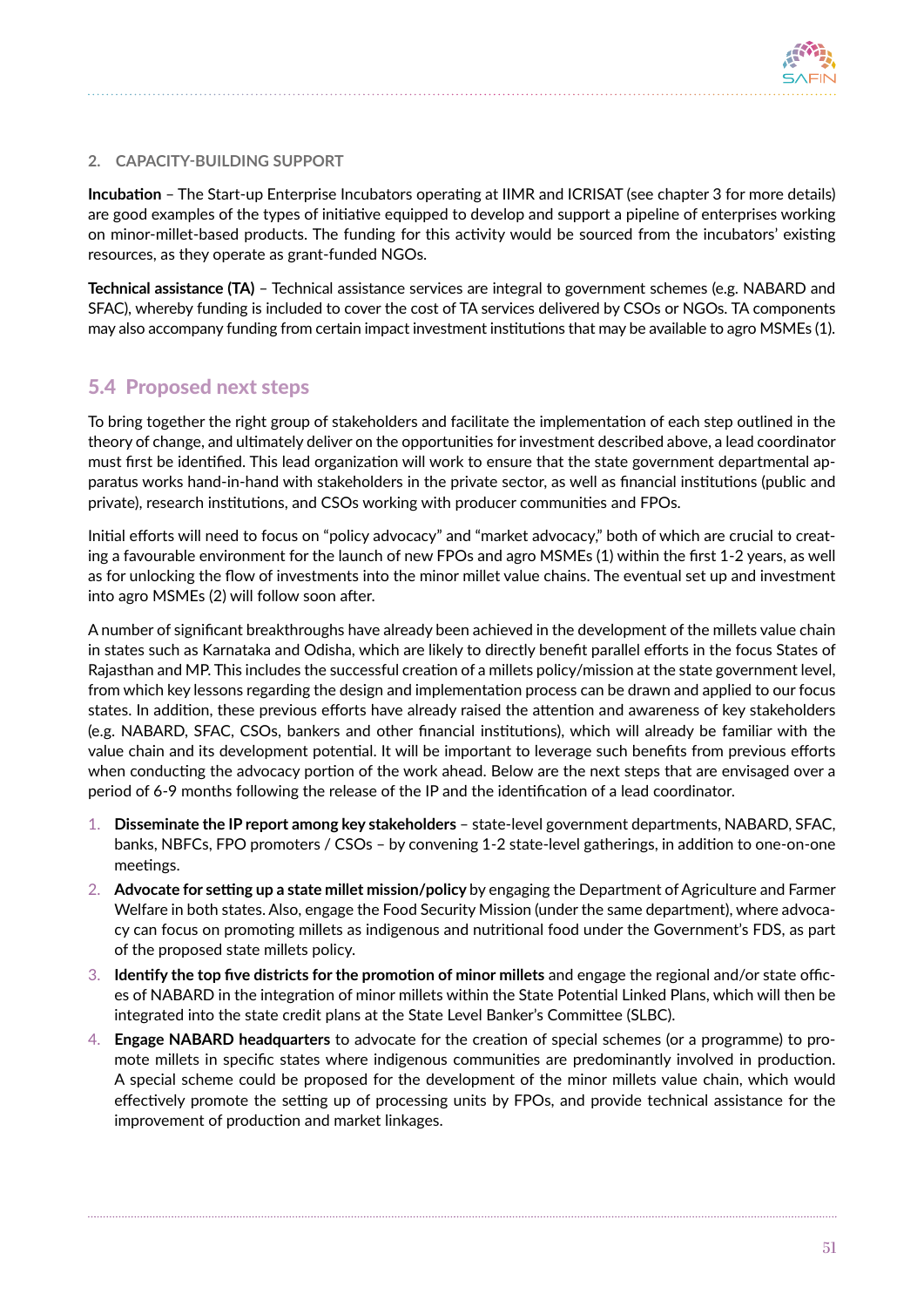- 5. **Engage banks and NBFCs** to raise awareness on the investment potential of the millets value chain and advocate for the development of credit appraisal methodologies adapted to FPOs and agro MSMEs.
- 6. **Create a state-level advocacy platform in MP**, including private sector players and NGOs for the promotion of smart foods / millets.
- 7. **Engage large private sector retailers** to advocate for the recognition of millets products as smart foods (e.g. creating dedicated sections in stores to promote awareness among consumers).
- 8. **Coordinate with research agencies** such as ICRISAT to focus advocacy efforts directed at state actors and consumers on the nutritional benefits of minor millets.
- 9. **Engage incubators** such as IIMR to lead supply chain development efforts with a focus on improving processing technology, research on nutrition and consumer recipe development, as well as capacity-building/ incubation of agro MSMEs (2).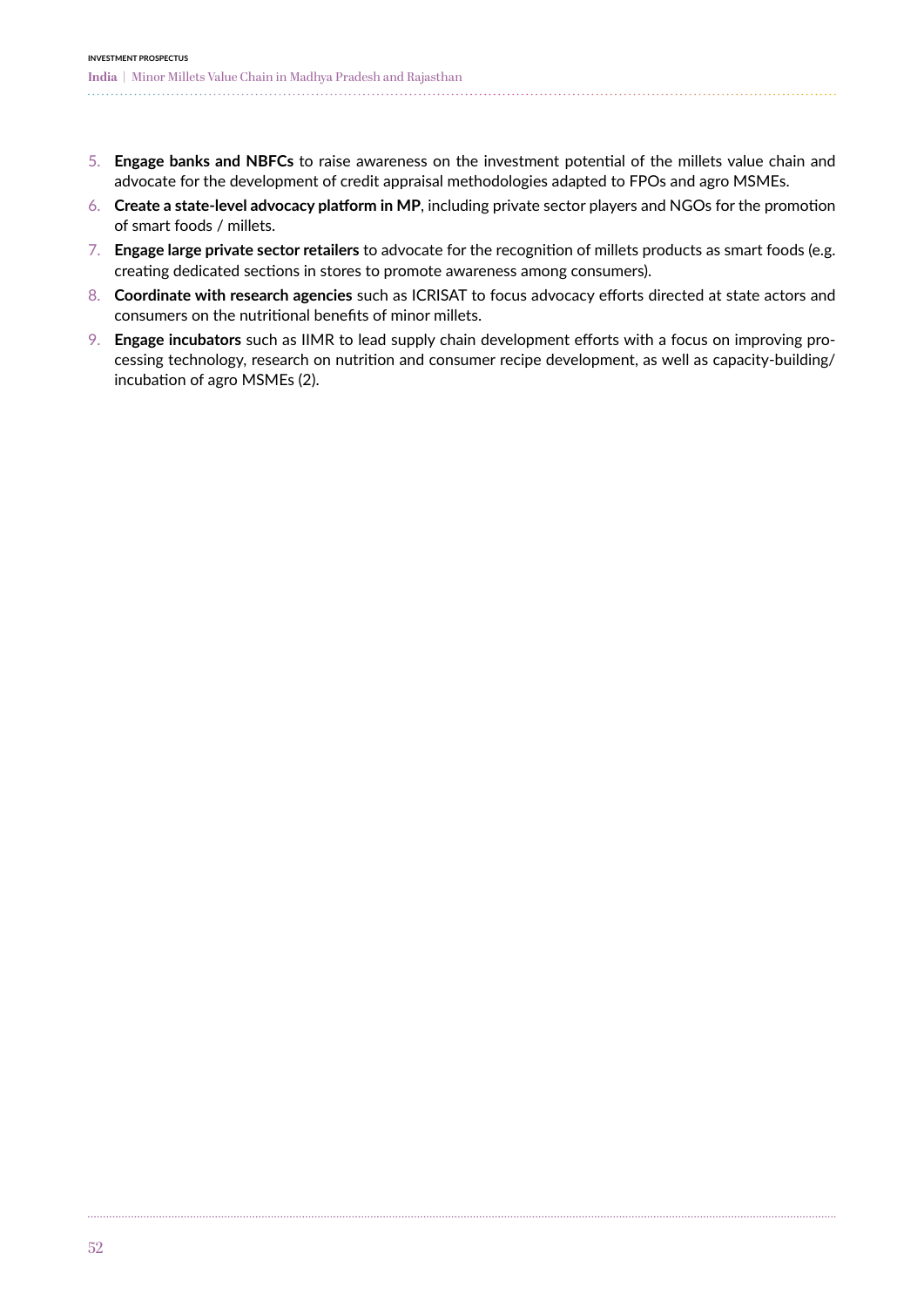

# **Annexes**

# Annex 1: Detailed financial projections

This annex presents the detailed financial analysis related to the investment models proposed for FPOs / farmer collectives and agro MSMEs (1). All amounts are in millions of Rs (unless otherwise indicated) and reflect a fiveyear horizon. The tables presented below include:

- 1. Assumptions (tables 19 and 27)
- 2. Investments in equipment, plant and building (table 20)
- 3. Income statement (profit and loss statement) (tables 21, 24 and 28)
- 4. Balance sheet (tables 22, 25 and 29)
- 5. Cash flow statement (tables 23, 26 and 30).

#### Table 19: Assumptions for FPO / farmer collective and agro MSMEs (1) (Volume in metric tons [t]; value in Rs)

| <b>Assumptions</b>                                                                | Place/Unit                                            | <b>Remarks</b>       |
|-----------------------------------------------------------------------------------|-------------------------------------------------------|----------------------|
| Commodity - small millets                                                         | Kodu, Kutki                                           |                      |
| Place of operation (Madhya Pradesh)                                               | Mandla, Dindori                                       |                      |
| Time span for procurement                                                         | 3-6 months                                            |                      |
| Annual purchase volume (per t)                                                    | 1 0 0 0                                               | 20% annual increase  |
| Base purchase price (per t)                                                       | 20 000                                                | 5% annual increase   |
| Processing and storage space (cost of land not considered)                        | Processing = $1000$ sq ft;<br>Storage = $2,200$ sq ft | Owned                |
| Cost of plant and machinery (million Rs)                                          | 2.46                                                  | Useful life 8 years  |
| Cost of building (million Rs)                                                     | $\overline{2}$                                        | Useful life 15 years |
| Volume per truck (t)                                                              | 10                                                    |                      |
| Cost of contractual labour (per worker per month)                                 | 10.000                                                |                      |
| Labour productivity (4 workers in t/month)                                        | 500                                                   |                      |
| Salary cost (as a percentage of equipment, building and infra-<br>structure cost) | 0.1                                                   | 8% annual increase   |
| Packaging type                                                                    | Jute bags                                             |                      |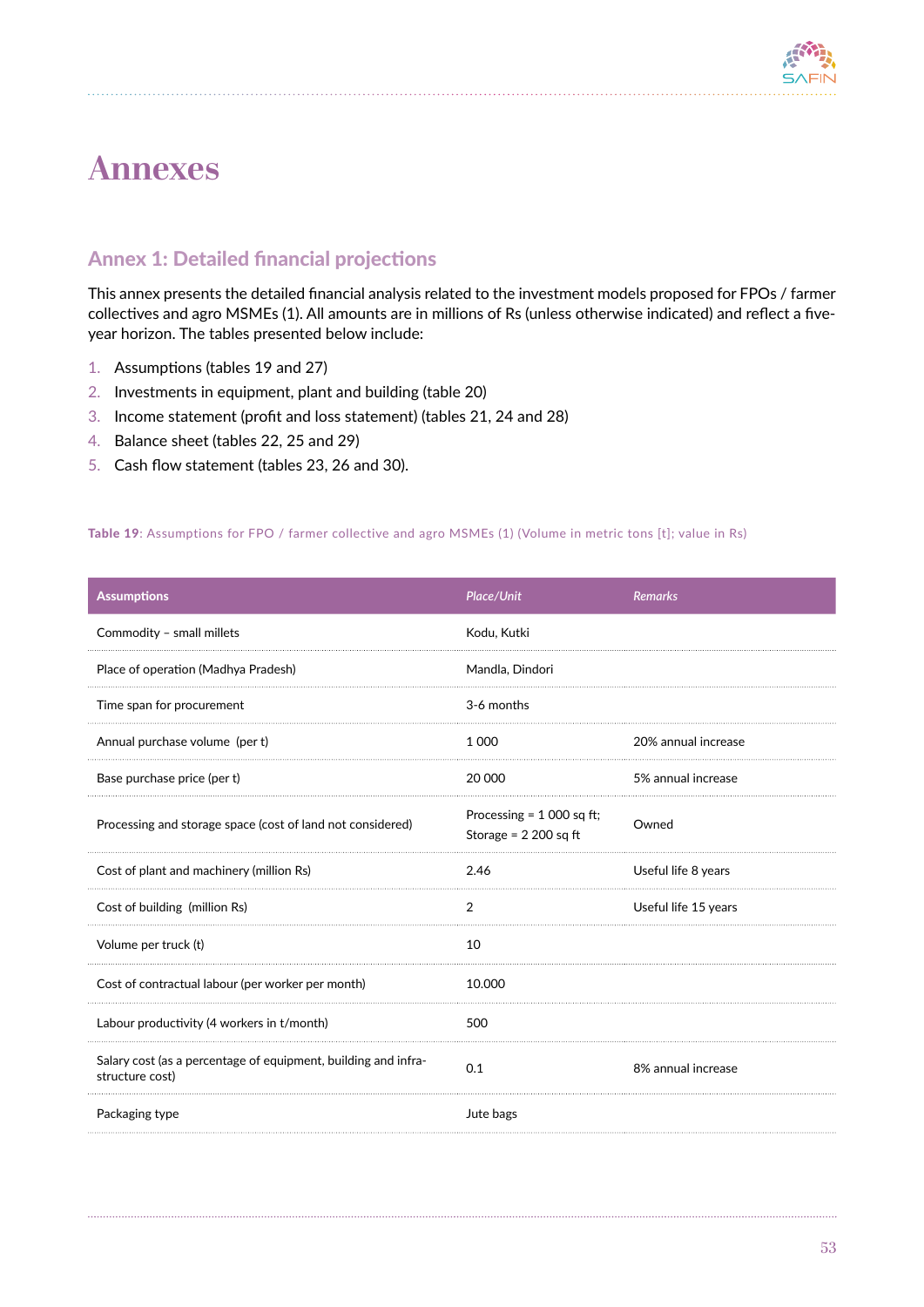#### **INVESTMENT PROSPECTUS**

**India |** Minor Millets Value Chain in Madhya Pradesh and Rajasthan

| <b>Assumptions</b>                                      | Place/Unit         | <b>Remarks</b>                     |
|---------------------------------------------------------|--------------------|------------------------------------|
| Packaging size                                          | 50 kg              |                                    |
| Sales volumes (Mt)                                      | 350                | Y2-Y5 (1 100, 1 325, 1 550, 2 150) |
| Sales volumes primary product (Mt)                      | 42% of total sales |                                    |
| Selling price (weighted average) primary product per Mt | 37 672             | 5% annual increase                 |

## Table 20: Investments (including equipment, building and infrastructure)

| Equipment, building and infrastructure cost | <b>Rs</b> million |
|---------------------------------------------|-------------------|
| <b>Stage 1 processing</b>                   |                   |
| Aspirator, grader, destoner, etc.           | 0.93              |
| <b>Stage II processing</b>                  |                   |
| Huller, aspirator, etc.                     | 0.84              |
| Installation                                | 0.37              |
| Contingency                                 | 0.32              |
| <b>Total</b>                                | 2.46              |
| Cost of building                            | 2.00              |
| <b>Grand total</b>                          | 4.46              |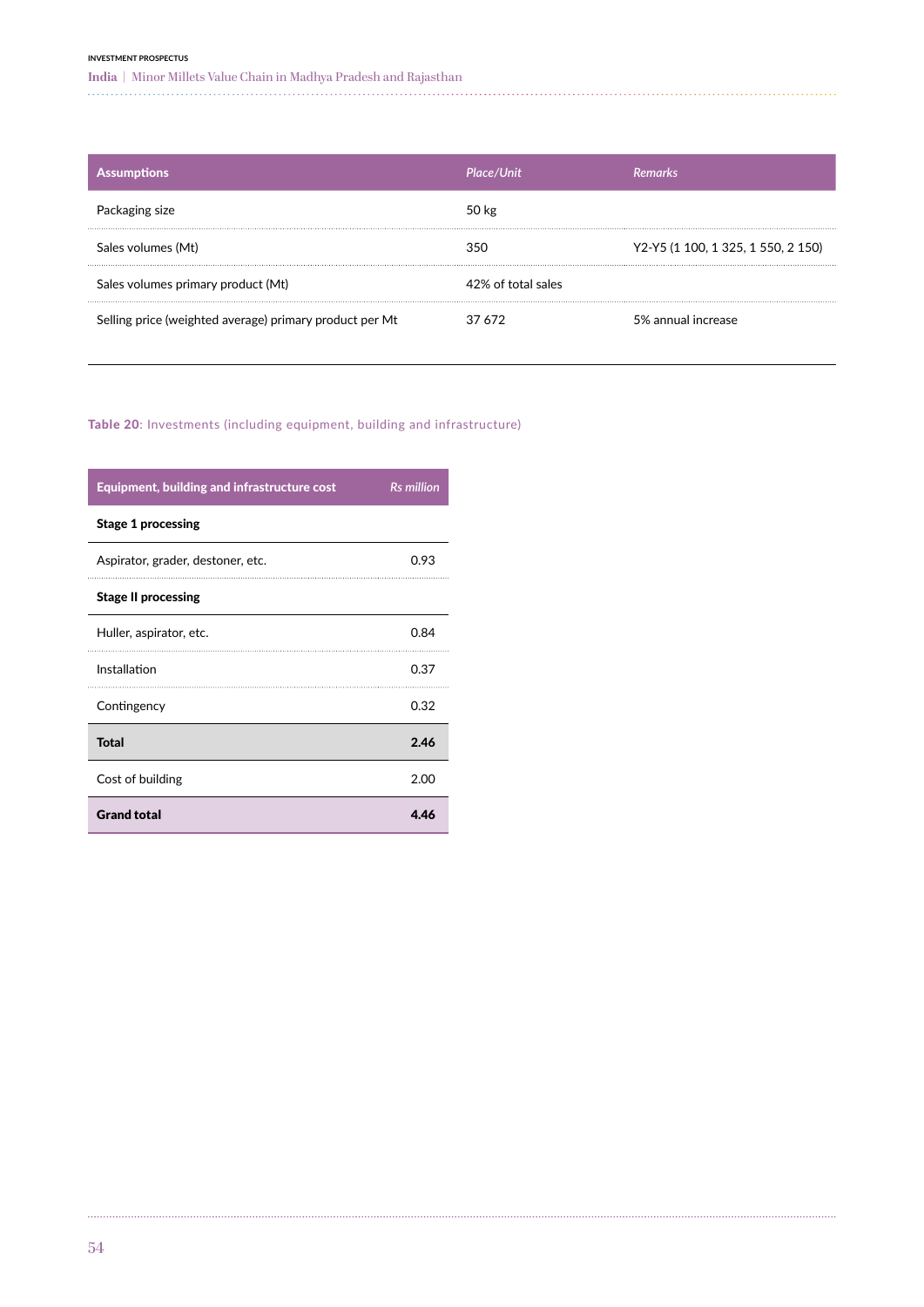

## **FINANCIAL RESULTS – FPO / FARMER COLLECTIVE**

### Table 21: Income statement – FPO / farmer collective (Rs millions)

| <b>Income statement</b>               | Year 0                   | Year 1 | Year 2 | Year 3 | Year 4 | Year 5 |
|---------------------------------------|--------------------------|--------|--------|--------|--------|--------|
| Revenue                               |                          | 7.61   | 25.12  | 31.78  | 39.03  | 56.84  |
| Cost of sales                         |                          | 6.42   | 19.00  | 23.83  | 29.09  | 41.81  |
| <b>Gross margin</b>                   | $\overline{\phantom{a}}$ | 1.19   | 6.12   | 7.95   | 9.94   | 15.03  |
| Gross margin (%)                      |                          | 16%    | 24%    | 25%    | 25%    | 26%    |
| <b>Operating expenses</b>             |                          |        |        |        |        |        |
| Operating expenses                    |                          | 0.40   | 1.25   | 1.45   | 1.67   | 2.10   |
| Interest expense (@12%)               |                          | 0.98   | 1.96   | 1.96   | 1.96   | 1.96   |
| Interest subvention (@3%)             |                          | (0.25) | (0.49) | (0.49) | (0.49) | (0.49) |
| Depreciation                          |                          | 0.18   | 0.18   | 0.18   | 0.18   | 0.18   |
| <b>Total operating expense</b>        |                          | 1.31   | 2.90   | 3.10   | 3.31   | 3.75   |
| <b>Earnings from operations</b>       |                          | (0.12) | 3.22   | 4.85   | 6.63   | 11.29  |
| Operating margin (%)                  |                          | $-2%$  | 13%    | 15%    | 17%    | 20%    |
| Profit before income tax              |                          | (0.12) | 3.22   | 4.85   | 6.63   | 11.29  |
| Tax expenses (@27%)                   |                          |        | 0.86   | 1.30   | 1.78   | 3.03   |
| Profit after tax (PAT) for the period |                          | (0.12) | 2.36   | 3.55   | 4.85   | 8.26   |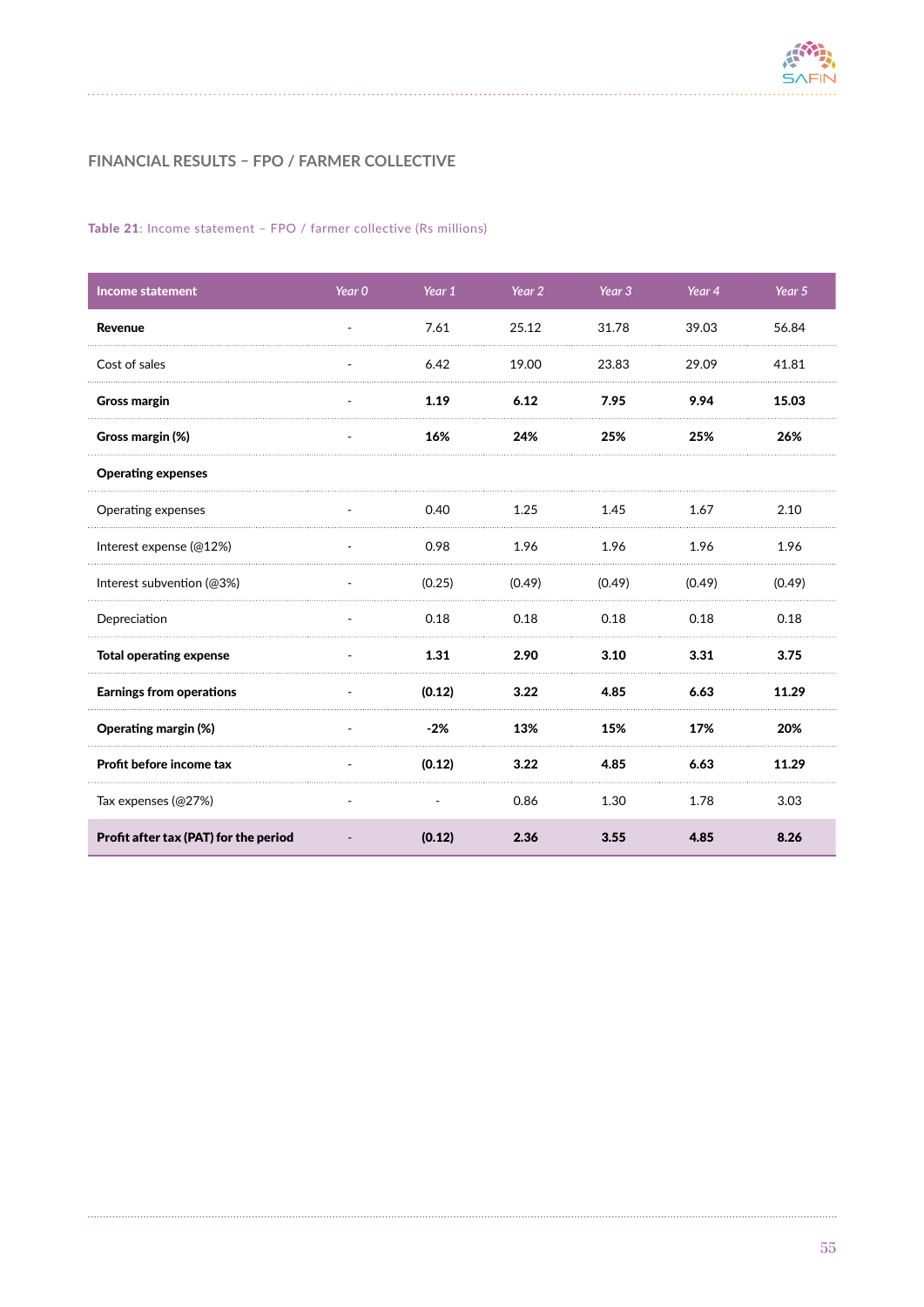#### Table 22: Balance sheet – FPO / farmer collective (Rs millions)

| <b>Assets</b>               | Year 0 | Year 1 | Year 2 | Year 3 | Year 4 | Year 5 |
|-----------------------------|--------|--------|--------|--------|--------|--------|
| Cash in hand                | 0.06   | 1.50   | 0.74   | 1.90   | 3.04   | 11.27  |
| Inventories                 |        | 13.00  | 15.75  | 19.07  | 24.15  | 25.93  |
| Accounts receivable         |        | 0.63   | 2.09   | 2.65   | 3.25   | 4.74   |
| <b>Total current assets</b> | 0.06   | 15.13  | 18.58  | 23.62  | 30.44  | 41.93  |
| Long-term assets            |        |        |        |        |        |        |
| Plant, building, etc.       | 4.46   | 4.28   | 4.11   | 3.93   | 3.76   | 3.58   |
| Total long-term assets      | 4.46   | 4.28   | 4.11   | 3.93   | 3.76   | 3.58   |
| <b>Total assets</b>         | 4.52   | 19.42  | 22.69  | 27.56  | 34.19  | 45.51  |

# Liabilities & equity

| <b>Current liabilities</b>            |      |        |       |       |       |       |
|---------------------------------------|------|--------|-------|-------|-------|-------|
| Accounts payables                     |      | 0.02   | 0.08  | 0.09  | 0.10  | 0.13  |
| Long-term liabilities                 |      |        |       |       |       |       |
| Project funding/debt                  | 1.34 | 1.34   | 1.34  | 1.34  | 1.34  | 1.34  |
| Working capital                       |      | 15.00  | 15.00 | 15.00 | 15.00 | 15.00 |
| <b>Total liabilities</b>              | 1.34 | 16.36  | 16.42 | 16.43 | 16.44 | 16.47 |
| <b>Equity</b>                         |      |        |       |       |       |       |
| Issued capital & share premium        | 0.50 | 0.50   | 0.50  | 0.50  | 0.50  | 0.50  |
| Grant and subsidy                     | 2.68 | 2.68   | 2.68  | 2.68  | 2.68  | 2.68  |
| Retained earnings                     |      | (0.12) | 3.10  | 7.95  | 14.57 | 25.86 |
| <b>Total equity</b>                   | 3.18 | 3.06   | 6.28  | 11.13 | 17.75 | 29.04 |
|                                       |      |        |       |       |       |       |
| <b>Total liabilities &amp; equity</b> | 4.52 | 19.42  | 22.69 | 27.56 | 34.20 | 45.51 |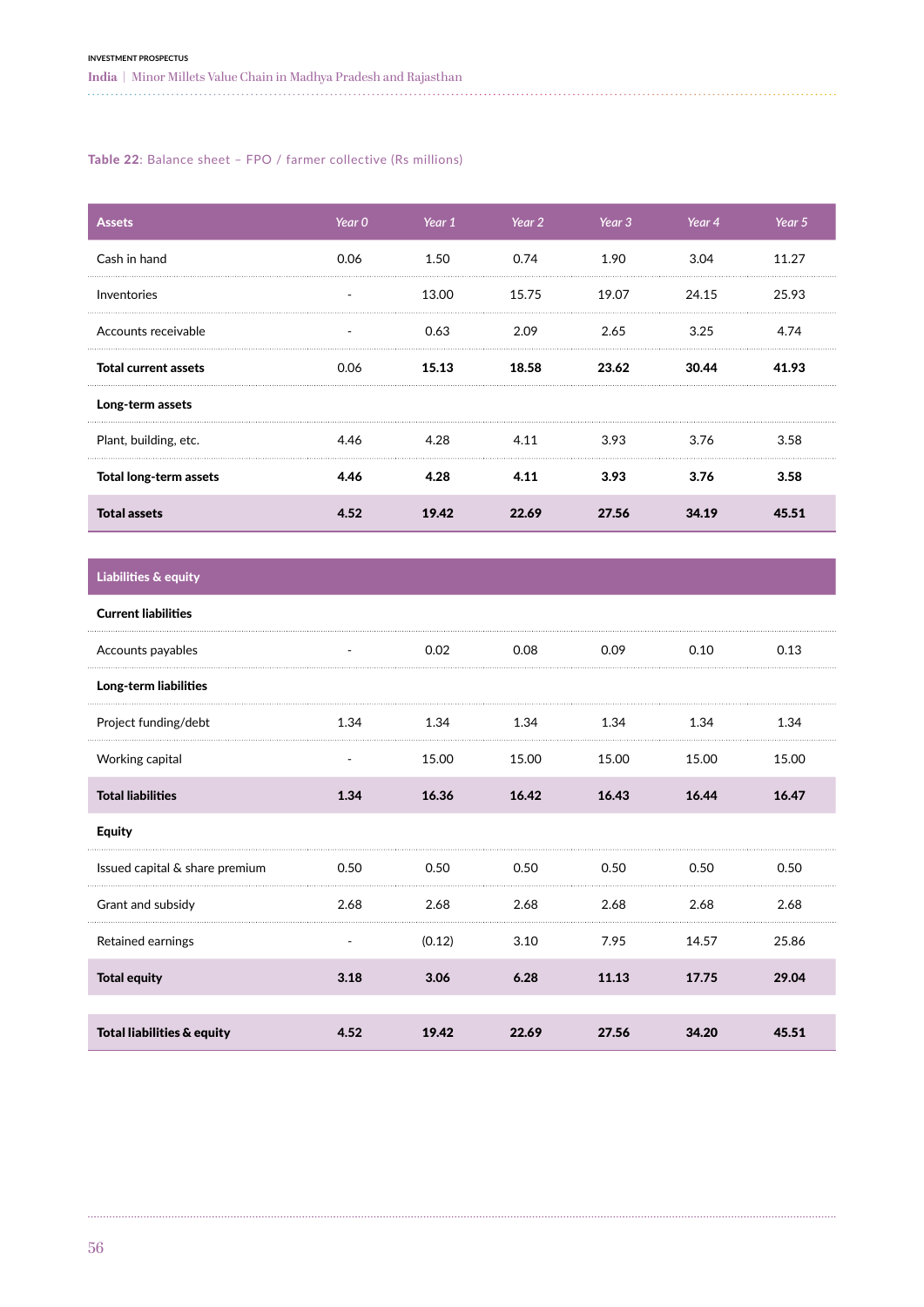

### Table 23: Cash flow statement – FPO / farmer collective (Rs millions)

| <b>Cash flow from operations</b>             | Year 0 | Year 1  | Year 2 | Year 3           | Year 4 | Year 5 |
|----------------------------------------------|--------|---------|--------|------------------|--------|--------|
| Net profit/loss after tax                    |        | (0.12)  | 2.36   | 3.55             | 4.85   | 8.26   |
| Adjustment for non-cash charges              |        |         |        |                  |        |        |
| Depreciation & amortization                  |        | 0.18    | 0.18   | 0.18             | 0.18   | 0.18   |
| Deferred income tax                          |        |         | 0.86   | 1.30             | 1.78   | 3.03   |
| Change in operating assets & liabilities     |        |         |        |                  |        |        |
| Trade & other receivables                    |        | (0.63)  | (1.46) | (0.55)           | (0.60) | (1.48) |
| Inventories                                  |        | (13.00) | (2.75) | (3.32)<br>.<br>. | (5.07) | (1.78) |
| Trade & other payables                       |        | 0.02    | 0.06   | 0.01             | 0.01   | 0.03   |
| Deferred revenues                            |        |         |        |                  |        |        |
| Other charges (net)                          |        |         |        |                  |        |        |
| Net cash from operations                     |        | (13.56) | (0.76) | 1.16             | 1.14   | 8.23   |
| Cash flows from investing activities         |        |         |        |                  |        |        |
| Purchase of plant & equipment                | (4.46) |         |        |                  |        |        |
| Other investing Activities                   |        |         |        |                  |        |        |
| Net cash used in investing activities        | (4.46) |         |        |                  |        |        |
| Cash flows from financing activities         |        |         |        |                  |        |        |
| New equity issued                            | 0.50   |         |        |                  |        |        |
| Grant and subsidy                            | 2.68   |         |        |                  |        |        |
| New debt                                     | 1.34   | 15.00   |        |                  |        |        |
| Net cash provided by financing<br>activities | 4.52   | 15.00   |        |                  |        |        |
| Change in cash & cash equivalent             | 0.06   | 1.44    | (0.76) | 1.16             | 1.14   | 8.23   |
| <b>Beginning cash</b>                        |        | 0.06    | 1.50   | 0.74             | 1.90   | 3.04   |
| <b>Ending cash</b>                           | 0.06   | 1.50    | 0.74   | 1.90             | 3.04   | 11.27  |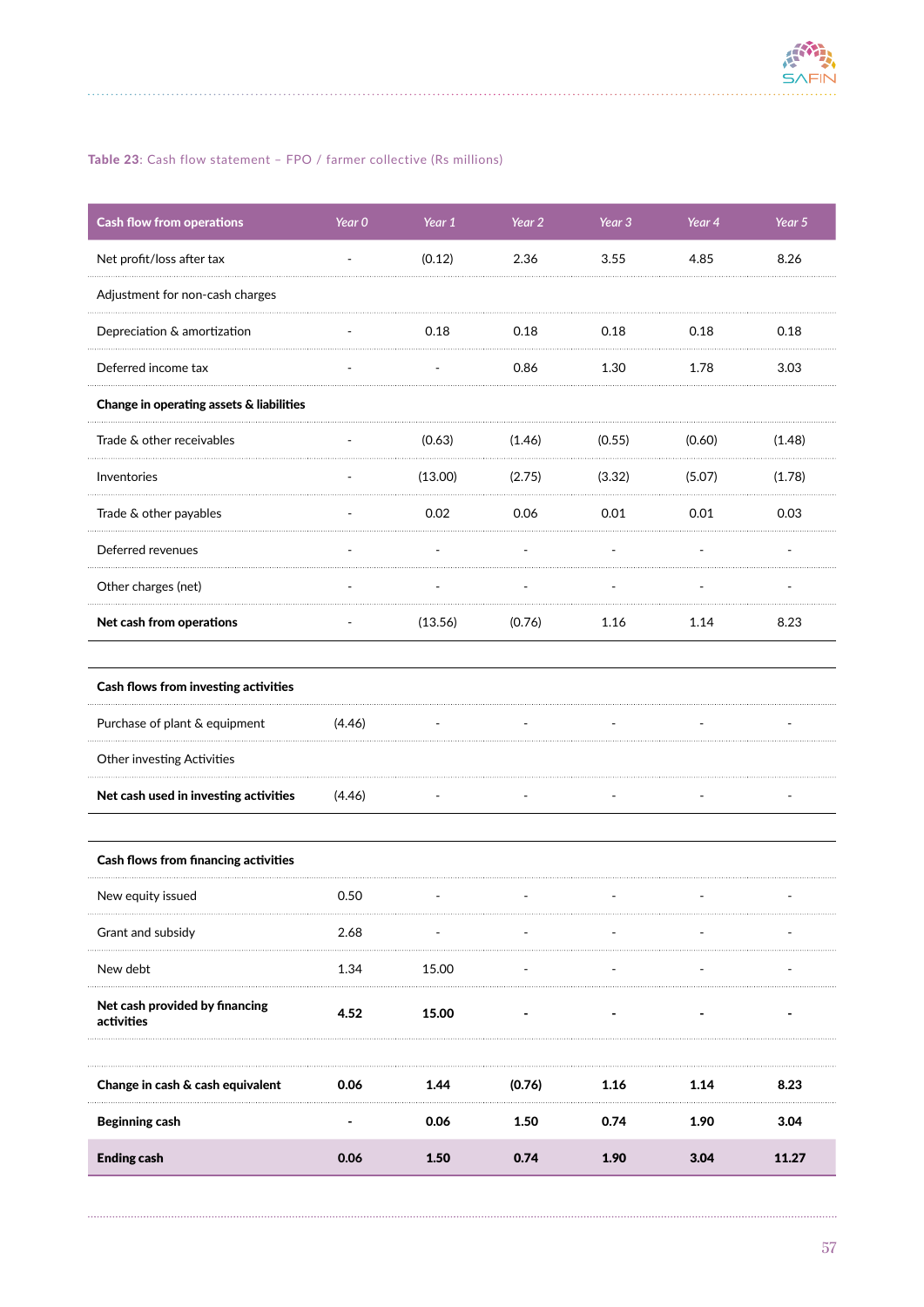## **FINANCIAL RESULTS – AGRO MSME (1)**

### Table 24: Income statement - agro MSME (1) (Rs millions)

| <b>Income statement</b>               | Year <sub>0</sub>        | Year 1                   | Year 2  | Year <sub>3</sub> | Year 4  | Year 5  |
|---------------------------------------|--------------------------|--------------------------|---------|-------------------|---------|---------|
| Revenue                               |                          | 7.61                     | 25.12   | 31.78             | 39.03   | 56.84   |
| Cost of sales                         |                          | 6.42                     | 19.00   | 23.83             | 29.09   | 41.81   |
| <b>Gross margin</b>                   | $\overline{\phantom{a}}$ | 1.19                     | 6.12    | 7.95              | 9.94    | 15.03   |
| Gross margin (%)                      |                          | 16%                      | 24%     | 25%               | 25%     | 26%     |
| <b>Operating expenses</b>             |                          |                          |         |                   |         |         |
| Operating expenses                    | 0.17                     | 0.40                     | 1.25    | 1.45              | 1.67    | 2.10    |
| Interest expense (@12%)               |                          | 0.90                     | 1.80    | 1.80              | 1.80    | 1.80    |
| Interest subvention (@3%)             |                          | $-0.23$                  | $-0.45$ | $-0.45$           | $-0.45$ | $-0.45$ |
| Depreciation                          | $\overline{\phantom{a}}$ | 0.44                     | 0.44    | 0.44              | 0.44    | 0.44    |
| <b>Total operating expense</b>        | 0.17                     | 1.52                     | 3.04    | 3.24              | 3.46    | 3.89    |
| <b>Earnings from operations</b>       | (0.17)                   | (0.33)                   | 3.08    | 4.71              | 6.48    | 11.14   |
| Operating margin (%)                  |                          | $-4%$                    | 12%     | 15%               | 17%     | 20%     |
| Profit before income tax              | (0.17)                   | (0.33)                   | 3.08    | 4.71              | 6.48    | 11.14   |
| Tax expenses (@27%)                   |                          | $\overline{\phantom{a}}$ | 0.69    | 1.26              | 1.74    | 2.99    |
| Profit after tax (PAT) for the period | (0.17)                   | (0.33)                   | 2.39    | 3.45              | 4.75    | 8.16    |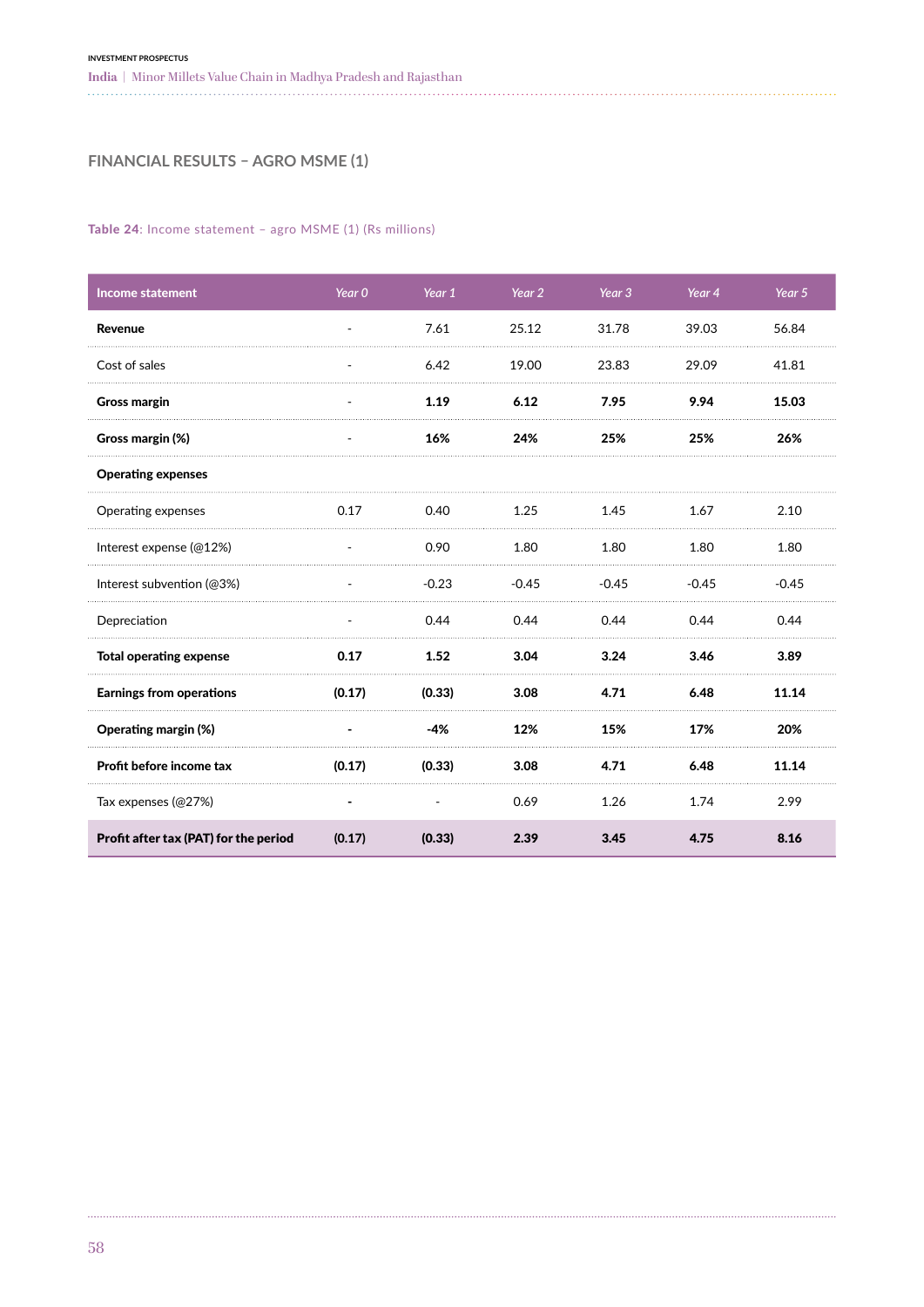

## Table 25: Balance sheet - agro MSME (1) (Rs millions)

| <b>Assets</b>               | Year 0 | Year 1 | Year 2 | Year 3 | Year 4 | Year 5 |
|-----------------------------|--------|--------|--------|--------|--------|--------|
| Cash in hand                | 0.37   | 1.87   | 1.23   | 2.52   | 3.77   | 12.12  |
| Inventories                 |        | 13.00  | 15.75  | 19.07  | 24.15  | 25.93  |
| Accounts receivable         |        | 0.63   | 2.09   | 2.65   | 3.25   | 4.74   |
| <b>Total current assets</b> | 0.37   | 15.51  | 19.08  | 24.24  | 31.18  | 42.79  |
| Long-term assets            |        |        |        |        |        |        |
| Plant, building, etc.       | 4.46   | 4.02   | 3.58   | 3.14   | 2.70   | 2.26   |
| Total long-term assets      | 4.46   | 4.02   | 3.58   | 3.14   | 2.70   | 2.26   |
| <b>Total assets</b>         | 4.83   | 19.52  | 22.66  | 27.38  | 33.87  | 45.05  |

# Liabilities & equity

| <b>Current liabilities</b>            |        |        |       |       |       |       |
|---------------------------------------|--------|--------|-------|-------|-------|-------|
| Accounts payables                     | -      | 0.02   | 0.08  | 0.09  | 0.10  | 0.13  |
| Long-term liabilities                 |        |        |       |       |       |       |
| Project funding/debt                  |        |        |       |       |       |       |
| Working capital                       |        | 15.00  | 15.00 | 15.00 | 15.00 | 15.00 |
| <b>Total liabilities</b>              |        | 15.02  | 15.08 | 15.09 | 15.10 | 15.13 |
| <b>Equity</b>                         |        |        |       |       |       |       |
| Issued capital & share premium        | 5.00   | 5.00   | 5.00  | 5.00  | 5.00  | 5.00  |
| Retained earnings                     | (0.17) | (0.50) | 2.58  | 7.29  | 13.77 | 24.92 |
| <b>Total equity</b>                   | 4.83   | 4.50   | 7.58  | 12.29 | 18.77 | 29.92 |
|                                       |        |        |       |       |       |       |
| <b>Total liabilities &amp; equity</b> | 4.83   | 19.52  | 22.66 | 27.38 | 33.87 | 45.05 |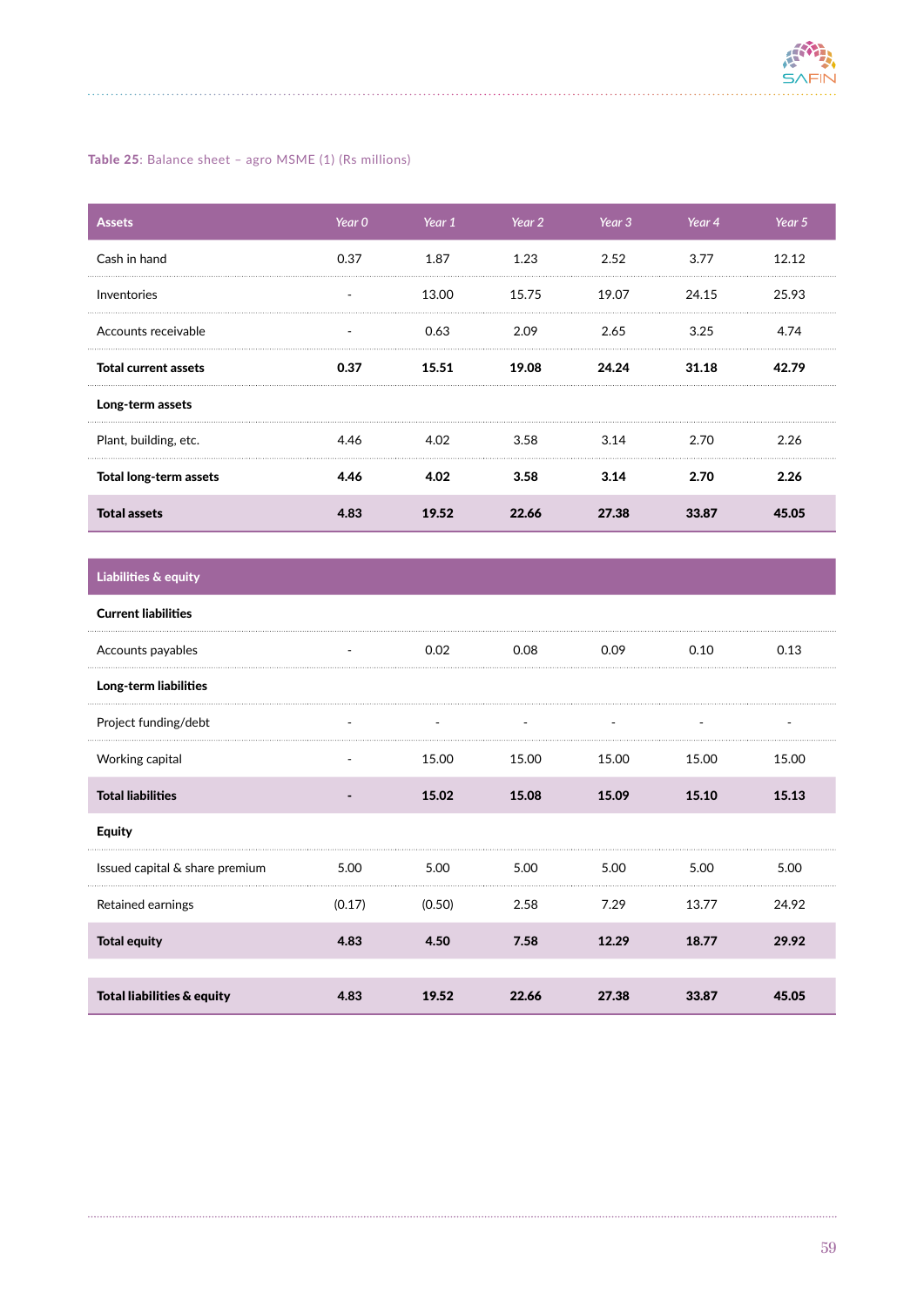### Table 26: Cash flow statement – agro MSME (1) (Rs millions)

| <b>Cash flow from operations</b>             | Year 0 | Year 1  | Year 2 | Year 3 | Year 4 | Year 5 |
|----------------------------------------------|--------|---------|--------|--------|--------|--------|
| Net profit/loss after tax                    | (0.17) | (0.33)  | 2.39   | 3.45   | 4.75   | 8.16   |
| Adjustment for non-cash charges              |        |         |        |        |        |        |
| Depreciation & amortization                  |        | 0.44    | 0.44   | 0.44   | 0.44   | 0.44   |
| Deferred income tax                          |        |         | 0.69   | 1.26   | 1.74   | 2.99   |
| Change in operating assets & liabilities     |        |         |        |        |        |        |
| Trade & other receivables                    |        | (0.63)  | (1.46) | (0.55) | (0.60) | (1.48) |
| Inventories                                  |        | (13.00) | (2.75) | (3.32) | (5.07) | (1.78) |
| Trade & other payables                       |        | 0.02    | 0.06   | 0.01   | 0.01   | 0.03   |
| Deferred revenues                            |        |         |        |        |        |        |
| Other charges (net)                          |        |         |        |        |        |        |
| Net cash from operations                     | (0.17) | (13.50) | (0.64) | 1.28   | 1.26   | 8.35   |
| Cash flows from investing activities         |        |         |        |        |        |        |
| Purchase of plant & equipment                | (4.46) |         |        |        |        |        |
| Other investing Activities                   |        |         |        |        |        |        |
| Net cash used in investing activities        | (4.46) |         |        |        |        |        |
| Cash flows from financing activities         |        |         |        |        |        |        |
| New equity issued                            | 5.00   |         |        |        |        |        |
| New debt                                     |        | 15.00   |        |        |        |        |
| Net cash provided by financing<br>activities | 5.00   | 15.00   |        |        |        |        |
|                                              |        |         |        |        |        |        |
| Change in cash & cash equivalent             | 0.37   | 1.50    | (0.64) | 1.28   | 1.26   | 8.35   |
| <b>Beginning cash</b>                        |        | 0.37    | 1.87   | 1.23   | 2.52   | 3.77   |
| <b>Ending cash</b>                           | 0.37   | 1.87    | 1.23   | 2.52   | 3.77   | 12.12  |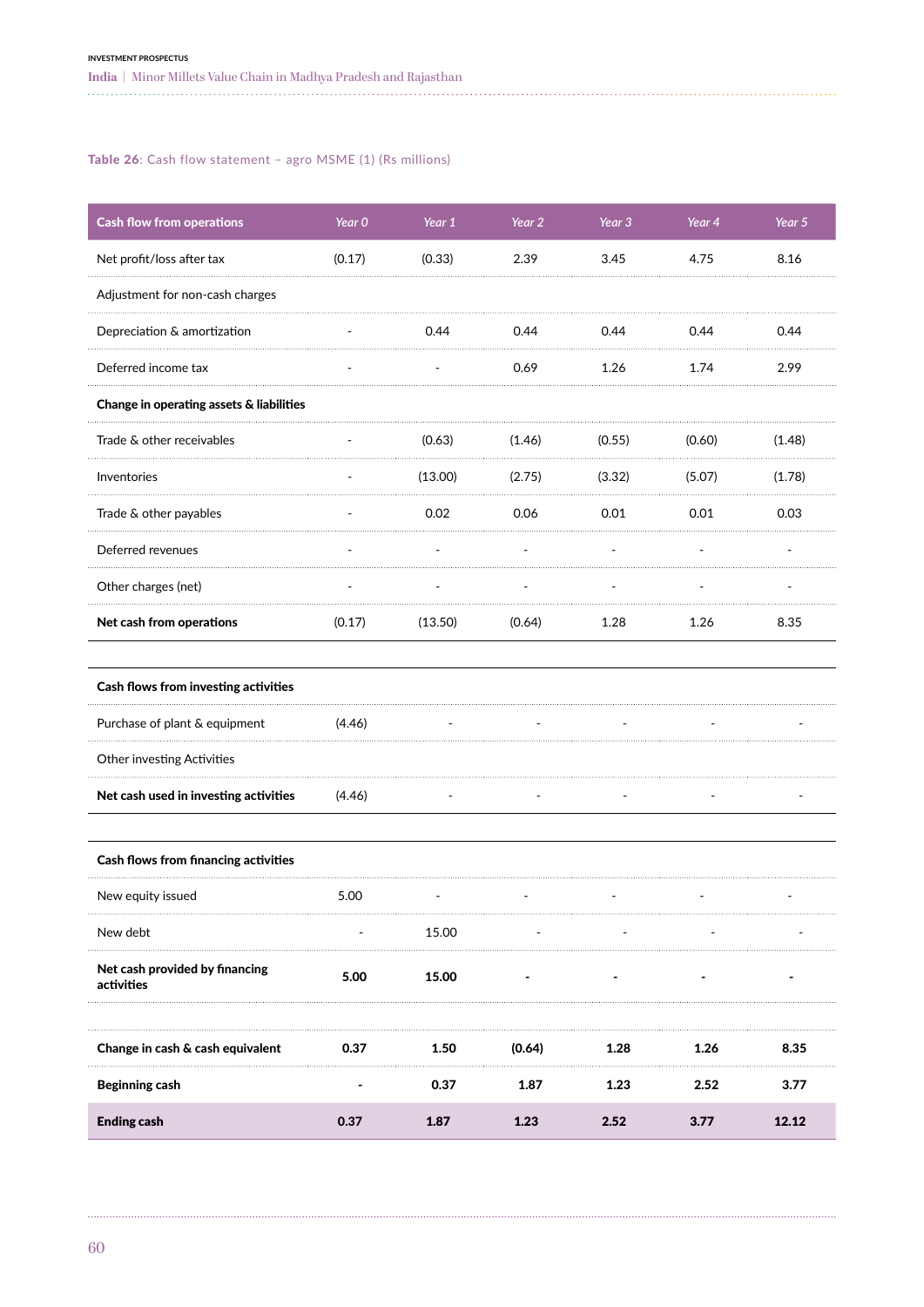

# **FINANCIAL RESULTS – AGRO MSME (2)**

### Table 27: Assumptions – agro MSMEs (2) (Volumes in tons [t]; values in Rs)

| <b>Assumptions</b>                                     | Place/Unit            | <b>Remarks</b>       |
|--------------------------------------------------------|-----------------------|----------------------|
| Commodity - small millets                              | Kodu, Kutki           |                      |
| Place of operation (Madhya Pradesh)                    | Mandla, Dindori       |                      |
| Annual purchase volume (per t)                         | 1 0 0 0               | 25 t annual increase |
| Base purchase price (per t)                            | 40 000                | 4% annual increase   |
| Salary cost                                            | 3 000 000             | 5% annual increase   |
| Packaging type                                         | Consumer pack         |                      |
| Packaging size                                         | $0.5 \& 1 \text{ kg}$ |                      |
| Selling price - 0.5 kg pack per t (60% of total sales) | 166 000               | 3% annual increase   |
| Selling price - 1 kg pack per t (40% of total sales)   | 150 000               | 3% annual increase   |
| Annual sales volumes (t)                               | 75                    | 25 t annual increase |
| Marketing expenditure                                  | 20% of revenue        |                      |
| Distribution expenditure                               | 14% of revenue        |                      |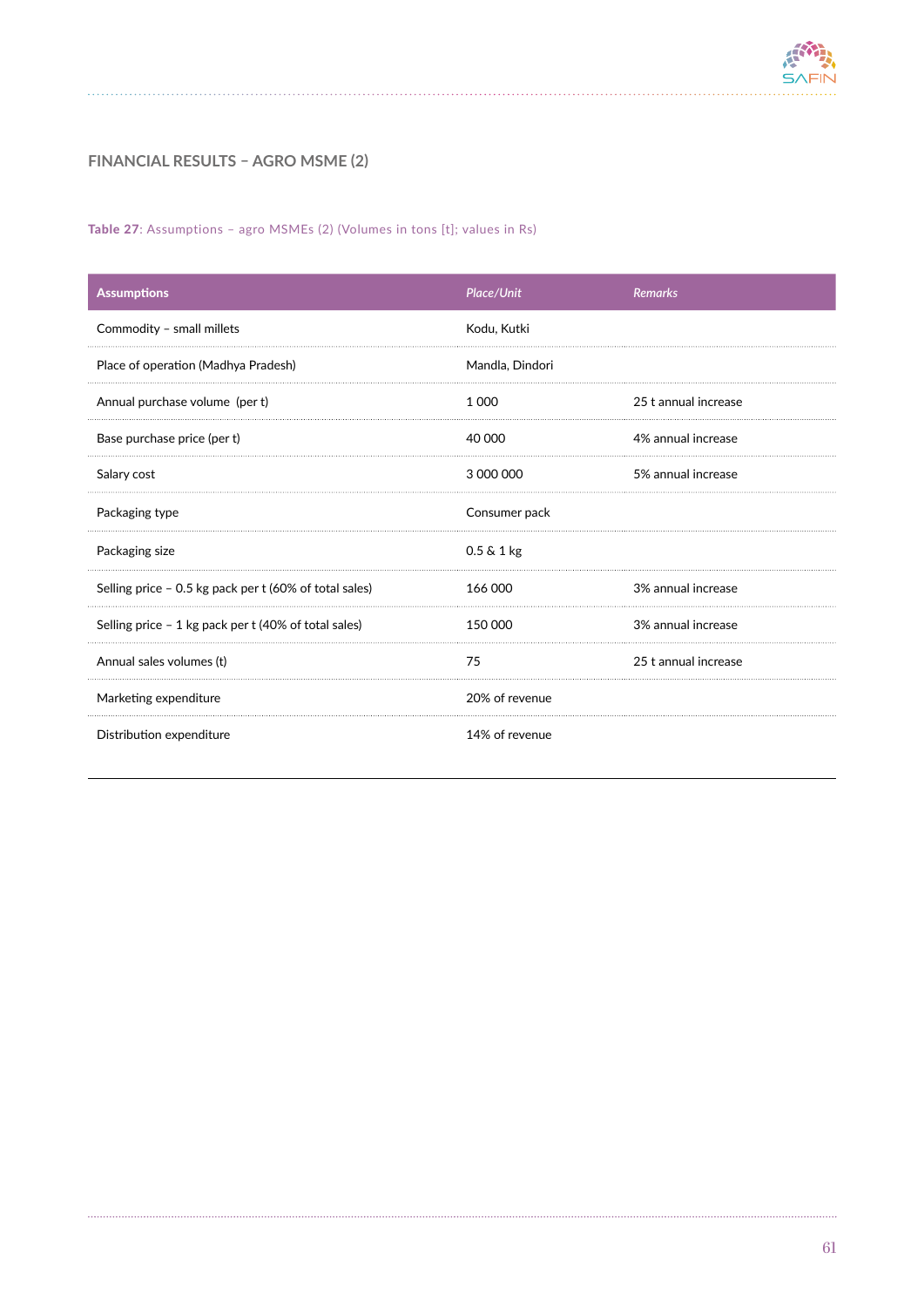**India |** Minor Millets Value Chain in Madhya Pradesh and Rajasthan

### Table 28: Income statement – agro MSME (2) (Rs millions)

| <b>Income statement</b>               | Year $0$                 | Year 1 | Year 2 | Year 3 | Year 4 | Year 5 |
|---------------------------------------|--------------------------|--------|--------|--------|--------|--------|
| Revenue                               |                          | 11.97  | 16.44  | 21.16  | 26.16  | 31.44  |
| Cost of sales                         |                          | 4.88   | 6.66   | 8.53   | 10.50  | 12.56  |
| <b>Gross margin</b>                   | $\overline{\phantom{a}}$ | 7.10   | 9.78   | 12.63  | 15.66  | 18.87  |
| Gross margin (%)                      |                          | 59%    | 59%    | 60%    | 60%    | 60%    |
| <b>Operating expenses</b>             |                          |        |        |        |        |        |
| Operating expenses                    |                          | 8.07   | 9.94   | 11.78  | 13.73  | 15.78  |
| Interest expense (@12%)               |                          |        | 0.15   | 0.30   | 0.30   | 0.30   |
| Interest subvention (@3%)             |                          | 0.08   | 0.08   | 0.08   | 0.08   | 0.08   |
| Depreciation                          |                          | 8.15   | 10.17  | 12.16  | 14.11  | 16.16  |
| <b>Total operating expense</b>        |                          | (1.05) | (0.39) | 0.47   | 1.55   | 2.71   |
| <b>Earnings from operations</b>       |                          | -9%    | $-2%$  | 2%     | 6%     | 9%     |
| Operating margin (%)                  |                          | (1.05) | (0.39) | 0.47   | 1.55   | 2.71   |
| Profit before income tax              |                          |        |        |        | 0.16   | 0.73   |
| Tax expenses (@27%)                   |                          | (1.05) | (0.39) | 0.47   | 1.40   | 1.98   |
| Profit after tax (PAT) for the period |                          | (1.05) | (0.39) | 0.47   | 1.40   | 1.98   |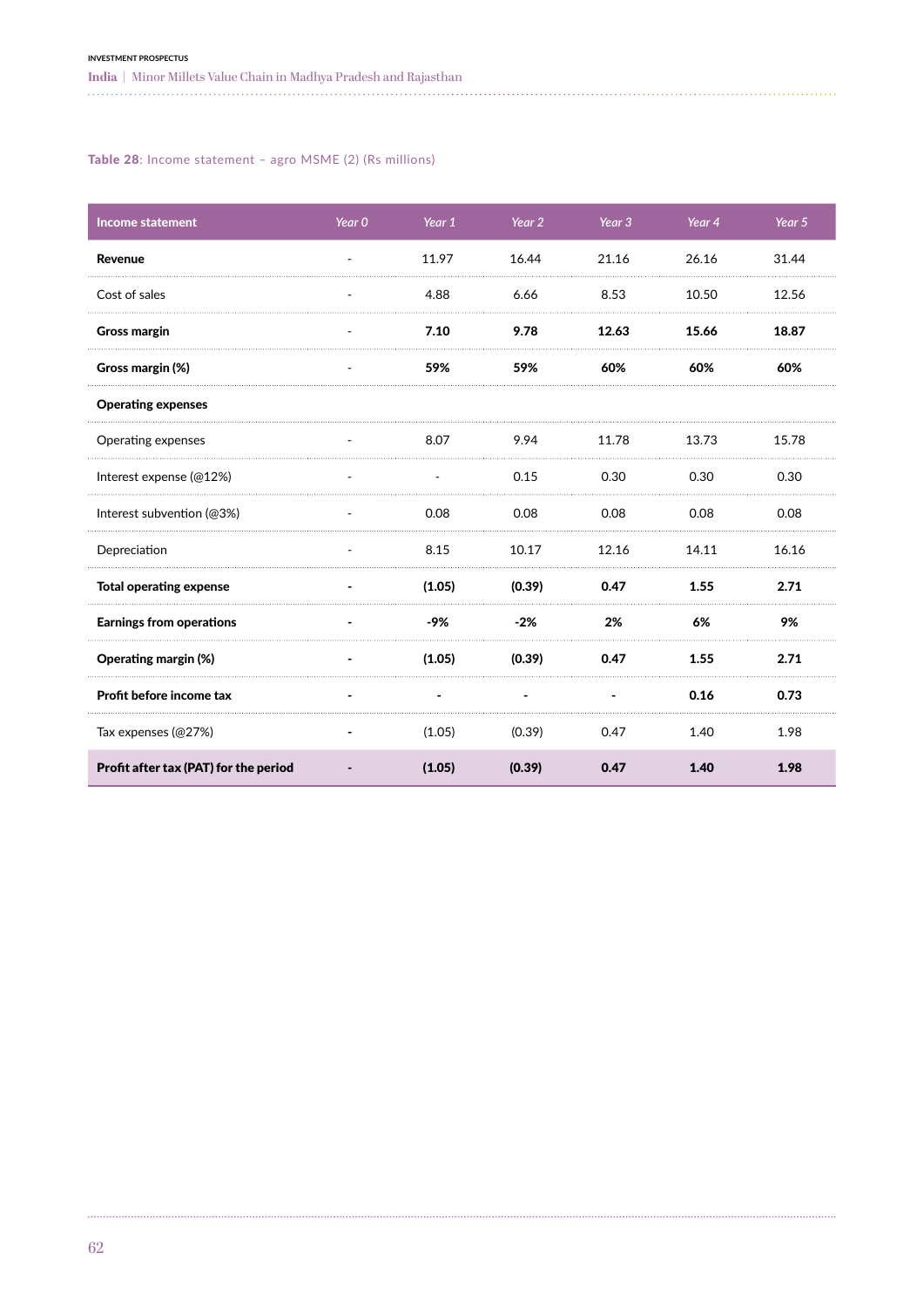

## Table 29: Balance sheet – agro MSME (2) (Rs millions)

| <b>Assets</b>               | Year 0 | Year 1 | Year 2 | Year 3 | Year 4 | Year 5 |
|-----------------------------|--------|--------|--------|--------|--------|--------|
| Cash in hand                |        | 1.21   | 1.72   | 3.07   | 4.49   | 7.05   |
| Inventories                 |        |        |        |        |        |        |
| Accounts receivable         |        | 1.00   | 1.37   | 1.76   | 2.18   | 2.62   |
| <b>Total current assets</b> |        | 2.20   | 3.09   | 4.84   | 6.67   | 9.67   |
| Long-term assets            |        |        |        |        |        |        |
| Office equipment            |        | 0.32   | 0.24   | 0.16   | 0.08   |        |
| Total long-term assets      |        | 0.32   | 0.24   | 0.16   | 0.08   |        |
| <b>Total assets</b>         |        | 2.52   |        | 5.00   | 6.75   | 9.67   |

# Liabilities & equity

| <b>Current liabilities</b>     |        |        |        |      |      |
|--------------------------------|--------|--------|--------|------|------|
| Accounts payables              | 0.58   | 0.77   | 0.97   | 1.17 | 1.38 |
| Long-term liabilities          |        |        |        |      |      |
| Project funding/debt           |        |        |        |      |      |
| Working capital                |        | 1.00   | 2.00   | 2.00 | 2.00 |
| <b>Total liabilities</b>       | 0.58   | 1.77   | 2.97   | 3.17 | 3.38 |
| <b>Equity</b>                  |        |        |        |      |      |
| Issued capital & share premium | 3.00   | 3.00   | 3.00   | 3.00 | 3.00 |
| Retained earnings              | (1.05) | (1.44) | (0.97) | 0.58 | 3.29 |
| <b>Total equity</b>            | 1.95   | 1.56   | 2.03   | 3.58 | 6.29 |
|                                |        |        |        |      |      |
| Total liabilities & equity     | 2.52   | 3.33   | 5.00   | 6.75 | 9.67 |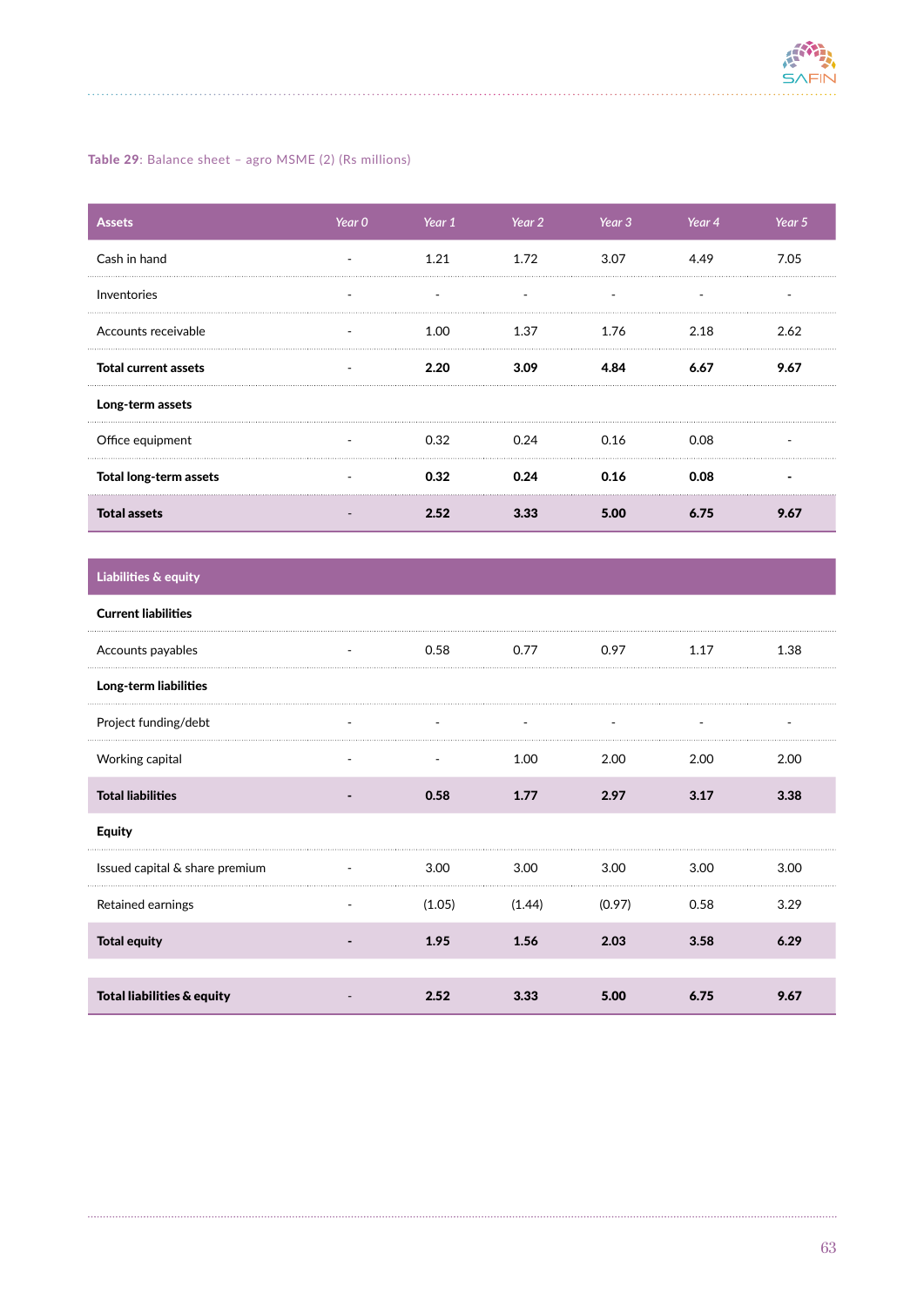### Table 30: Cash flow statement – agro MSME (2) (Rs millions)

| <b>Cash flow from operations</b>             | Year 0                   | Year 1 | Year 2 | Year 3 | Year 4 | Year 5 |
|----------------------------------------------|--------------------------|--------|--------|--------|--------|--------|
| Net profit/loss after tax                    |                          | (1.05) | (0.39) | 0.47   | 1.40   | 1.98   |
| Adjustment for non-cash charges              |                          |        |        |        |        |        |
| Depreciation & amortization                  |                          | 0.08   | 0.08   | 0.08   | 0.08   | 0.08   |
| Deferred income tax                          |                          |        |        |        | 0.16   | 0.73   |
| Change in operating assets & liabilities     |                          |        |        |        |        |        |
| Trade & other receivables                    |                          | (1.00) | (0.37) | (0.39) | (0.42) | (0.44) |
| Inventories                                  |                          |        |        |        |        |        |
| Trade & other payables                       |                          | 0.58   | 0.20   | 0.19   | 0.20   | 0.21   |
| Deferred revenues                            |                          |        |        |        |        |        |
| Other charges (net)                          |                          |        |        |        |        |        |
| Net cash from operations                     |                          | (1.39) | (0.49) | 0.35   | 1.42   | 2.56   |
| Cash flows from investing activities         |                          |        |        |        |        |        |
| Purchase of plant & equipment                | $\overline{\phantom{a}}$ | (0.40) |        |        |        |        |
| Other investing Activities                   |                          |        |        |        |        |        |
| Net cash used in investing activities        | $\overline{\phantom{a}}$ | (0.40) |        |        |        |        |
| <b>Cash flows from financing activities</b>  |                          |        |        |        |        |        |
| New equity issued                            |                          | 3.00   |        |        |        |        |
| New debt                                     |                          |        | 1.00   | 1.00   |        |        |
| Net cash provided by financing<br>activities |                          | 3.00   | 1.00   | 1.00   |        |        |
| Change in cash & cash equivalent             |                          | 1.21   | 0.51   | 1.35   | 1.42   | 2.56   |
| <b>Beginning cash</b>                        |                          |        | 1.21   | 1.72   | 3.07   | 4.49   |
| <b>Ending cash</b>                           |                          | 1.21   | 1.72   | 3.07   | 4.49   | 7.05   |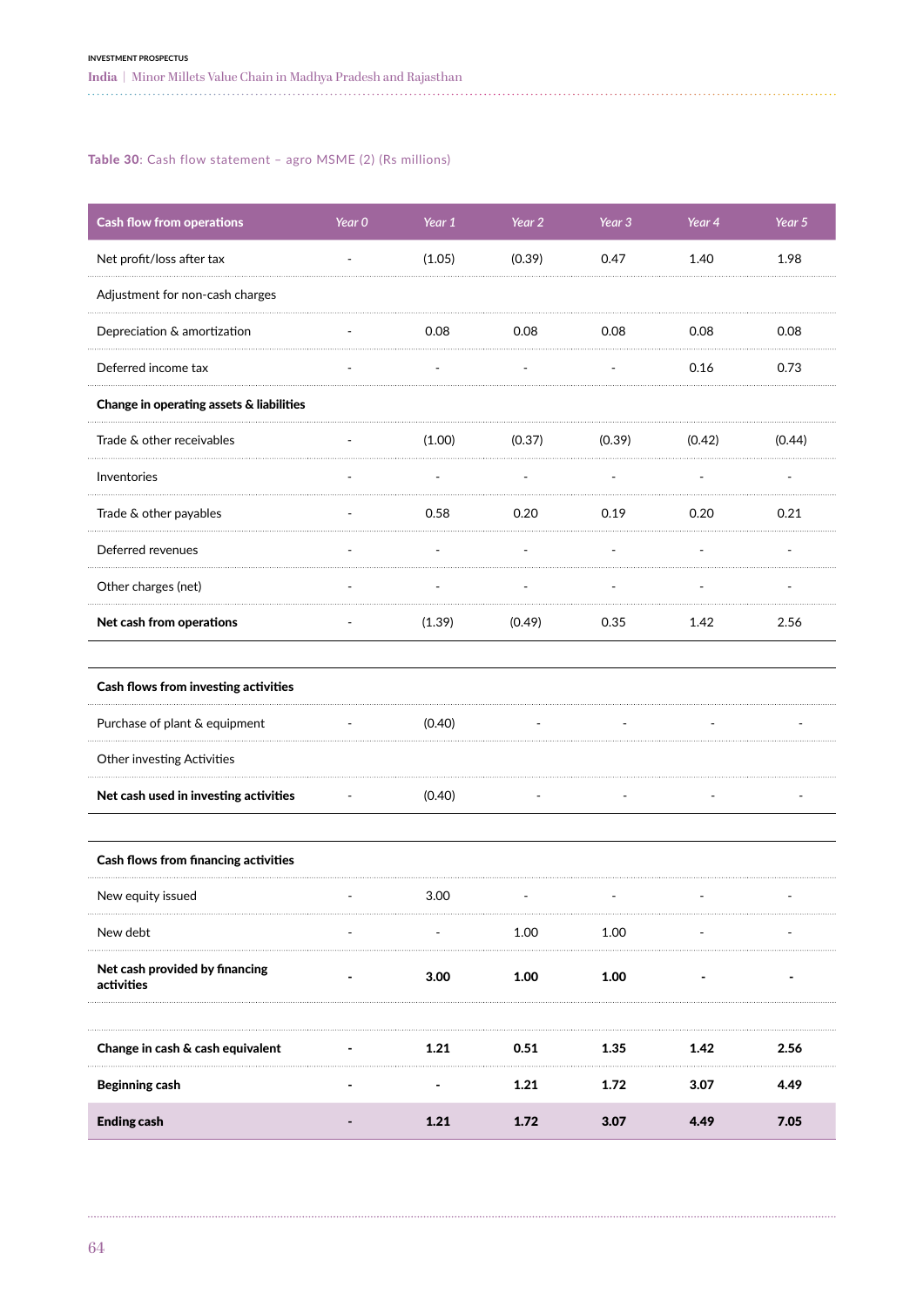

# Annex 2: Millet programmes in selected states

## **ODISHA**

In 2017-18, Odisha accounted for 3 per cent of the country's total small millets production, equivalent to about 13,200 tons, most of which is cultivated in the state's tribal districts. Based on data from the Government of Odisha, production in 1999 totalled 18,850 tons, which amounts to a decline of nearly 30 per cent in the intervening years. To revive millets production in rainfed farming systems and increase household consumption, a flagship programme called the Special Programme for Promotion of Millets in Tribal Areas (Odisha Mission on Millets) was launched in 2017 by the Department of Agriculture of the Government of Odisha. The programme was launched in 7 districts of south Odisha and has since been extended to 14 districts, selected according to geographical considerations, as well as agroecological and cultural practices.

Major objectives of the programme include:

- including millets in state nutrition programmes, such as ICDS, MDM, Integrated Tribal Development Agency (ITDA), welfare hostels and PDS
- increasing household consumption of millet-based products by setting up decentralized processing units at panchayat and block levels
- improving productivity through organic inputs and agronomic practices
- increasing the availability of millet seeds through community-managed / community-owned seed centres with a focus on local seeds
- strengthening farmers cooperatives and FPOs to improve the marketing of millets.

Salient features of the Odisha Mission on Millets

- Duration: Seven years (2017-2024)
- Scale: 72 blocks, 14 districts
- Coverage: 5 million beneficiaries
- Budget: Rs 5,369.8 million, including:
	- $-$  Rs 3,130.6 million for procurement and distribution through government
	- $-$  Rs 2,239.2 million for productivity enhancement, setting up of 400 local-level millet processing units, establishment of FPOs and start-ups, and promotion of millet consumption through awareness campaigns, food events, etc.

#### **KARNATAKA**

Karnataka produces about 4 per cent of the country's small millets and has been aggressively promoting the revival of millet production and consumption. Since 2018, the Government of Karnataka has organized an annual International Trade Fair for Organics and Millets held in Bangalore, which has been a big draw for local and international visitors alike. These trade fairs have been organized in collaboration with the Indian Institute of Millet Research (IIMR), and the Indian Council of Agricultural Research (ICAR) institute. The urban population in Bangalore, a city dominated by professionals working in the international IT sector, has been particularly responsive to the fair's focus on healthy and nutritious food. The millet ecosystem in Karnataka has been positively impacted by the organization the trade fairs, which have since been replicated at the local district level.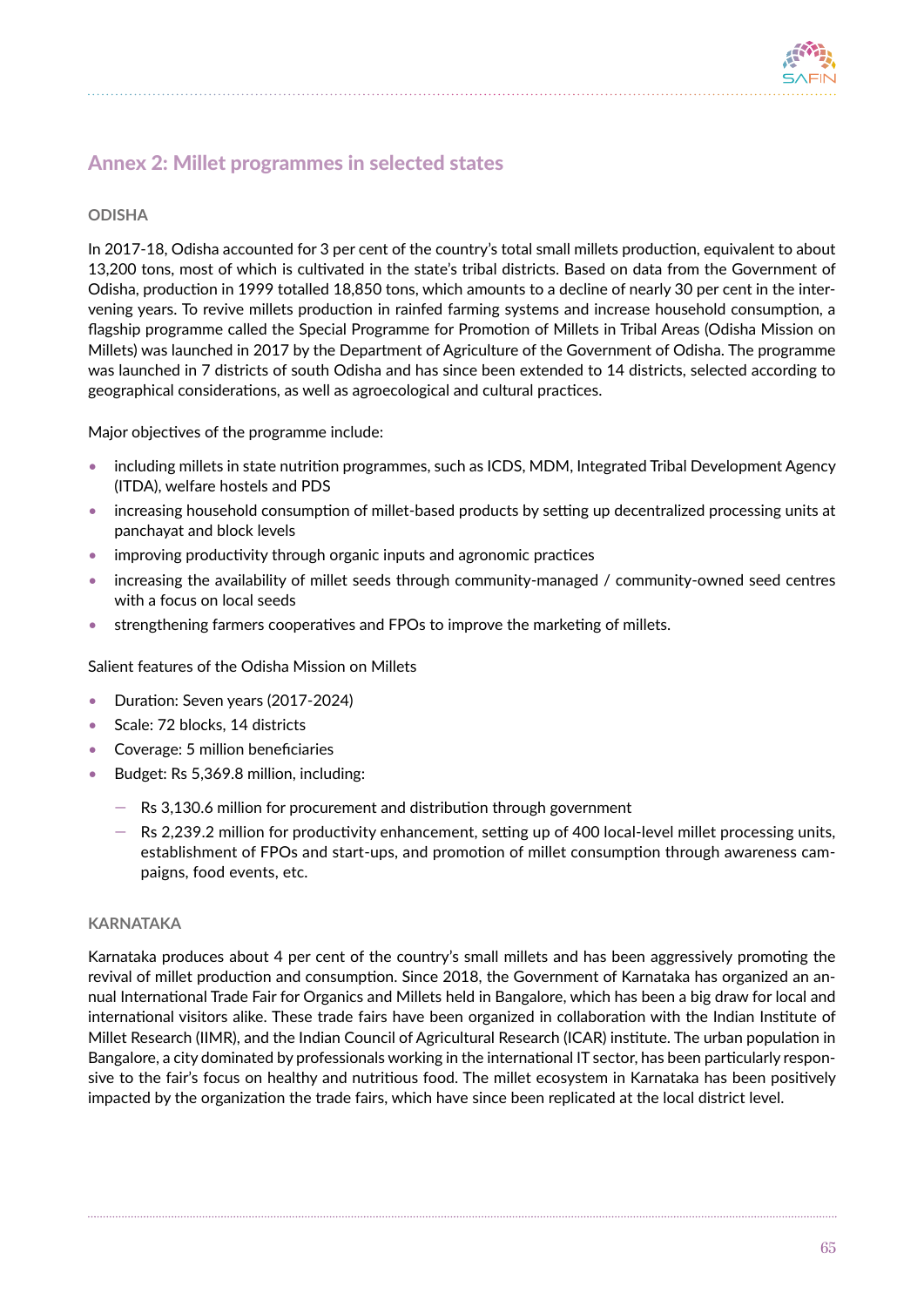## **TELANGANA**

In 2019, the Government of Telangana issued guidelines for the implementation of an FPO scheme to build much-needed physical infrastructure (e.g. storage facilities, processing centres, marketing sheds, and custom hire centres) in tribal areas in partnership with NABARD and the Society for Elimination of Rural Poverty (SERP). The guidelines focus on two areas of activity (Government of India, 2020):

- 1. the identification of eligible tribal FPOs to provide infrastructure support to tribal areas
- 2. working capital support required by the tribal FPOs to be provided by SERP/NABARD through financial institutions, along with support for capacity-building.

According to the scheme, the infrastructure that is developed will become a community-owned asset. Each FPO is to receive Rs 6 million, consisting of 60 per cent subsidy grant, 30 per cent institutional finance funding from NABKISSAN, and 10 per cent contribution from the FPO. To date, 13 FPOs have been funded under the scheme (see table 31).

| <b>District</b>                   | Name of the Farmer<br>producer organization<br>(FPO) | Promoted by                       | <b>Total</b><br>project cost | <b>Subsidy from</b><br><b>Tribal Welfare</b><br><b>Department</b><br>$(TWD)$ (60%) | <b>Institutional</b><br>finance (30%) | <b>FPO</b><br>contribution<br>(10%) |
|-----------------------------------|------------------------------------------------------|-----------------------------------|------------------------------|------------------------------------------------------------------------------------|---------------------------------------|-------------------------------------|
| Adilabad                          | Utnoor FPC Ltd.                                      | Centre for<br>Peoples Forestry    | 4 009 000                    | 2 405 400                                                                          | 1 202 700                             | 400 900                             |
| Adilabad                          | Indervelly FPC Ltd.                                  | <b>Dhan Foundation</b>            | 6 002 000                    | 3 601 200                                                                          | 1800600                               | 600 200                             |
| Adilabad                          | DTN FPC Ltd.                                         | <b>Dhan Foundation</b>            | 6 000 000                    | 3 600 000                                                                          | 1800000                               | 600 000                             |
| Jayashankar<br>Bhupalpally        | Sammakka Sarakka<br>FPC Ltd.                         | Vanasamaikhya                     | 5 882 000                    | 3 5 29 200                                                                         | 1764 600                              | 588 200                             |
| Jayashankar<br><b>Bhupalpally</b> | Sneha FPC Ltd.                                       | Sneha NGO                         | 5 880 000                    | 3 5 28 0 00                                                                        | 1764000                               | 588 000                             |
| Hadradi<br>Kothagude              | Supraja Agric<br>Producer Co. Ltd.                   | <b>CHARD</b>                      | 4 239 000                    | 2 543 400                                                                          | 1 271 700                             | 423 900                             |
| Bhadradi<br>Kothagudem            | Palleru FPO Ltd.                                     | Outreach                          | 4 272 000                    | 2 563 200                                                                          | 1 281 600                             | 427 200                             |
| Bhadradi<br>Kothagudem            | Vigneshwara<br>FPC Ltd.                              | <b>CHESTED</b>                    | 3 853 000                    | 2 3 1 1 8 0 0                                                                      | 1 155 900                             | 385 300                             |
| Nagarkurnool                      | Kollapur FPC Ltd.                                    | <b>Child Care</b><br>Organization | 5 835 000                    | 3 501 000                                                                          | 1 750 500                             | 583 500                             |
| Khammam                           | Haritha Agro<br>Producer Co. Ltd.                    | <b>CHARD</b>                      | 3 556 000                    | 2 133 600                                                                          | 1066800                               | 355 600                             |

#### Table 31: FPO funding by Tribal Department, Government of Telangana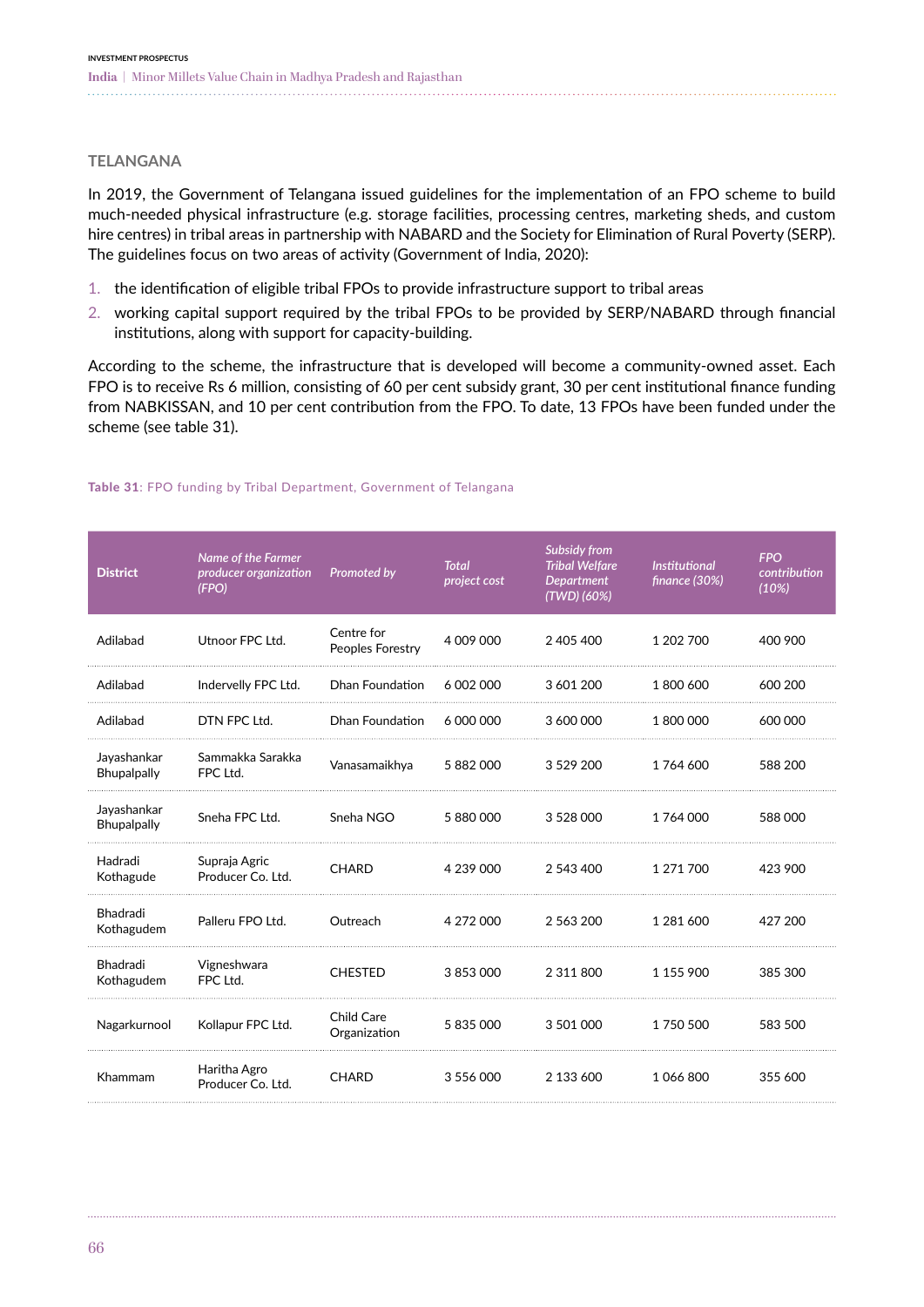

| <b>District</b> | Name of the Farmer<br>producer organization<br>(FPO) | <b>Promoted by</b> | Total<br>project cost | <b>Subsidy from</b><br><b>Tribal Welfare</b><br><b>Department</b><br>(TWD) (60%) | <b>Institutional</b><br>finance (30%) | <b>FPO</b><br>contribution<br>(10%) |
|-----------------|------------------------------------------------------|--------------------|-----------------------|----------------------------------------------------------------------------------|---------------------------------------|-------------------------------------|
| Khammam         | Pandi Panta Agro<br>FPC Ltd.                         | Jagruthi           | 6 000 000             | 3 600 000                                                                        | 1800000                               | 600,000                             |
| Sangareddy      | Davvur FPC Ltd.                                      | <b>ICRISAT</b>     | 5 387 000             | 3 232 200                                                                        | 1 616 100                             | 538 700                             |
| Sangareddy      | Nagalgidda FPC Ltd.                                  | ICRISAT            | 5 387 000             | 3 232 200                                                                        | 1616100                               | 538 700                             |
|                 | Total                                                |                    | 66 302 000            | 39 781 200                                                                       | 19890600                              | 6 630 200                           |

Source: NABARD Andrah Pradesh Regional Office (personal communication, July 2020).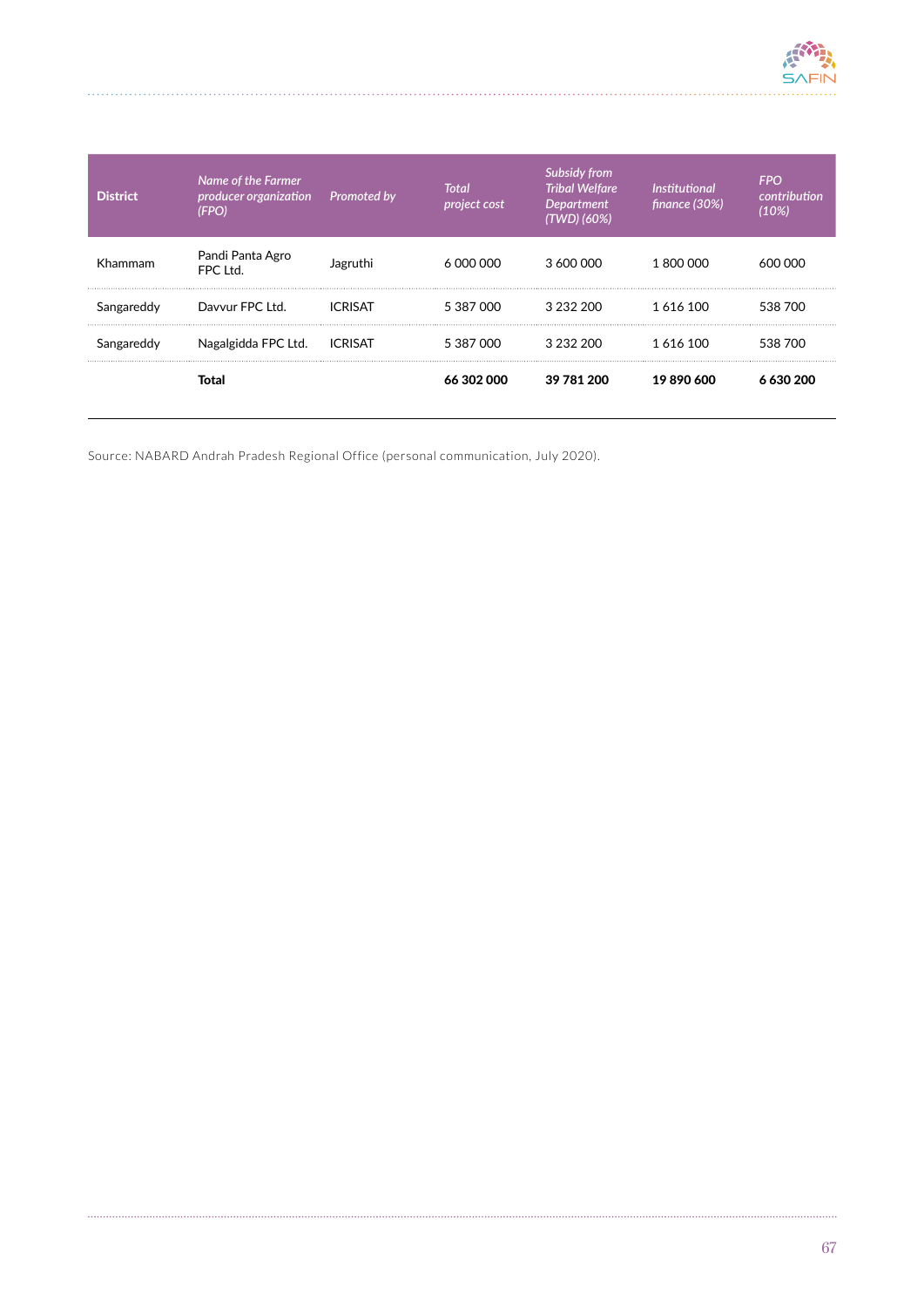# **References**

Bhag, M., Padulosi, S. and Bala Ravi, S., editors. 2010. *Minor Millets in South Asia: Learnings from IFAD-NUS Project in India and Nepal*  (Maccarese, Rome: Bioversity International, and Chennai: M.S. Swaminathan Research Foundation).

Bioversity International. 2019. *Promoting kodo and kutki millets for improved incomes, climate resilience and nutrition in Madhya Pradesh, India.* Impact Brief (Maccarese, Rome: Bioversity International).

CII-FACE. 2019. *Indian Food Processing Sector: Trends & opportunities, August 2019* (Confederation of India Industry's Food and Agriculture Centre for Excellence) http://face-cii.in/sites/default/files/food\_processing\_report\_2019.pdf

GIZ. 2020. *Guidebook on Lending to Farmer Producer Organizations.* New Delhi, India (Deutsche Gesellschaft für Internationale Zusammenarbeit) http://www.birdlucknow.in/wp-content/uploads/2020/12/Guidebook\_on\_Lending\_to\_FPO.pdf

Government of India. 2013. *National Food Security Act (NFSA)* (New Delhi: Ministry of Law and Justice) http://www.egazette.nic.in/WriteReadData/2013/E\_29\_2013\_429.pdf

Government of India. 2020. *Formation and Promotion of 10,000 Farmer Producer Organizations (FPOs)* (New Delhi: Department of Agriculture, Co-operation & Farmers' Wefare)

http://agricoop.nic.in/sites/default/files/English%20FPO%20Scheme%20Guidelines%20FINAL\_0.pdf.

Govil, R., Neti, N. and Rao, M.R. 2020. *Farmer Producer Companies: Past, present and future* (Bangalore: Azim Premji University).

ICRISAT. 2019. Smart Food from FAO Data (Hyderabad: International Crops Research Institute for the Semi-Arid Tropics) http://www.fao.org/faostat/en/#data/QC

ICRISAT. nd. Smart Food: Good for you – the planet – the farmer (Hyderabad: International Crops Research Institute for the Semi-Arid Tropics) http://www.icrisat.org/smartfood/

INSIMP. nd. Operational Guidelines (Initiative for Nutritional Security through Intensive Millets Promotion) [http://nfsm.gov.in/Guidelines/](http://nfsm.gov.in/Guidelines/DRAFTguidelines%20of%20Initiative%20for%20Nutritional%20Security%20through%20Intensive%20Millets%20Promotion.doc-1.pdf) [DRAFTguidelines%20of%20Initiative%20for%20Nutritional%20Security%20through%20Intensive%20Millets%20Promotion.doc-1.pdf](http://nfsm.gov.in/Guidelines/DRAFTguidelines%20of%20Initiative%20for%20Nutritional%20Security%20through%20Intensive%20Millets%20Promotion.doc-1.pdf)

Kaur, K.D., Jha, A., Sabikhi, L. and Singh, A.K. 2014. Significance of coarse cereals in health and nutrition: a review. *Journal of Food Science and Technology* 51(8): 1429-1441.

Mera Terah Run. 2016. T*he Millet Booklet: Good Things Come in Small Packets.* The Millet Foundation. https://meraterahrrrun.files.wordpress.com/2016/12/themilletbooklet.pdf

NABARD). 2015. Farmer producer organisations – Frequently asked questions (FAQs) (Mumbai: National Bank for Agriculture and Rural Development).

NABARD. 2020. *NABARD Annual Report 2019-20* (National Bank of Agriculture and Rural Development).

NITI Aayog. 2017. *Nourishing India: National Nutrition Strategy* (New Delhi: Government of India) https://niti.gov.in/writereaddata/files/document\_publication/Nutrition\_Strategy\_Booklet.pdf

Pathak, Bharati V. 2011. *The Indian Financial System: Markets, institutions and services* (3rd Edition). (New Delhi: Pearson).

Reardon, T., Mishra, A., Nuthalapati, C.S.R., Bellemare, M.F. and Zilberman, D. 2020. COVID-19's disruption of India's transformed food supply chains. Economic & Political Weekly 55(18): 18-22.

RBI. 2020a. RBI/FIDD/2020-21/72, Master Directions FIDD.CO.Plan.BC.5/04.09.01/2020-21. Master Directions – Priority Sector Lending (PSL) – Targets and Classification (Mumbai: Reserve Bank of India India) https://rbidocs.rbi.org.in/rdocs/notification/PDFs/MDPSL803EE903174E4C85AFA14C335A5B0909.PDF

RBI. 2020b. Master Circular – Lead Bank Scheme. RBI/2020-21/05. FIDD.CO.LBS.BC.No.1/02.01.001/2020-21 (Mumbai: Reserve Bank of India)

https://rbidocs.rbi.org.in/rdocs/Notification/PDFs/05MS0107202069F1361181F7401792661C1DE63F7A96.PDF

Seetharam, A., Riley, K.W. and Hatinarayana, editors. 1989. *Small Millets in Global Agriculture: proceedings of the First International Small Millets Workshop, Bangalore, India*, October 29-November 2, 1986 (New Delhi: Oxford and IBH Publishing) https://idl-bnc-idrc.dspacedirect.org/bitstream/handle/10625/4286/42064.pdf

SAFIN. 2019. *Scoping Analysis: Investment opportunities in five agricultural value chains in India* (New Delhi: The Smallholder and Agri-SME Finance and Investment Network).

World Bank. 2014. *Republic of India: Accelerating agricultural productivity growth* (Washington, D.C.: The World Bank).

World Bank. 2018. *India: Systematic Country Diagnostic, Realizing the promise of prosperity.* Report No. 126284-IN (Washington, D.C.: The World Bank) http://documents1.worldbank.org/curated/en/629571528745663168/pdf/Volumes-1-AND-2- India-SCD-Realising-the-promise-of-prosperity-31MAY-06062018.pdf